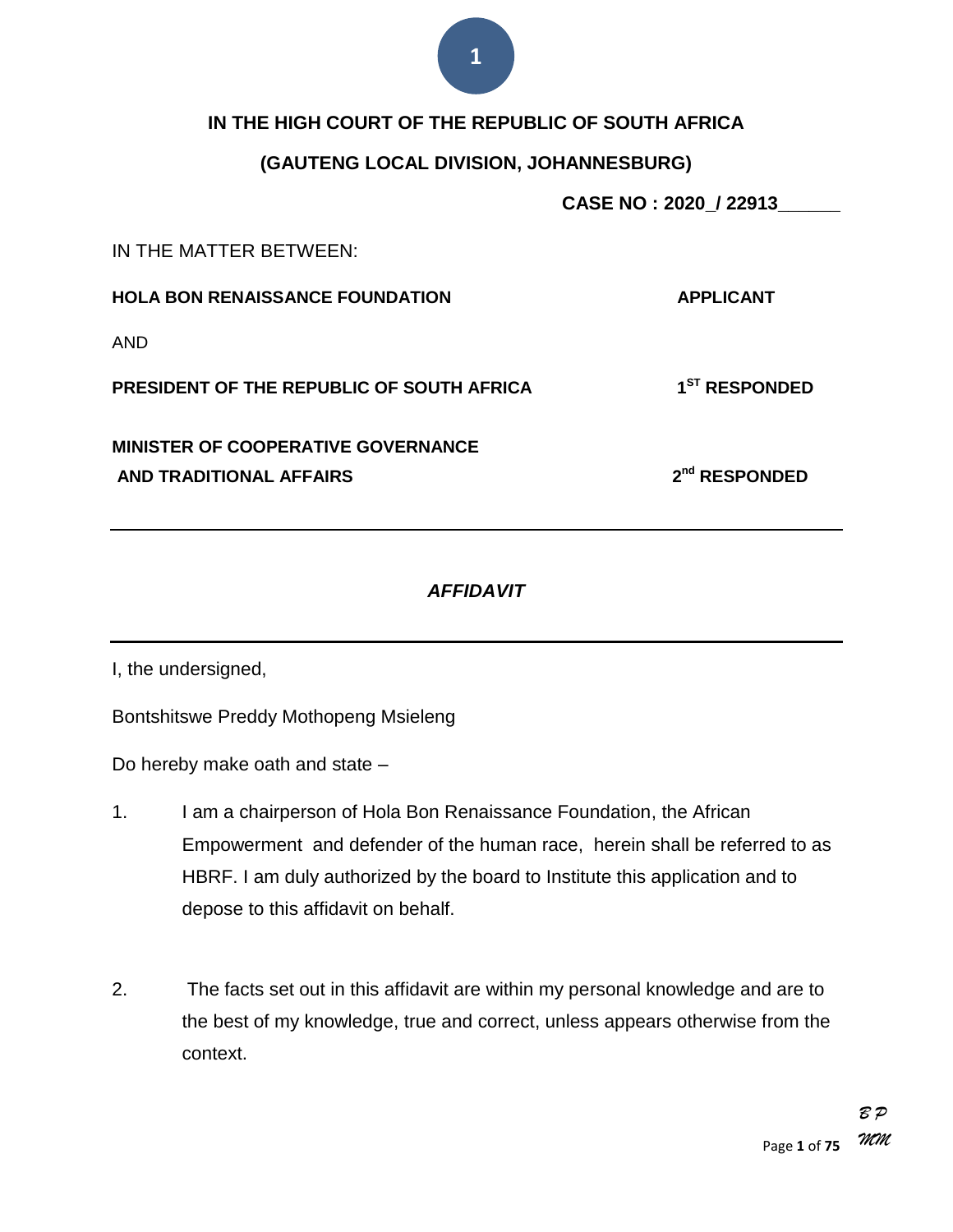- **2**
- 3. The detailed objectives of the applicant are set out in the constitution which is attached to my affidavit in the application as **(Annexure 1 Constitution)…..**

#### **A) PARTIES**

#### **A1) HBRF**

- 4. Since its inception Hola Bon Renaissance (HBR) Foundation "The African Empowerment" in 2004, it has been a Non-Profit Organization and also non Political aligned/affiliated organization, which aims to address and encourage the communities' transformation by creating a community that is skilled, selfsustained with a central economic opportunity.
- 5. HBR Foundation is a voluntary association which is essentially defined by its constitution. Voluntary associations derive their character from their constitutions. (wilken v Brebner & others 1935 AD 175 at 90). The constitution of the voluntary association will as a rule be construed benevolently and not narrow or restrictively the object is to empower and not to dis-empower the voluntary association from functioning efficiency and effectively (Deutsche Evangelishsche Kirsche zu Pretoria v Hoepner 1911 TDP 218 at 232)

#### **A2) PRESIDENT OF THE REPUBLIC OF SOUTH AFRICA**

6. The Head of State and head of the national executive; with powers and duties as enshrined in the constitution chapter 5 (The first responded shall be referred to as the State and/or the President for the purpose of this application )

#### **B) PRESIDENT CABINENT HAS Twenty Eight (28) MINISTERS INCLUDES COOPERATIVE GOVERNANCE TRADITIONAL AFFAIRS (COGTA):**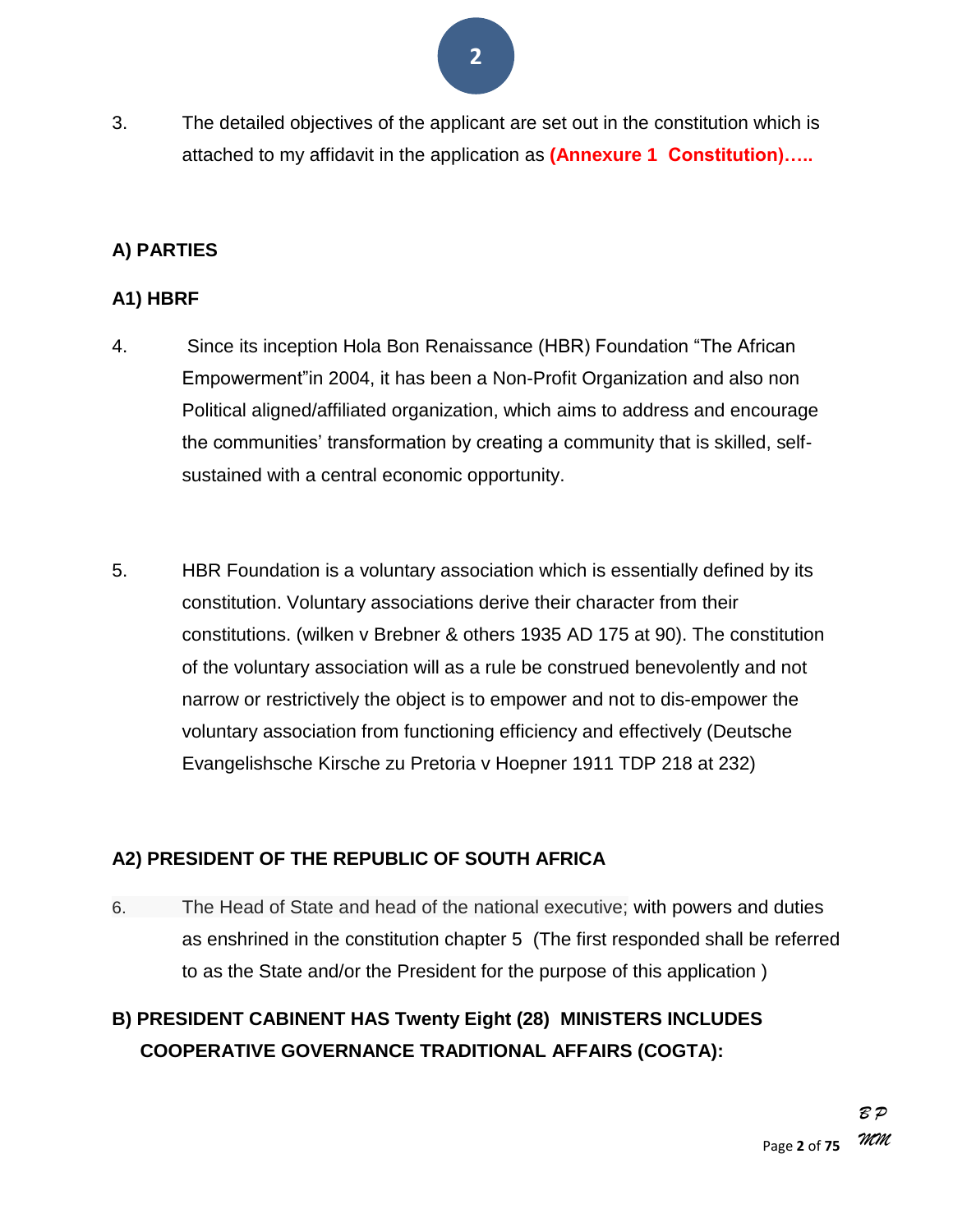- **3**
- 7. COGTA Ministry established under the constitution of the Republic of South African, and Ministered by Dr Nkosazana Dlamini Zuma as a member of cabinet and is appointed and report directly to the President ,

#### **B1) NATIONAL DISASTER MANAGEMENT**

- 8. The Department of Cooperative Governance is responsible for disaster management in South Africa.
- 9. The Disaster Management Act 57, 2002 was promulgated in 2003. The National Disaster Management Centre with functional disaster-management centres and advisory forums were established in eight provinces. The National Disaster-Management Advisory Forum was recognized by the United Nations (UN) as the national platform for reducing disaster risk.
- 10. South Africa has also made significant progress in respect of the implementation of the Hyogo Framework for Action – a global blueprint which aims to substantially reduce disaster losses by 2015.
- 11. Through the NDMC, the Department of Cooperative Governance registered unit standards for levels three to seven with the South African Qualifications Authority for a national certificate in disaster risk management. The department also developed regulations for recruiting and using disaster management volunteers

#### **B1a) Section 9 - National Disaster Management Centre**

12. The objective of the National Centre is to promote an integrated and coordinated system of disaster management, with special emphasis on prevention and mitigating by national, provincial and municipal organs of state, statutory

> Page **3** of **75** *B P MM*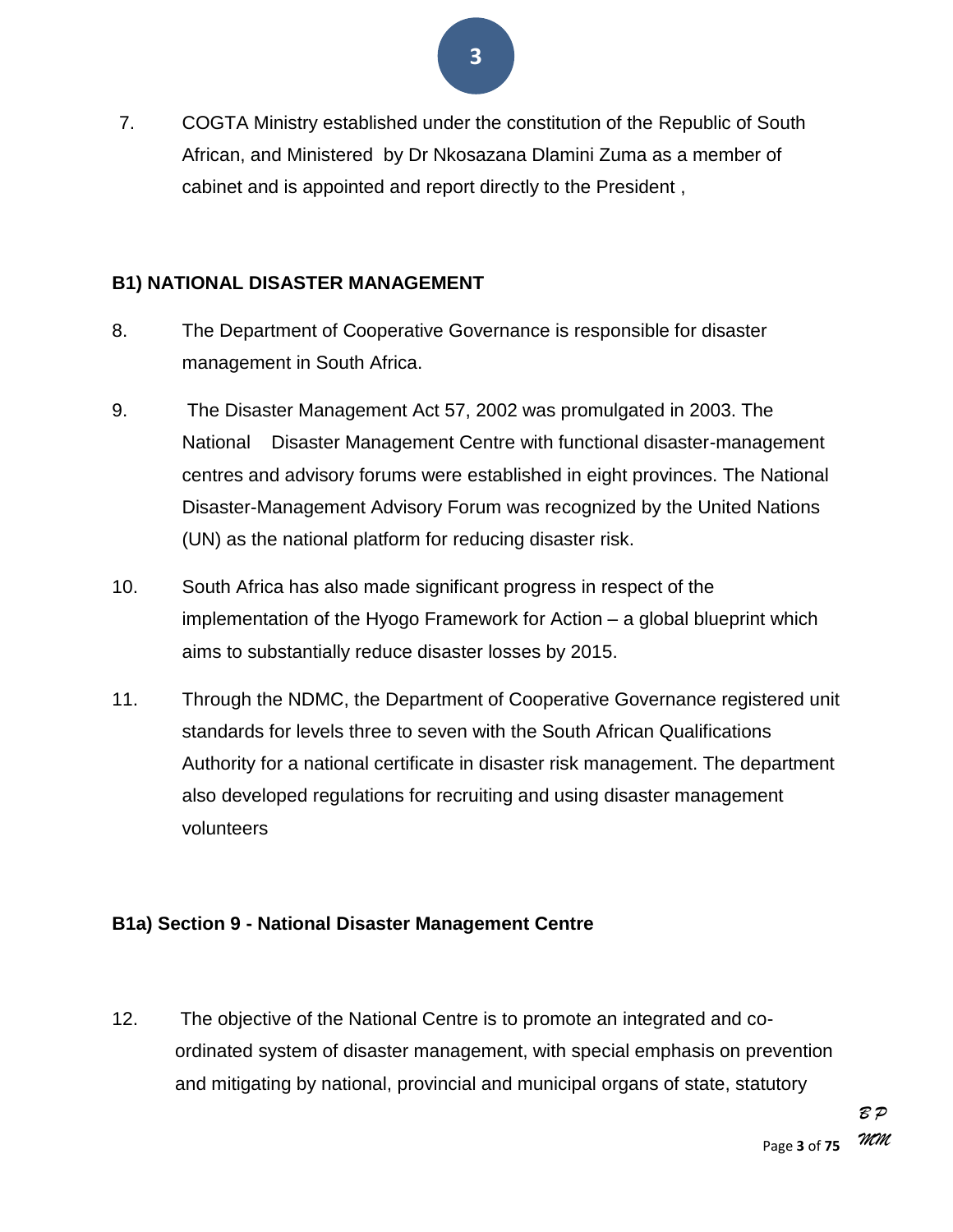functionaries. Other role-players involved in disaster management and communities.

#### **B1b) Section 15 - General powers and duties of National Centre**

- 13. The National Centre must, subject to other provisions of this Act, do all that is necessary to achieve its objective as set out in section 9, and. for this purpose-
	- (a) must specialise in issues concerning disasters and disaster management;
	- (b) must monitor whether organs of state and statutory functionaries comply with

this Act and the national disaster management framework and must monitor

progress with post-disaster recovery and rehabilitation;

(c) must act as a repository of. and conduit for, information concerning disasters,

impending disasters and disaster management;

- (d) may act as an advisory and consultative body on issues concerning disasters and disaster management 1.0-
	- (i) organs of state and statutory functionaries;
	- (ii) the private sector and non-governmental organisations;
	- (iii) communities and individuals; and
	- (iv) other governments and institutions in southern Africa:

(e) must make recommendations regarding the funding of disaster management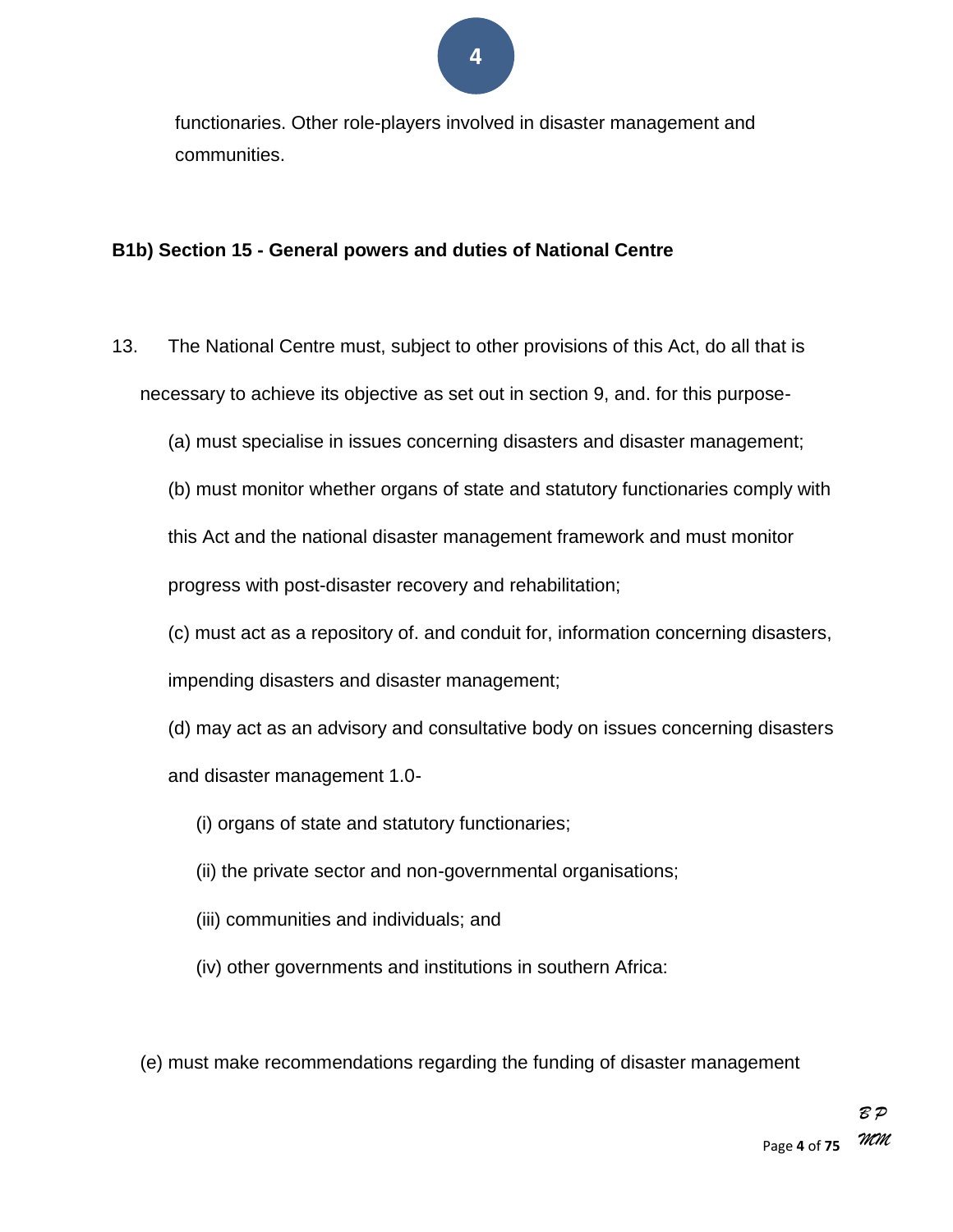and initiate and facilitate efforts to make such funding available;

(f), must make recommendations to any relevant organ of state or statutory

#### functionary-

- (i) on draft legislation affecting this Act, the national disaster management
- (ii) on the alignment of national, provincial or municipal legislation with this

(iii) in the event of a national disaster, on whether a national state of disaster should be declared in terms of Section 27

#### **B1c) Section 23 - Classification and recording of disasters**

14. When a disastrous event occurs or threatens to occur. the National Centre must, for the purpose of the proper application of this Act, determine whether the event should be regarded as a disaster in terms of this Act, and if so. the National Centre must immediately-

(a) assess the magnitude and severity or potential magnitude and severity of the disaster

(b) classify the disaster as a local, provincial or national disaster in accordance with subsection 4, 5 and 6

(c) record the prescribed particulars concerning the disaster in the prescribed register

- 15. When assessing the magnitude and severity or potential magnitude and severity of Disaster the National Centre -
	- (a) Must consider any information and recommendations concerning the disaster

Page **5** of **75** *MM*

*B P*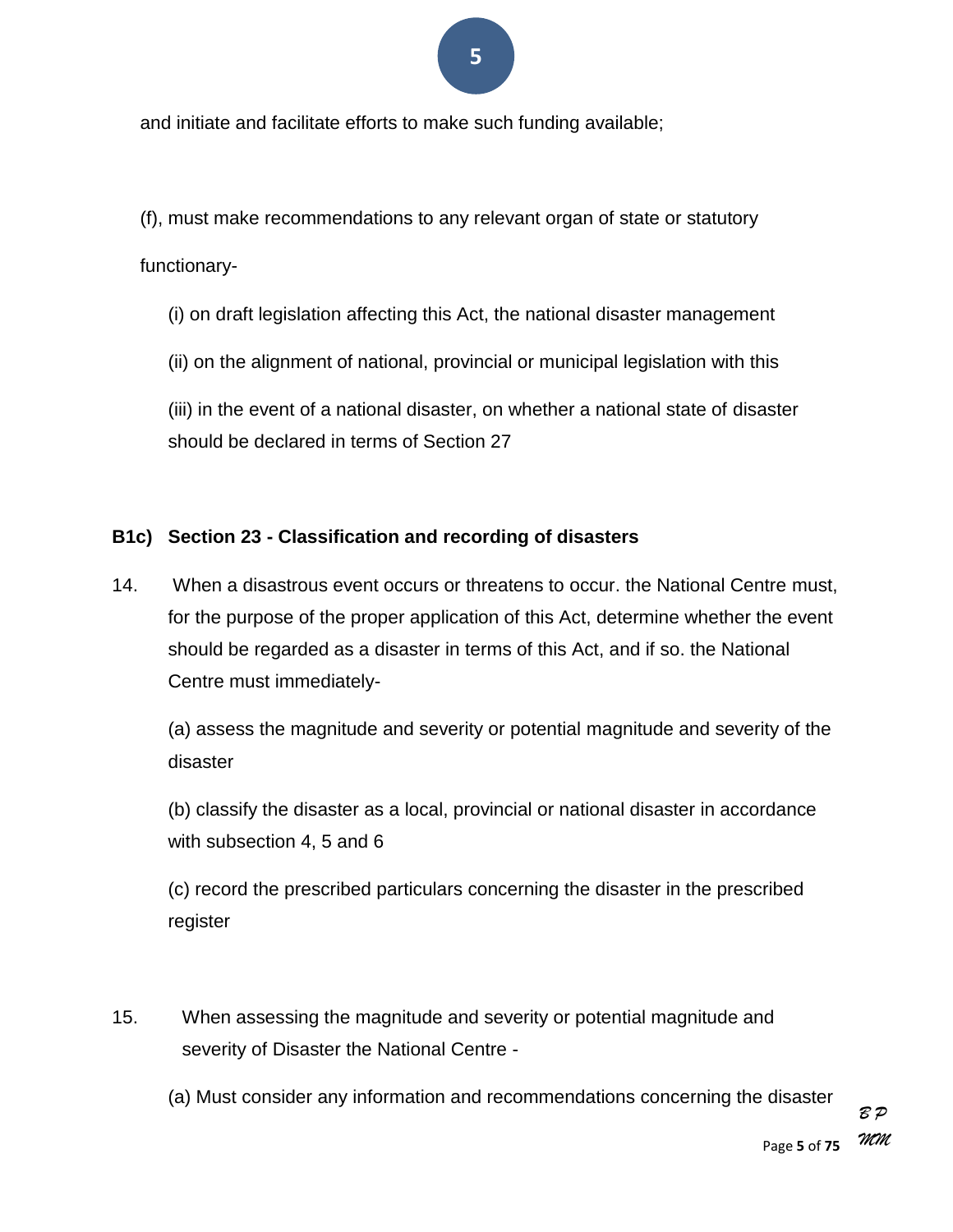received from a provincial or municipal disaster management center in terms

or of section 35 or 49

(b) may enlist the assistance of an independent assessor to evaluate the disaster on site.

16. The National Centre may reclassify a disaster classified in terms of subsection (l)(b) as a local, provincial or national disaster at any time after consultation with the relevant provincial or municipal disaster management centres, if the magnitude and severity or potential magnitude and severity of the disaster is greater or lesser than the initial assessment.

#### **C) SUMMARY HISTORY OF THE CONSTITUTION OF THE REPUBLIC OF SA**

(Extracted from the Constitutional Court website:

- 17. The notion of a bill of rights for South Africa can be traced back to an ANC document in the early 1920s. The Freedom Charter of 1955 carried the idea forward. In the following decades the idea of an entrenched bill of rights received support from liberal academics and judges. The question of who would enforce it, was, however, left open. This issue was debated at a conference organised by the Constitutional
- 18. Committee of the ANC in 1991. What emerged was a commitment to a Constitutional Court in a hybrid continental form, such as that of Germany: able to hear cases by direct access, as well as by referral and on appeal. South Africa's first non-racial election takes place on 27 April. The PAC also agrees to participate at the last minute.
- 19. In 1994, the judiciary was overwhelmingly white (and male) and therefore limited in its legitimacy and its capacity to draw on the sense of justice of all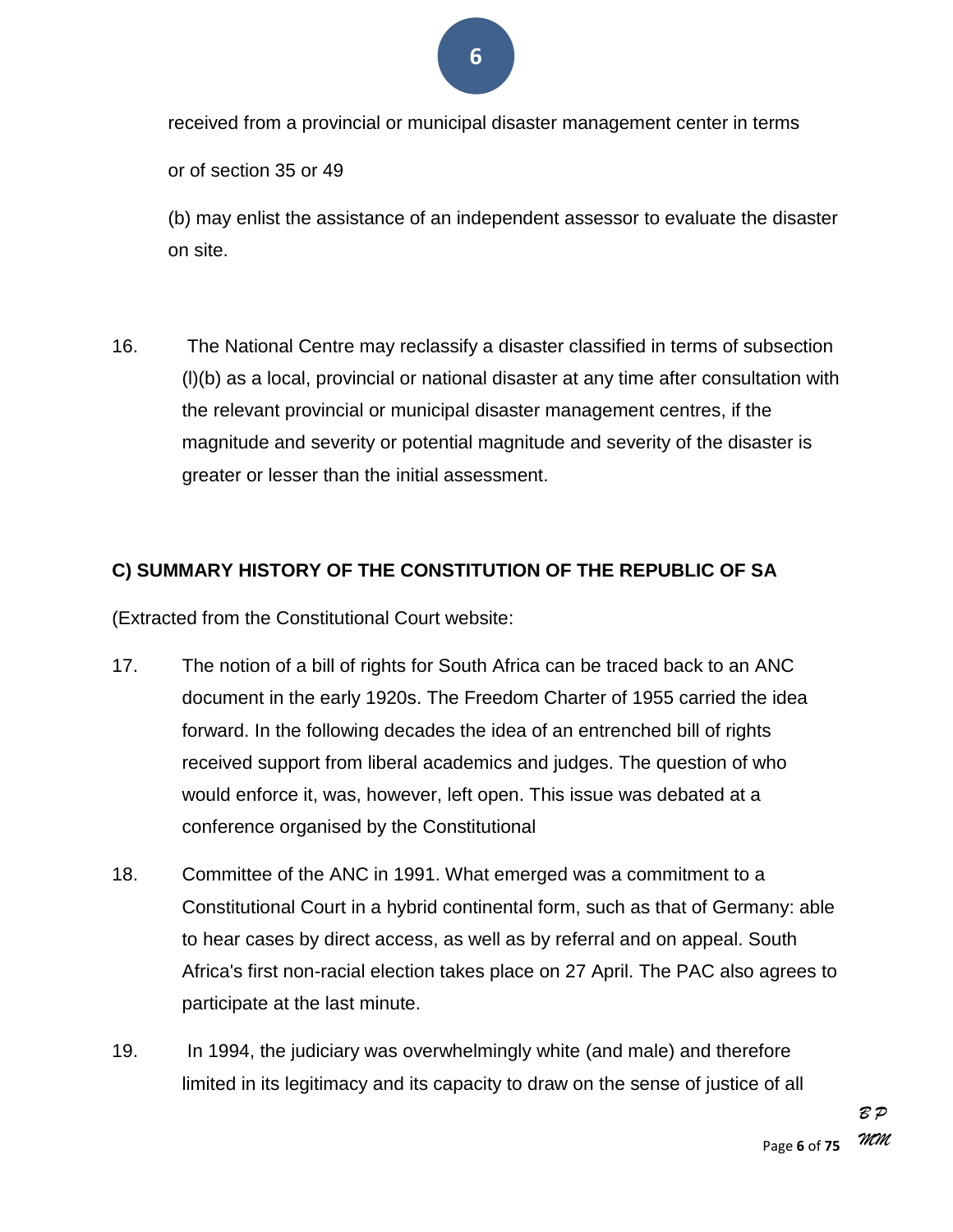communities and both sexes. It was agreed that a new court, more representative of South Africa's diverse population, should be established to protect the Constitution and the fundamental human rights it entrences.

- 20. South Africa did in fact have a constitution before the interim Constitution of 1994 and the final Constitution of 1996 (see history of the Constitution). But that "tricameral" constitution - which created separate parliaments for whites, coloureds and Indians but denied blacks a say in government - was not supreme. It was subject to the whims of parliament - in this case, an unrepresentative one
- 21. This election produces 400 leaders in the National Assembly and 90 in the Senate. In terms of Section 68(1) of the interim Constitution, a joint sitting of these bodies forms the Constitutional Assembly, which is established on 9 May. Nelson Mandela is inaugurated as democratic South Africa's first president on 10 May.
- 22. The Constitutional Assembly has to work within particular parameters. These are the requirement of a two-thirds majority for the adoption of the text, compliance with 34 constitutional principles agreed to in the interim Constitution, and the adoption of a new constitution within two years.
- 23. In June the constitutional committee is established. This becomes the premier multiparty negotiating body in the Constitutional Assembly. It is led by Ramaphosa and Meyer. In September six theme committees are established to receive and collate the views of all parties on the substance of the Constitution.
- 24. In an advertising campaign is launched to elicit public views on what should be in the Constitution. On 19 September the first consolidated draft of the new Constitution is produced. A month later the first refined working draft is published. But by there are 68 outstanding issues that need to be settled.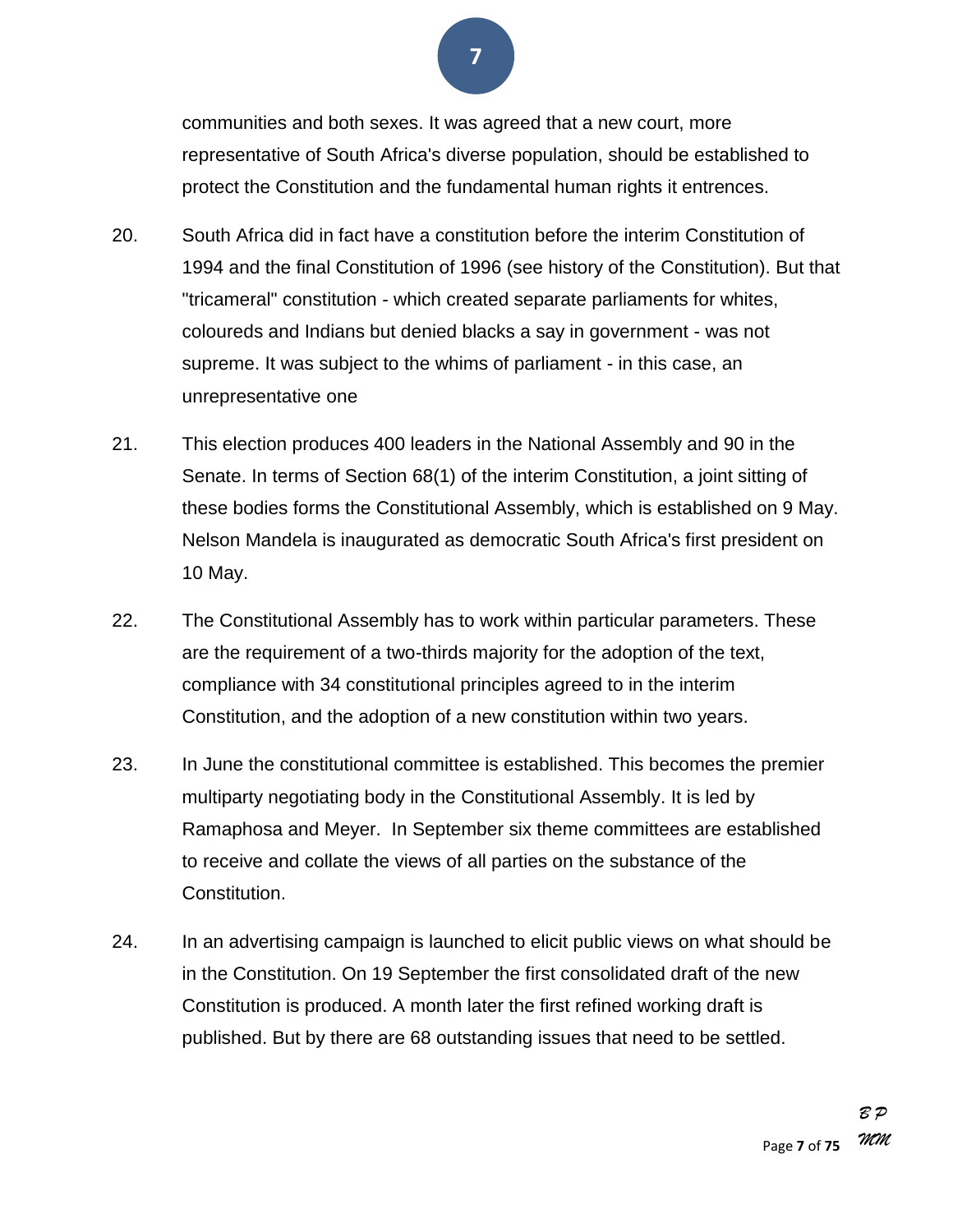- 25. Concern mounts that the Constitutional Assembly might not be able to finish its work by 8 May 1996 - the deadline. But at the beginning of April, the Arniston Multilateral is held and the parties resolve their differences. Later in the month, the channel between Ramaphosa and Meyer is reinstated to find solutions.
- 26. By 22 April several sticking points remain: the death penalty, the lockout clause, the property clause, the appointment of judges and the attorneygeneral, language, local government, the question of proportional representation and the bar against members of parliament crossing the floor. On 23 April the draft is tabled without key outstanding issues being resolved. Two days later, negotiators table 298 amendments - but most are of a technical rather than substantial nature.
- 27. On 8 May, after a two-year process, the final text is adopted and on 1 July the Constitutional Court's certification hearing begins. But on 6 September the Court finds that the text does not comply with the constitutional principles and refuses to certify it.
- 28. The text is amended; in October it is adopted by the Constitutional Assembly and sent to the Constitutional Court again. On 18 November the Court's second hearing begins and on 4 December it certifies the final text. Nelson Mandela signs the Constitution into law in Sharpeville, in Vereeniging, on 10 December, which is international Human Rights Day.
- 29. Constitutions protect democracy by separating state power into three arms. The legislature (parliament, the provincial legislatures and local councils) makes the laws and monitors the executive; the executive (the president, deputy president and ministers) makes policy, proposes laws and implements laws passed by the legislature; and the judiciary tries cases and administers justice
- 30. The supreme status of the Constitution is set out early in the text. Section 2 of Chapter 1 - which deals with founding provisions - is a crucial one. It is entitled "Supremacy of Constitution" and says: "This Constitution is the supreme law of

*B P MM*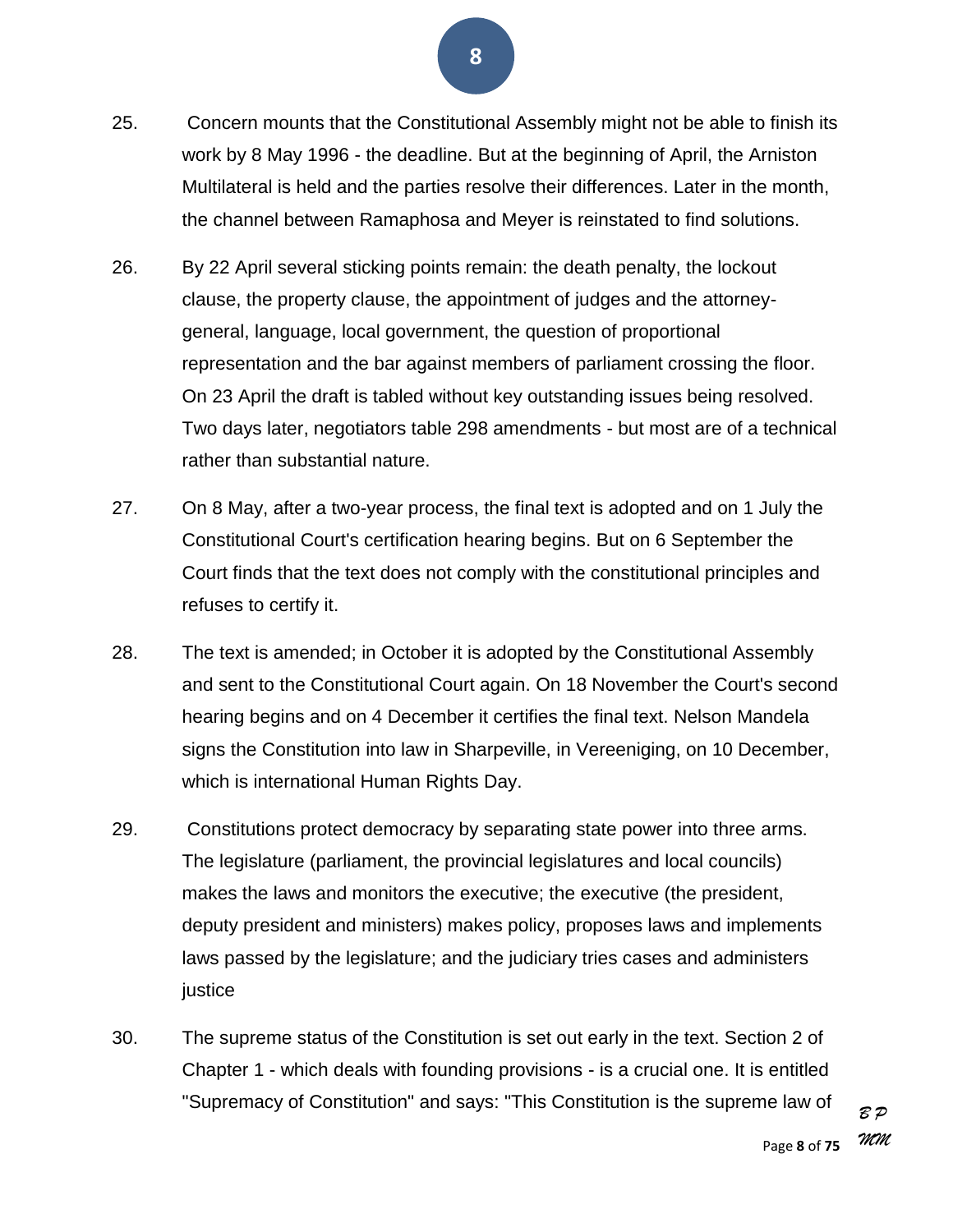the Republic; law or conduct inconsistent with it is invalid, and the obligations imposed by it must be fulfilled."

31. This means any law that violates the Constitution, or any conduct that conflicts with it, can be challenged and struck down by the courts.

#### **D) INTRODUCTION**

- 32. On the 13 February 2020 the President delivered State of Nation Address, and he said I Qoute:
- 33 .― *In 1994, we chose the path of negotiation, compromise and peaceful settlement, instead of hatred and revenge.*
- *34. Our history and contemporary experience has taught us that if we are to achieve what we set out to do, we must focus on what unites instead of divides.*
- *35. The greatest strength of our constitutional democracy, and the reason it has endured, is because we have been able to forge broad-based coalitions and social compacts, be they with business, labour, special interest groups or wider civil society.*
- *36. Achieving consensus and building social compacts is a not demonstration of weakness. It is the very essence of who we are.*
- *37. That is why over the past two years we have been hard at work seeking to forge and build consensus around our economic recovery plan.*
- *38. In his inaugural address on the 10th of May 1994, President Nelson Mandela said:*
- *39. "Today we enter into a covenant that we shall build a society in which all South Africans, both black and white, will be able to walk tall, without fear in their hearts, assured of their inalienable right to human dignity.*
- *40. This government remains irrevocably committed to upholding that covenant."* Unqoute **(See Annexure 2 SONA)**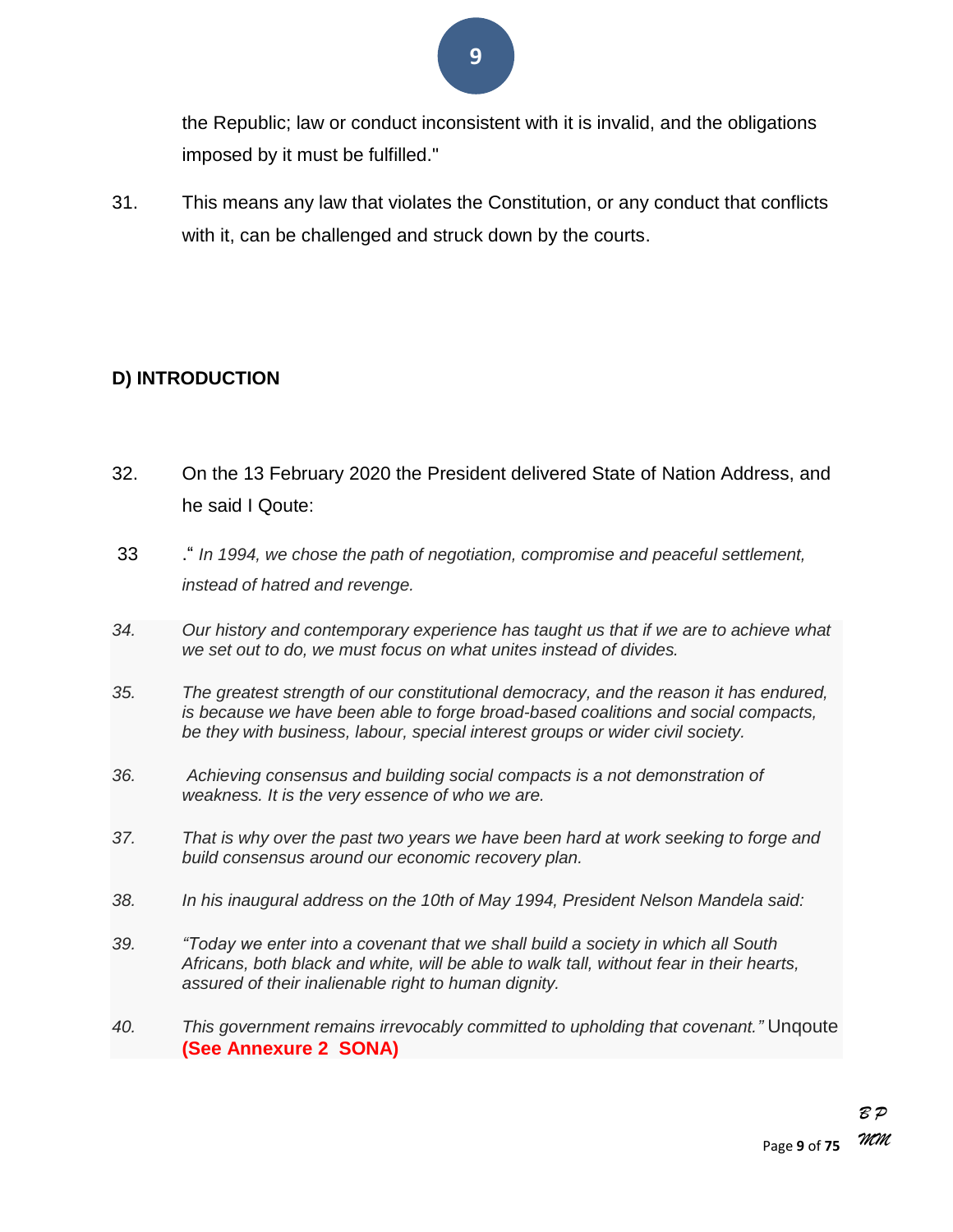- 41. On the 17 February 2020, covered by BBC on Coronavirus: A Cameroon student on how he recovered, **(see the annexure 3 – reports on Cameroon student)**
- 42. On the 26 February 2020, the Minister of Finance tabled his budget Speech and he said quote " A sound macroeconomic framework always lays the foundation *for growth.*
- *43. Budgets are complex, but the numbers are simple. The numbers show that we have work to do.*
- *44. For 2020/21, revenue is projected to be R1.58 trillion, or 29.2 per cent of GDP. Expenditure is projected at R1.95 trillion, or 36 per cent of GDP.*
- *45. This means a consolidated budget deficit of R370.5 billion, or 6.8 per cent of GDP in 2020/21.*
- *46. 2020 Budget Speech Gross national debt is projected to be R3.56 trillion, or 65.6 per cent of GDP by the end of 2020/21*‖unquote **(See Annexure4 - Budget Speech 2020)**
- 47. On the 5 March 2020, the first case of Covid19 is reported in South Africa
- 48. On the  $8<sup>th</sup>$  March 2020, covered by News24, Coronavirus: All the fuss is irritating, says doctor who diagnosed first SA case of Covid19 in the country, Dr Robyn Reed **(See annexure 5 – DR diagnosed 1st victim)**
- 49. On the 11 March 2020, Cabinet met and deliberated on the Covid19 and following matters: **(See Annexure 6 – Cabinet Discussion on Covid)**
	- a) Issues in the environment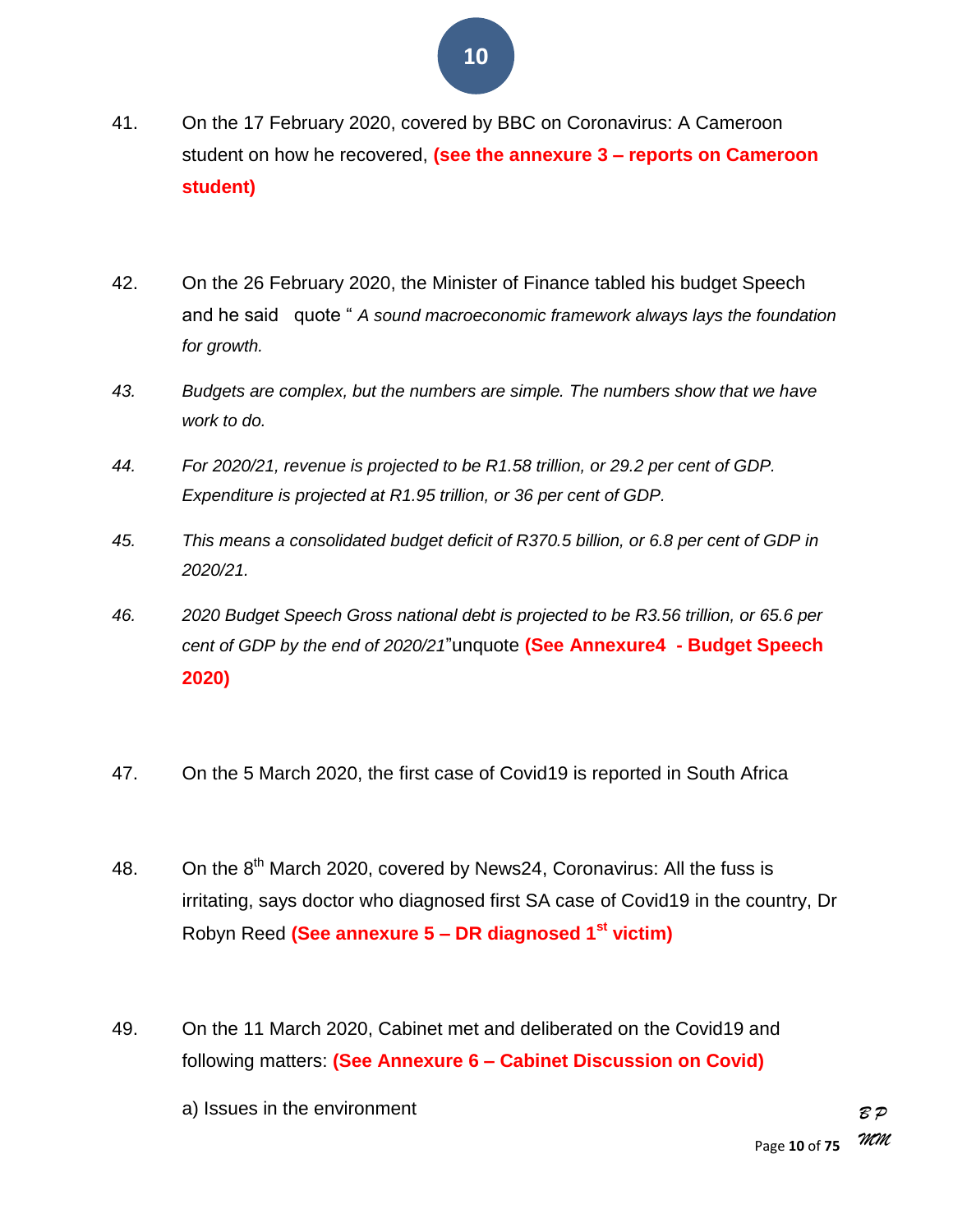- b) The economy of the country is on technical recession, with this lock down the country will be on permanent recession for 21 days resulting to increased poverty and health issues in the country
- 50. On the 15 March 2020 in the government Gazatte Vol 657 No: 43096 **(see Annexure 7 –Classification )**, the Head of National Disaster management Dr Mmaphaka Tau stated that after assessing the potential magnitude and severity of the COVID -19 pandemic in the country, hereby give notice that on 15 March 2020, in terms of section 23(1)(b) of the Disaster Management Act, 2002 (Act No. 57 of 2002) (the Act), classified the COVID -19 pandemic as a national disaster.
- 51. On the 15 March 2020 the Minister of Cooperative Governance and Traditional Affairs declared a national state of disaster and she state "Considering the magnitude and severity of the COVID -19 outbreak which has been declared a global pandemic by the World Health Organization (WHO) and classified as a national disaster by the Head of the National Disaster Management Centre, and taking into account the need to augment the existing measures undertaken by organs of state to deal with the pandemic in the government Gazatte Vol 657 No: 43096 **(see Annexure 7 – Consider reasons to Declare Disaster)**
- 52. On the 17 March 2020 the Minister declares on government Gazatte No: 43107 regulations issued in terms of section 27(2) 0 of the Disaster Management Act, 2002 **(see annexure 8 – Declaration )**
- 53. On the 19 March 2020, there was a statement of the Inter Ministers Committee on the Gazetted Regulations on the state of disaster Hon. Dr Nkosazana Dlamini Zuma Minister of Cooperative Governance and Traditional Affairs **(See Annexure 9 –Minister COGTA statement )**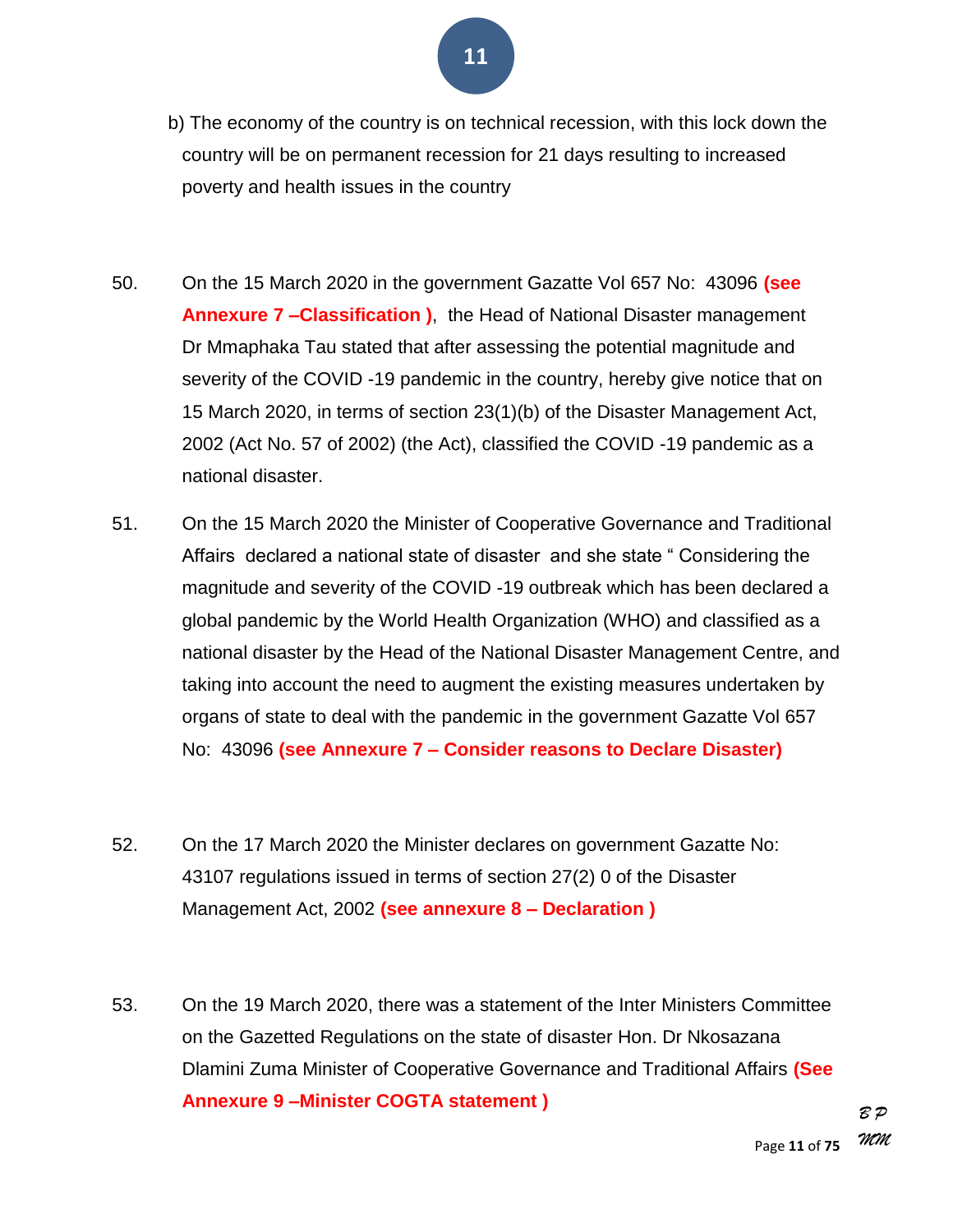- 54. The State declared the national disaster On the 23 March 2020, The President Cyril Ramaphosa: Escalation of measures to combat Coronavirus COVID-19 pandemic and called for a lock down **(See annexure 10 President on Covid escalation)**
- 55. On the 24 March 2020, Minister of Higher Education, Science and Innovation update statement following President Cyril Ramaphosa addressing the nation on the government response to Covid 19, Minister Blade Nzimande stated Qoute: "Seventy Six (76) students are at the Ranch, having been evacuated from Wuhan. They've all been tested and found to be negative. They are doing their final tests this weekend, where after they will be reunited with their families‖ unquote. **(see Annexure11 – Minister DHET on Students)**
- 56. On the 25 March 2020, Minister of Health, Zweli Mkhize confirms total of 554 cases of Coronavirus COVID-19 and his report there were still on death due to this disease and therefore that did not warrant any serious harm to the South Africans by Covid-19 **(See Annexure 12 Minister Health Lessons )**
- 57. On the 26 March 2020 HBRF approach the court to interdict the President in announcing the lockdown **( see annexure 13 – HBR Application to interdict)**
- 58. On the 30 March 202 the Constitutional Court dismissed the application on grounds that it had no prospect of success **(see annexure 14 Con Court Dismissal HBR)**
- 59. There after the State proceeded with unconstitutional declarations of regulations in a form of disaster management regulation and lock down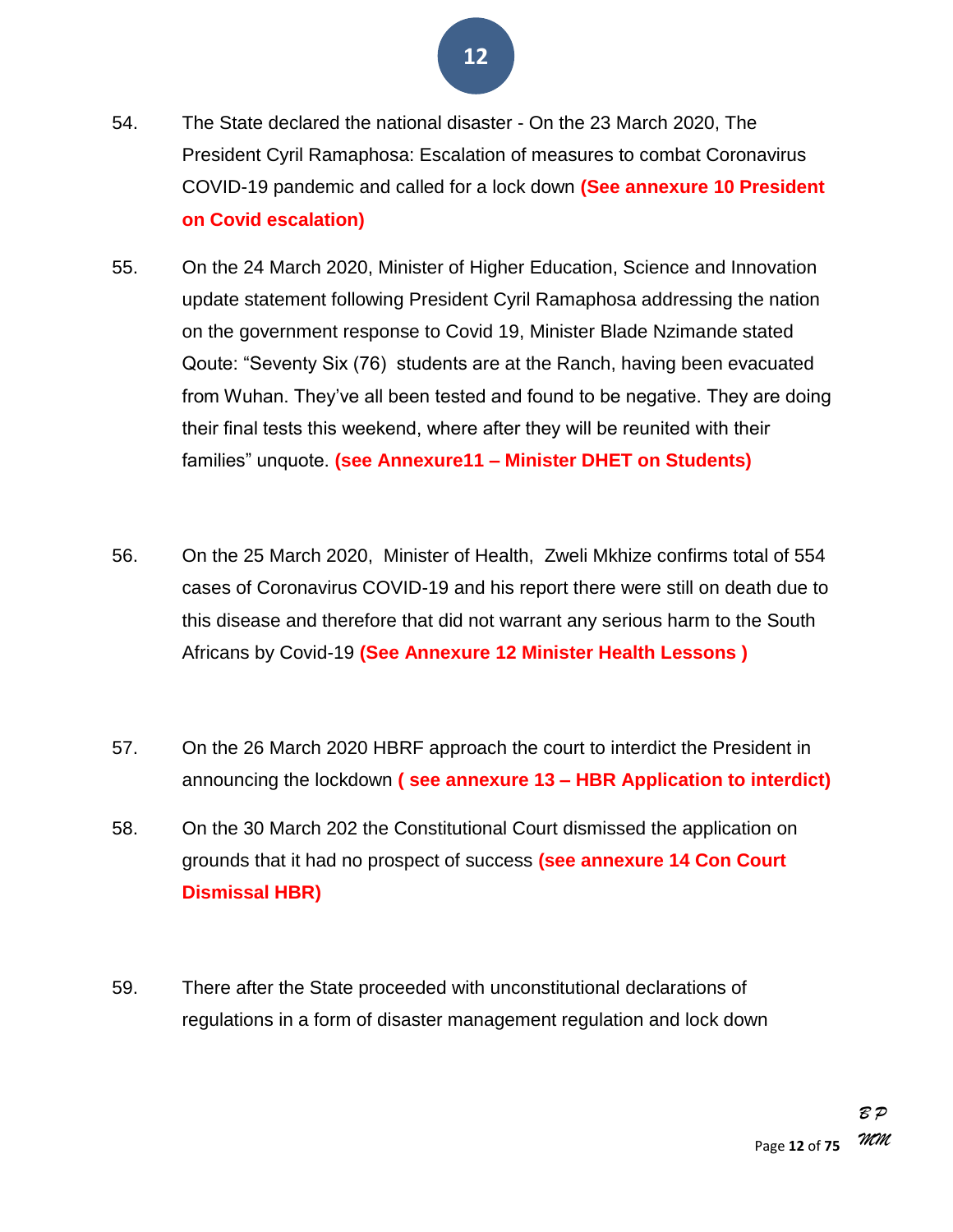- 60. The regulations violated the rights of South Africans, in terms all forms that includes work, education, Jobs, Security, health and movement, religion etc…
- 61. On 21 April 2020 the President wrote a letter where he stated the outbreak of the Covid 19 continue to increase with reported cases across the Republic of South Africa. As a result in terms of the same sections referred to in the previous letter to employ an additional 73180 members fo the SANDF consisting of the regular force, reserve force and auxiliary force. He also gave the expected expenditure which was around R4,590,393,940.00( four billion, five hundred ninety million, three hundred ninety three thousand rand, nine hundred and forty rand)
- 62. On the 13 May 2020 an article on the moneyweb stated that the economic transformation is on a perpetual go slow and coronavirus may bring it to a screening halt, warns B-BBEE Commissioner **(See annexure 15 Statement Of BBBE Commision ).**
- 63. On the 15 May the State is taken to court in a matter between Khoza and others vs Defense Minister and other Case No:21512/2020 The judgment of Judge Frabicius was in favor of the Khoza and others since the South Africans and other nations in the country were experienced abuse and harassment from the State during Lockdown **(see the annexure 16 Judgment of Frabicius)**
- 64. On 28 April 2020, the State is condemned by SA Human Rights Commission for its conduct since religions in the country were experienced abuse and harassment from the State during lockdown **(see the annexure 17 – SAHRC statement)**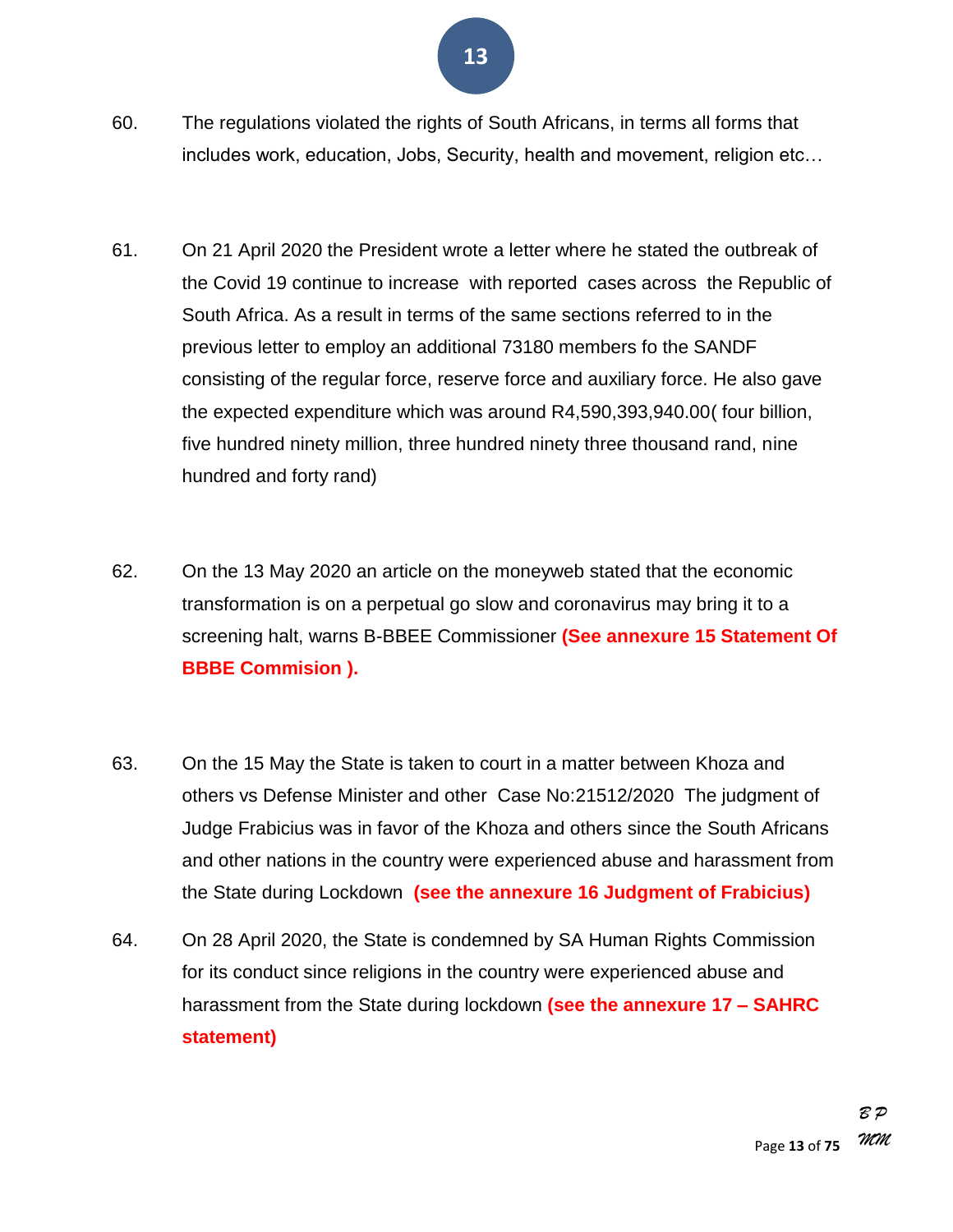- 65. The court should further note that President calls in numerous speeches where he acknowledges the inequality that existent in the Country and that has been continuously exposed by Covid 19 epidemic.
- 66. The President on the 13 May 2020 announced "As of today, the R200 billion Covid-19 Loan Guarantee Scheme, which is guaranteed by the government, has begun to process applications from small and medium-sized businesses. At the beginning of this month, government paid out an additional R5 billion to social grant recipients to assist poor households at a time when other sources of income have been disrupted. We have opened applications for the special Covid-19 grant of R350 a month for unemployed South Africans who receive no other form of assistance from government. By the close of business today, some 3 million South Africans had already applied for this assistance".
- 67. On the 30 May 2020 the State is taken to court in a matter between Agriforum vs Minister of Tourism and others Case No: 21399/2020, the judgment of Judge Kollapen favored the State to save lives and address the social relief the country needed **(see the annexure 18 –Judgement of Judge Kollapen )**
- 68. On the 11 June 2020, the President announces council to reform SA's stateowned enterprises and appoint **(see the annexure 19 – SOE Council)**
- 69. On the 17 June 2020, HBRF writes to the Minister of Social Development request for SASSA and the Department to Settle unpaid amounts to Unemployed ―Covid19 SRD‖ **(see the annexure 20 –letter to Minister Social Development)**
- 70. On the 18 June 2020, HBRF writes to the Minister of Employment and labour Requesting For UIF and the Department to settle unpaid amounts to workers ―Covid19 Ters‖ **(see the annexure 21 letter to Minister Labour)**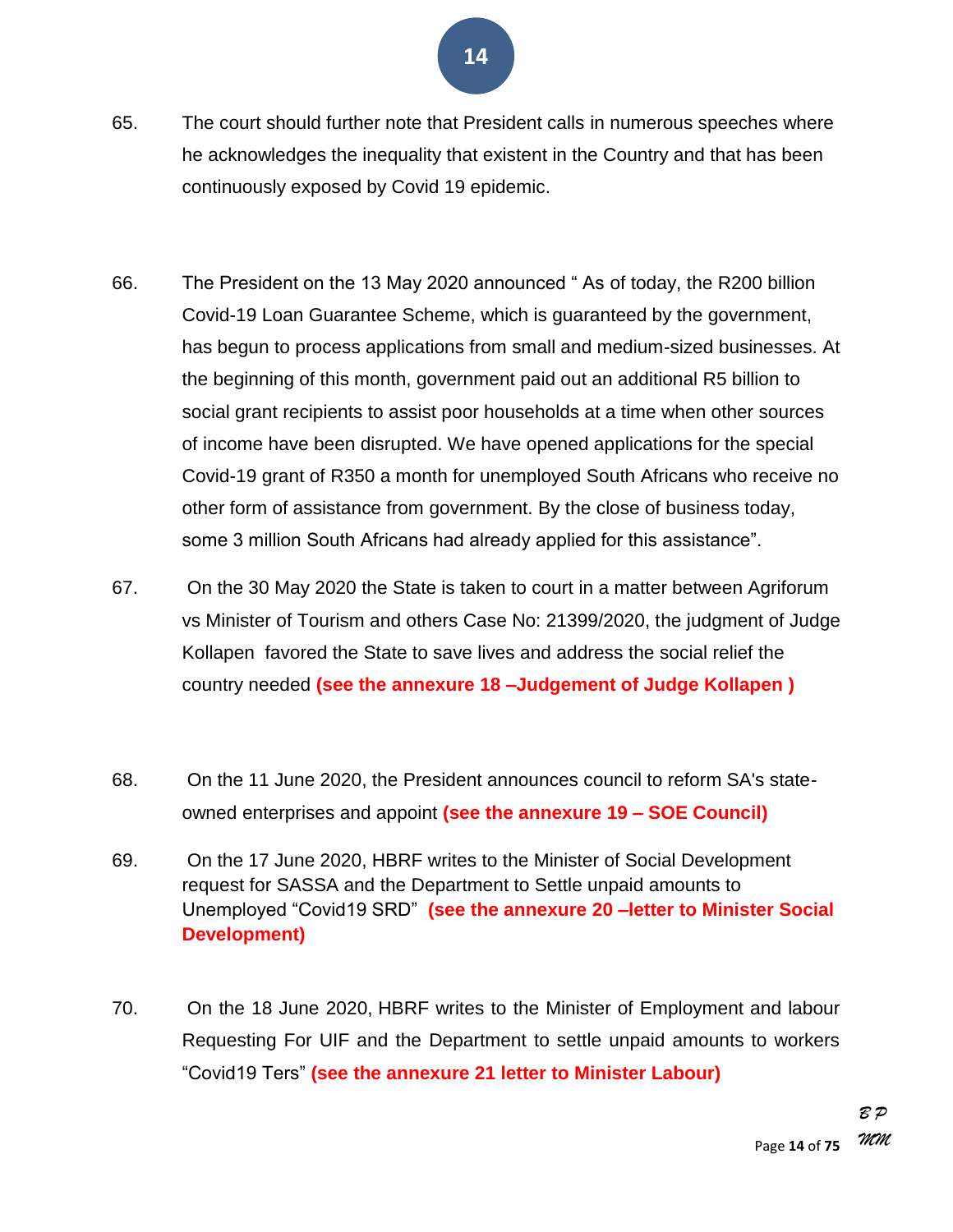

- 71. On the 19 June 2020, HBRF writes to the Minister of Small Business Development Requesting For SEFA/SEDA and the Department to settle unpaid amounts to workers ―Covid19 SMME‖ **(see the annexure 22 – letter to Minister -SBD)**
- 72. On the 19 June 2020, HBRF writes to the Minister of Arts, Sports and Culture Requesting the Department to settle unpaid amounts to workers "Covid19" DSAC‖ **(see the annexure 23 – letter to Minister Arts)**
- 73. On the 22 June 2020, HBRF writes to the Minister Justice and Correctional services, requesting for the Department to clear criminal records and refund victims subjected to the unconstitutional Lockdown‖ **(see the annexure 24 letter to Minister Justice)**
- 74. On the 22 June 2020, the African Court Reponses to the HBRF Application to review the 30 march 2020 Constitutional Court judgment, and clarity state that the is no declaration for individuals and NGO to submit application to the court **(see Annexure 25 African Court )**
- 75. On the 26 June 2020 the State is taken to Court in a matter between Liberty Fighter Network and others vs Minister of Cooperative Governance and Traditional Affairs
- 76. On the 26 June 2020 HBRF joined the application of Liberty Fighter Network Case No 21542/2020 as an Amicus curiae
- 77. On the 28 June 2020 from media release covered by CGTN, WHO warns 'Influenza threat is persistent and it's real' **(See the attached 26 Who reports on Influenza )**
- 80. On the 1 July 2020, New flu strain found in China, WHO warns 'the worst is yet to come' **(See the attached 27 Reports on new flue )**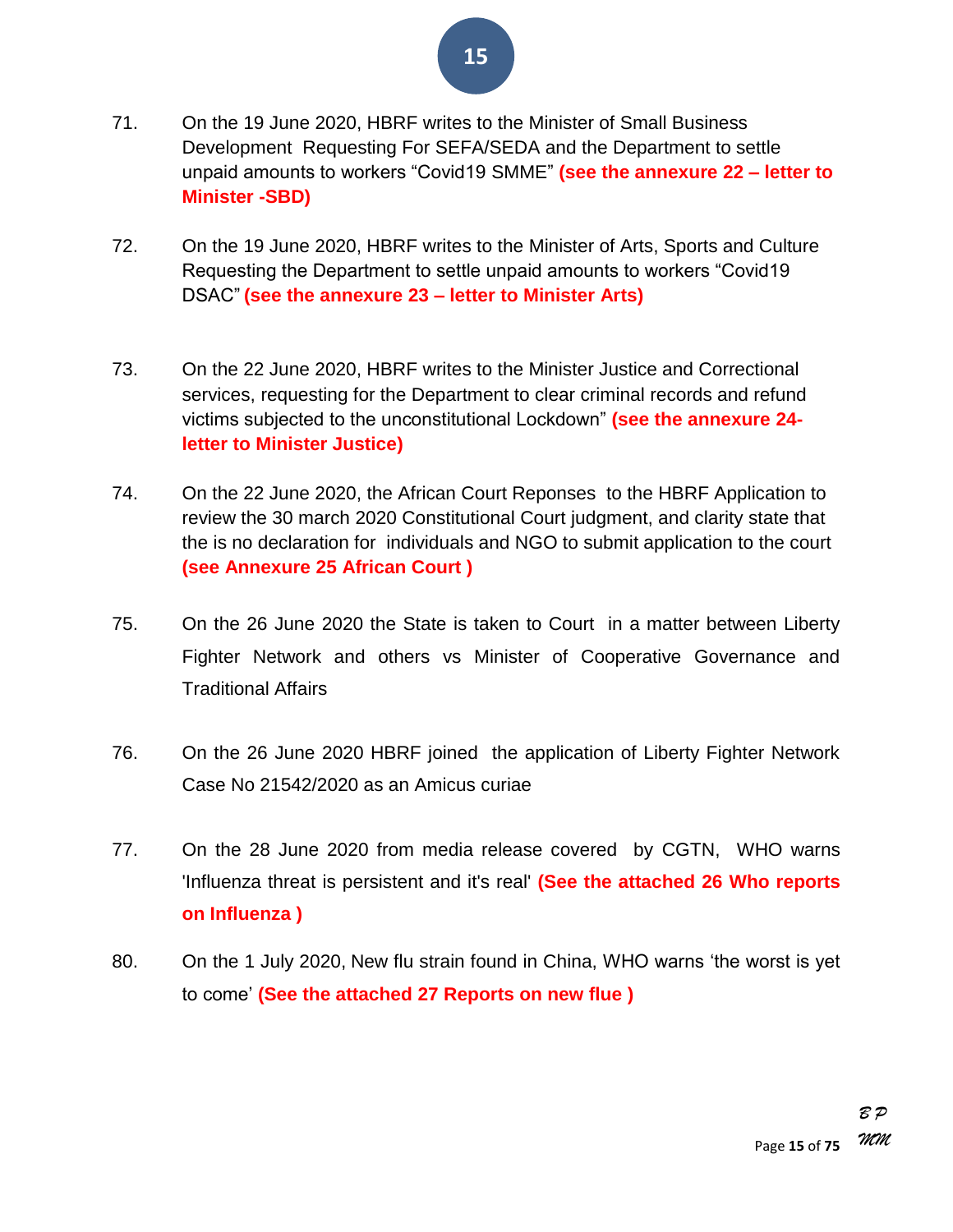- 81. On the 1<sup>st</sup> July 2020 HBRF Request for lifestyle Audit of World Health Organisation (WHO) and that WHO must withdrawal its involvement in sustaining lockdowns **(See Annexure 28 Letter to WHO)**
- 82. On the 2 July 2020 the judgment of the above matter and the Judgment of Judge Davis favored applicants, and declared the lockdown unconstitutional **(See the annexure 29 Judgement of Judge Davis)**
- 83. On the 10 July 2020 the State lodge a for Leave to Appeal application **(see the annexure30 State Leave to Appeal)**
- 84. On the 22 July 2020, HBRF writes to the Minister of Finance requesting restructuring and prioritizing of one billion dollar loan received from New Development Bank **(see the annexure 31 – Letter to Minister Finance)**
- 85. On 22 July 2020 the HBR Foundation writes to Minister Stella Ndabeni to Pay faster the R350 of the unemployed, Request for the Department And Postbank to Implement 4ir & Digitize transferring of funds to the unemployed "Covid19" Srd‖ **(See The Attached 32 Minister of Communication**)
- 86. On the 31 July 2020, the President addresses Inaugural National Covid-19 Conference **(see annexure 33** -**Covid-19 Conference)**
- 87. The HBRF acts in the interests of those without resources and means to litigate in their own names, and are people who are typically marginalized and disproportionally affected by unconstitutional lockdown regulation
- 88. On the 3 August 2020 HBR Approached the Constitutional court in an urgent application and seeking direct access, CCT case no:152/2020 ,and on the 12 the constitutional court dismissed refusing direct access **(See Annexure 54 – Court Order CT152/2020)** ,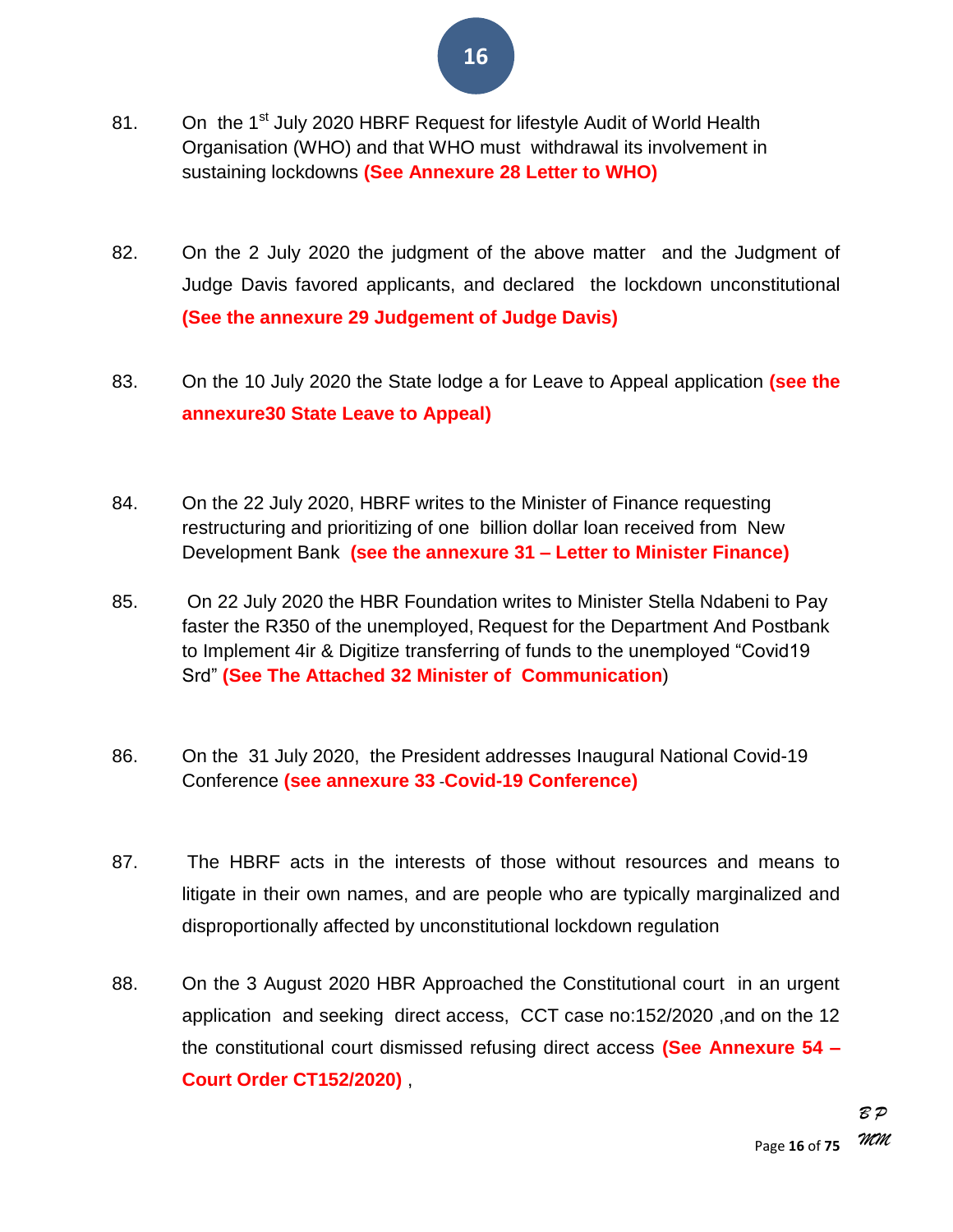

#### **E) JURISDICTION AND STANDING**

89. This Honorable Court has jurisdiction in respect of this action by virtue of:

a) The application is in terms Chapter 8, Section 169 (1) (a) and (c) of the Constitution and

b) It is brought in the interests of justice that an hear this matter directly and urgently and

c) May the court that the application is in terms of Chapter 8, Section 172 (1) (a) and (b) of the Constitution

d) To consider its inherent power as prescribed in Chapter 8, Section 173 of the **Constitution** 

e) in terms of the Supreme Court Act, 1959 (Act 59 of 1959); and read with terms of rules the uniform rules of the Court including Rule 6(12)of the uniform rules of the Court

90. HBR has standing to bring and does bring this application:

a) This Honorable Court has jurisdiction in respect of this action by virtue of Section 169 (1) (a) of the Constitution

b) In terms of Section 33(1) of the Constitution of the Republic of South Africa (the Constitution) provides that 'everyone has the right to administrative action that is lawful, reasonable and procedurally fair

c) In the interest of justice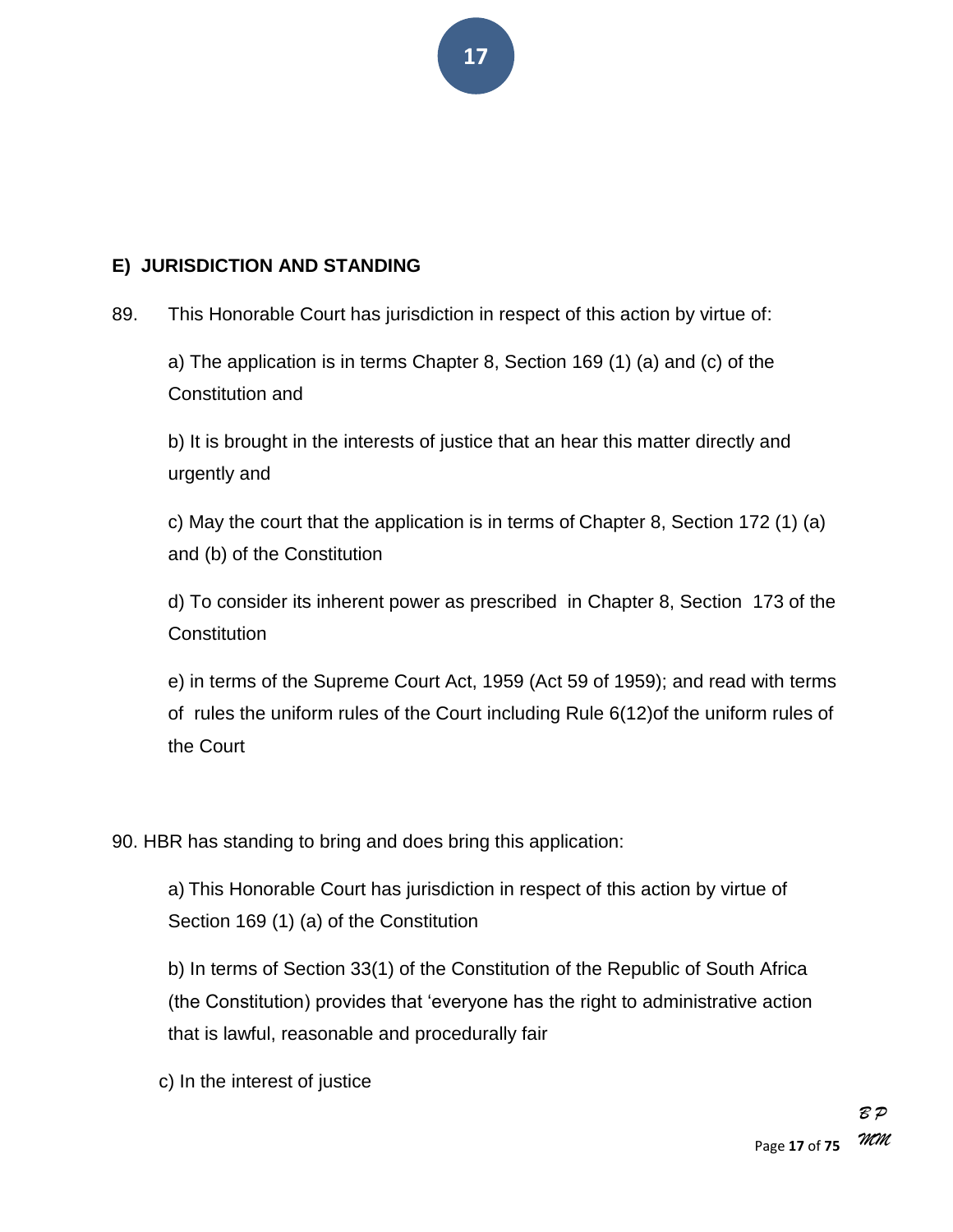- f) To challenge the classification that declared COvid19 a national Disaster
- e) To challenge the executive decision to declare a national disaster
- f) To challenge declaration of National Disaster in terms Procedural rationality
- g) The Court to conduct Rationality test
- h) To challenge declaration of regulation on Disaster Management limits Human rights
- i) The consistence violation of Chapter 2 the Bill of Rights
- j) the State abuse of resources and neglecting its constitutional obligation
- k) Access to court in terms of section 34 in terms of the Constitution
- l) Gross violation of the Constitution of the Republic of South Africa, 1996, Chapter 1, Preamble
- m) Gross violation of the Constitution Chapter 1, Section1, 2 and 3 of the Founding Provision,
- n) President bridge of oath or/and affirmative of office as per Section 95 of the **Constitution**
- o) State failure to a reasonable test for Justifications
- k) court's to conduct a rights limitations analysis
- l) The State failure to test the exercise of power against the accepted objective to preserve human live, uphold the rights to dignity, limit the economic downfall, to report truly in the spread of infection and against other means.
- 91. HBR interest, the public interest and in the interest of justice arise from HBR primary objective:
	- a) To uplift the spirit of African renaissance
	- b) To empower the youth in Africa
	- c) Instill discipline and Morality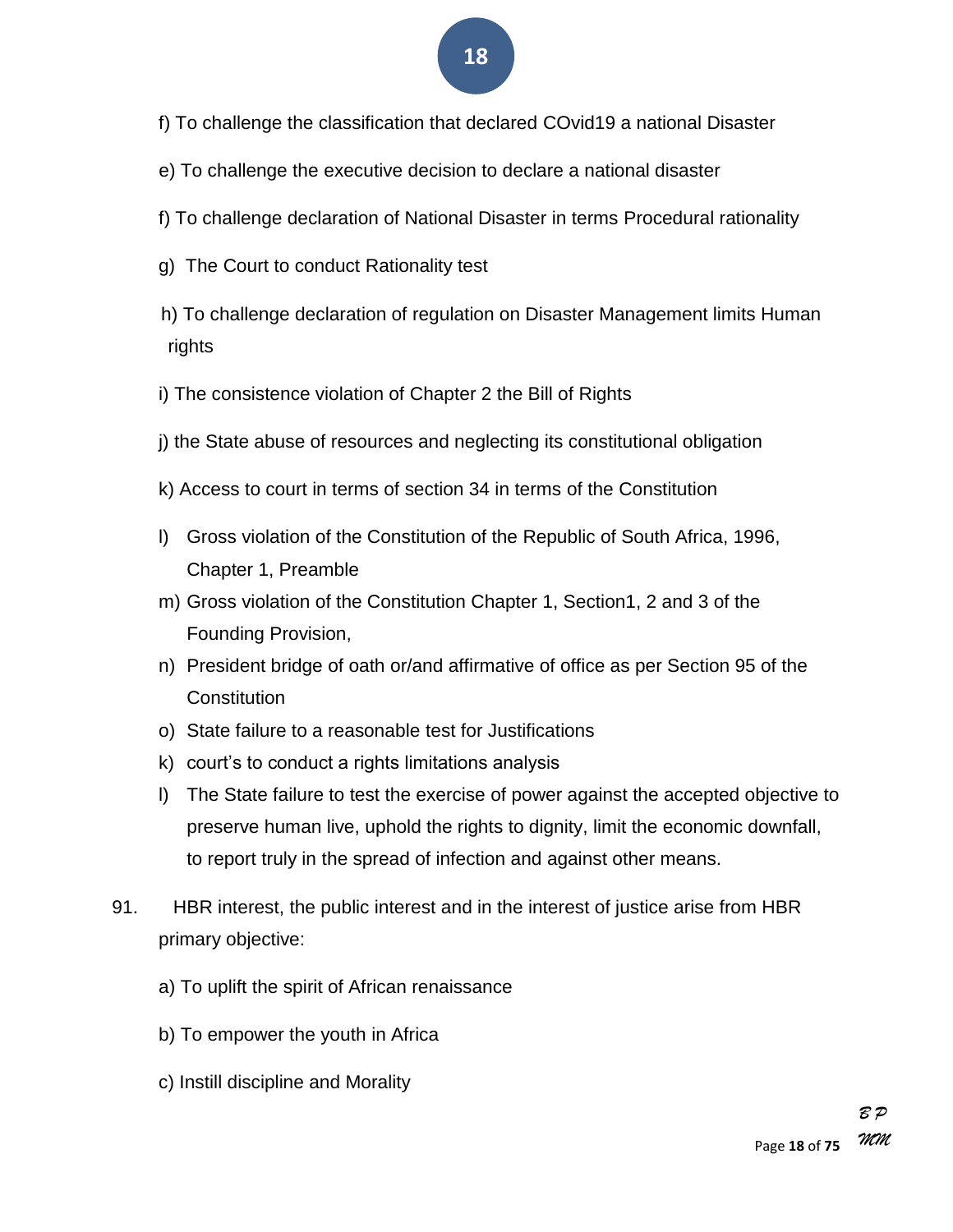- **19**
- d) Transform the image of Africa to the world.
- e) To act as agents of change not only in South Africa but the Southern African Region and ultimately the continent as a whole

#### **F) RELIEF SOUGHT**

- 92. The applicant seeks the honorable court to grant relief in the following:
	- a) To granted me an application for direct access as contemplated in section 167(6)(a) of the constitution

and

- b) The matter be grated as an urgent application in terms of Rule 6(12) of the uniform rules of the Court
- 93. Furthermore the ancillary relief sought in the notice of motion and the applicant asks this Honorable court to grant leave to:
- 94. Declaring the classification of the national disaster is irrational, vague and unconstitutional
- 95. Declaring the classification of the national disaster as not procedural and misleading
- 96. Executive decision to declare Covid19 a national disaster being irrational and unconstitutional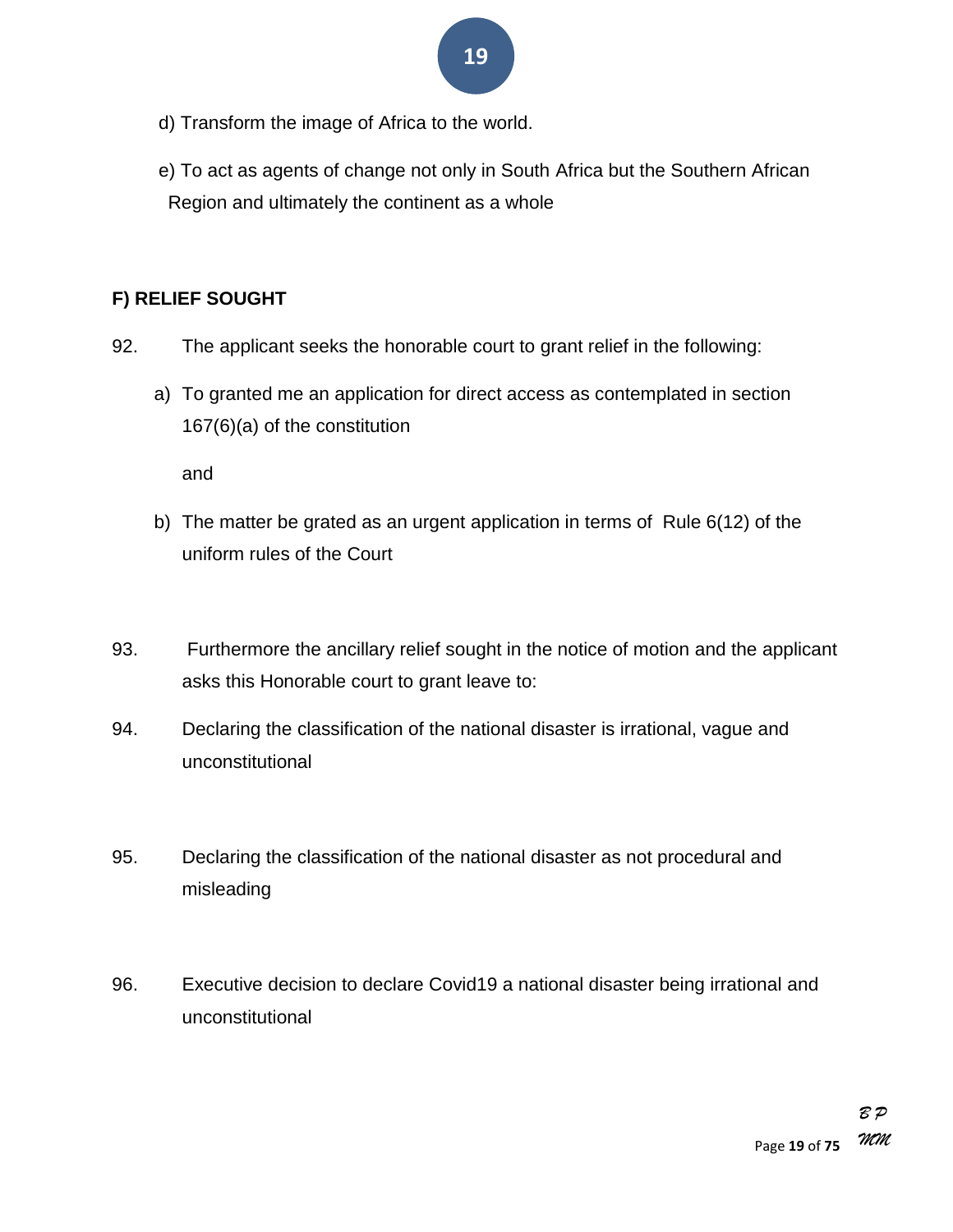

- 97. Declaring the Disaster Management regulation unconstitutional
- 98. Declaring the COVID19 a health related matter rather than a disaster in its nature
- 99. Declaring the classification of the national disaster as unconstitutional
- 100. Nullifying the lockdown as invalid and unconstitutional
- 101. Order the State to withdraw its COVID19 compulsory, statements and request entities to remove Covid19 on all platform of communication be it website, including the withdrawal of the State derivative instituted on companies, Institutions and media relating to Covid19
- 102. To nullify the COVID19 reports declared by the State as baseless, untruth, unethical, untruth and unfounded
- 103. Instructing the high Court to Setup an independent committee of enquiry on Covid19 related activities:
	- i. Setup with at least 30 Expects within the 15 days
	- ii. With powers to independent to investigate all cause of death associated with Covid19 and obtain any report
	- iii. Report on all deaths associated with Covid19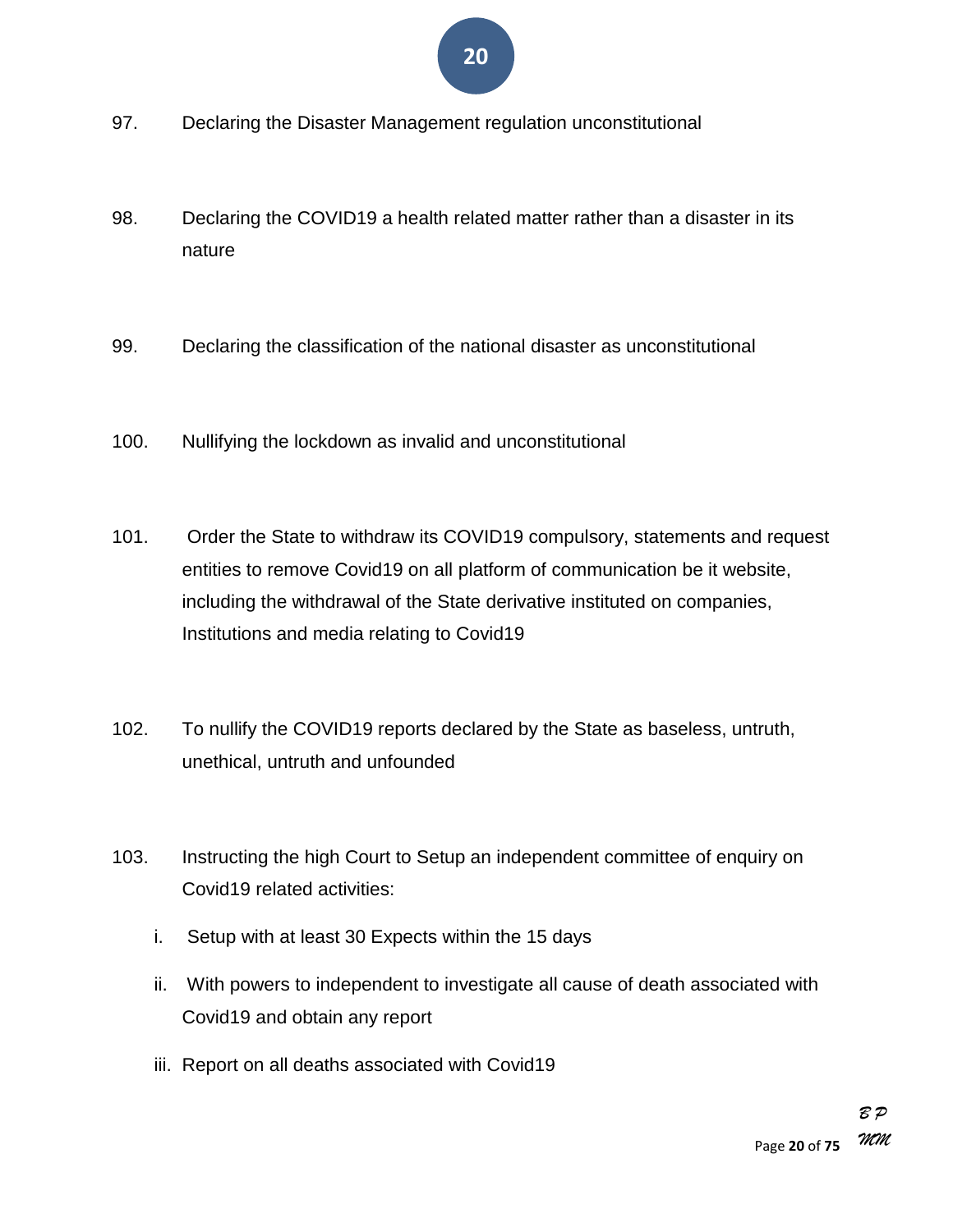- iv. Mandate to verify and qualify any tests and/or database
- v. To report to this court every month for a period of two year
- vi. any other mandate the court deems it fit
- 104. The State to proceed with all the relief for the next 6 six months from date of order cancelling the October 2020 deadline.
- 105. The Every Department and/or Agency with a Covid19 Social Relief must have an open system and a report presented to the court within the next 15 days of every month
- 106. Setup an in depended panel of auditors, led by the Auditor General of South Africa be assigned to audit every COVID19 Social Relief packages, funds allocated to banks and including the processes and systems, whereby to report to the court by 15 November 2020
- 107. State to maintain its promises and commitment with relief as initially declared to the nation and any Minister that fails to disperse funds as mandated must be declared delinquent
- 108. Parliament to review a process of identifying and validating any disaster to be followed that includes restructuring and capacitation of the national disaster management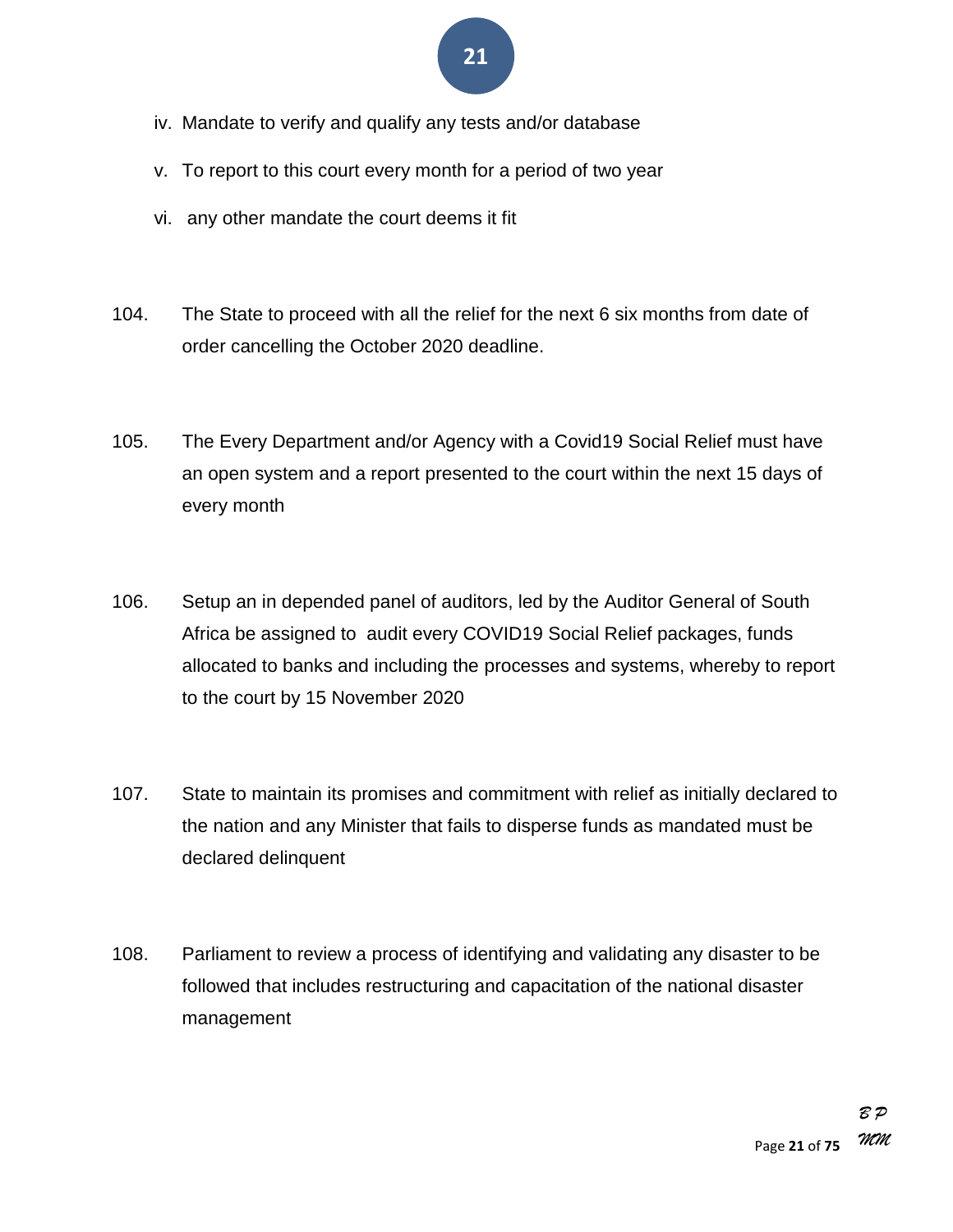

- 109. Withdraw and/or revoke any instruction and/or communication that is/was instructed and/or enforced on companies and/or entities to conform to covid19 regulations including media and on any other communication platform
- 110. The Court to declare that the disease referred to as COVID19 known as Corona Virus possess no serious threat however a health caution to people with underline health condition must be observed
- 111. Setting up a Commission of Enquiry into COVID 19 funds, and furthermore instructing the State Investigating Unit to investigate any findings of the Audit on the Social Relief Fund and procurement of the Covid19 and the report be given to the Court by 1st December 2020
- 112. The court to Subpoenaing parliament to report of the findings and updates of the Covic-19 in the country and advice back to the court on quarterly basis
- 113. The court to order the reallocate of any funds and /or loans dedicated to Covid19 as a priority, be priorities to essential service delivery matters and programmes including payment of SMME and any other suppliers the State owes, this excludes funds and resources allocated to COVID19 Social Relief Package
- 114. Remove and clear all criminal records obtained by anyone who was arrested and/or fined for infringing Lockdown "Disaster Management" regulations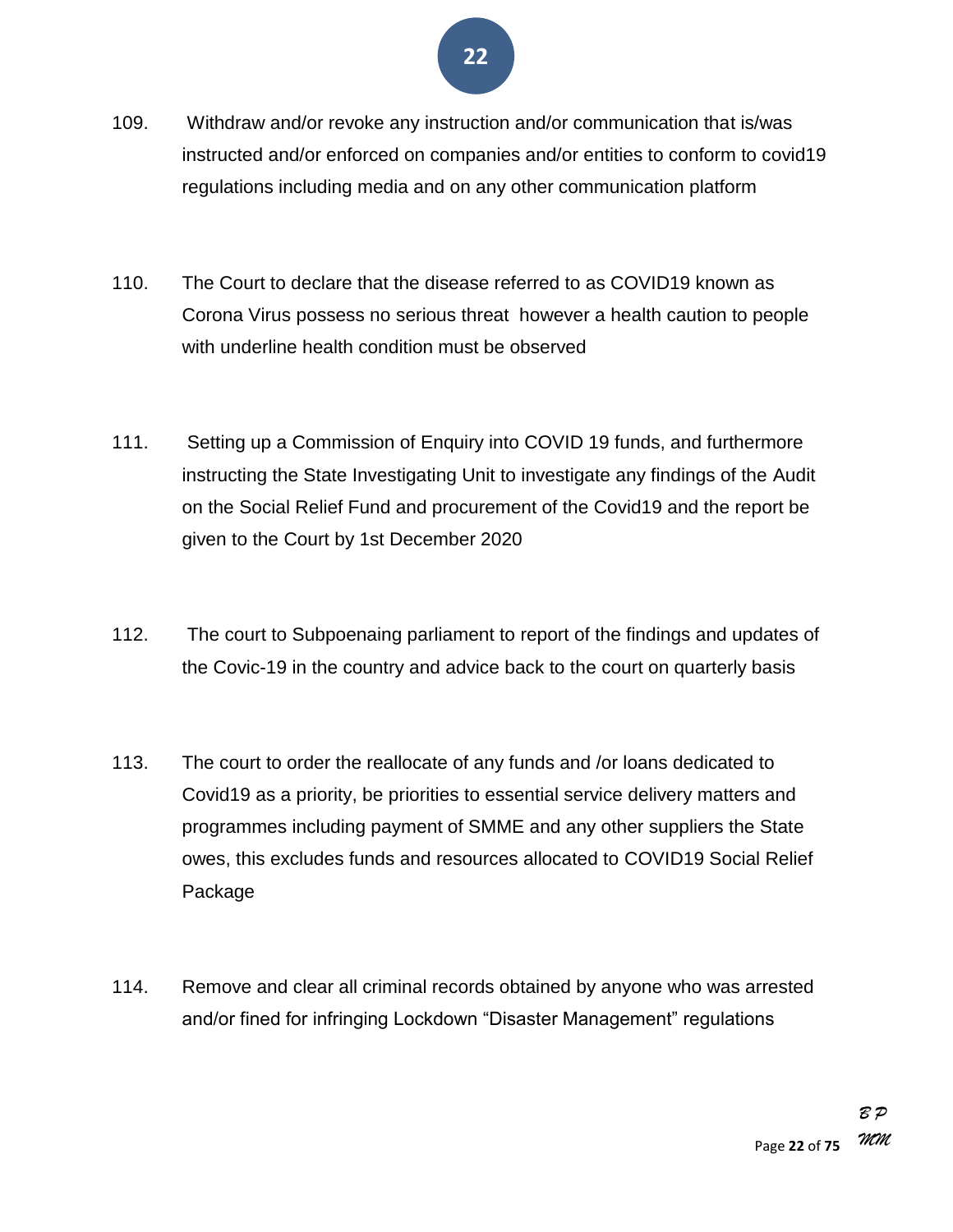- 115. To order that any ban on alcohol and cigarettes be uplifted with immediate effect.
- 116. Order the State to exempt all rates and taxes incurred during the unlawful lockdown period for all commercial, industrial and residential.
- 117. To initiate a process to determine whether the President is fit to hold office
- 118. The order that nullifies the President action on proceeding with the lockdown and resulted in him neglecting to carry his constitutional obligation and that his actions were unconstitutional and baseless,
- 119. To declare that the President has abused his executive powers and violated the constitution and the people rights
- 120. In alternative to point 23 and 24, and in addition 25, that may the court outcomes declare that the President actions constitute the removal of the President with relevant sections of the constitution must apply.
- 121. In addition to point 26 then initiating the process of executing the Constitution Chapter 5, section 89 (a)(b)(c) as he would have abuse his Executive powers and violated the constitution and the people rights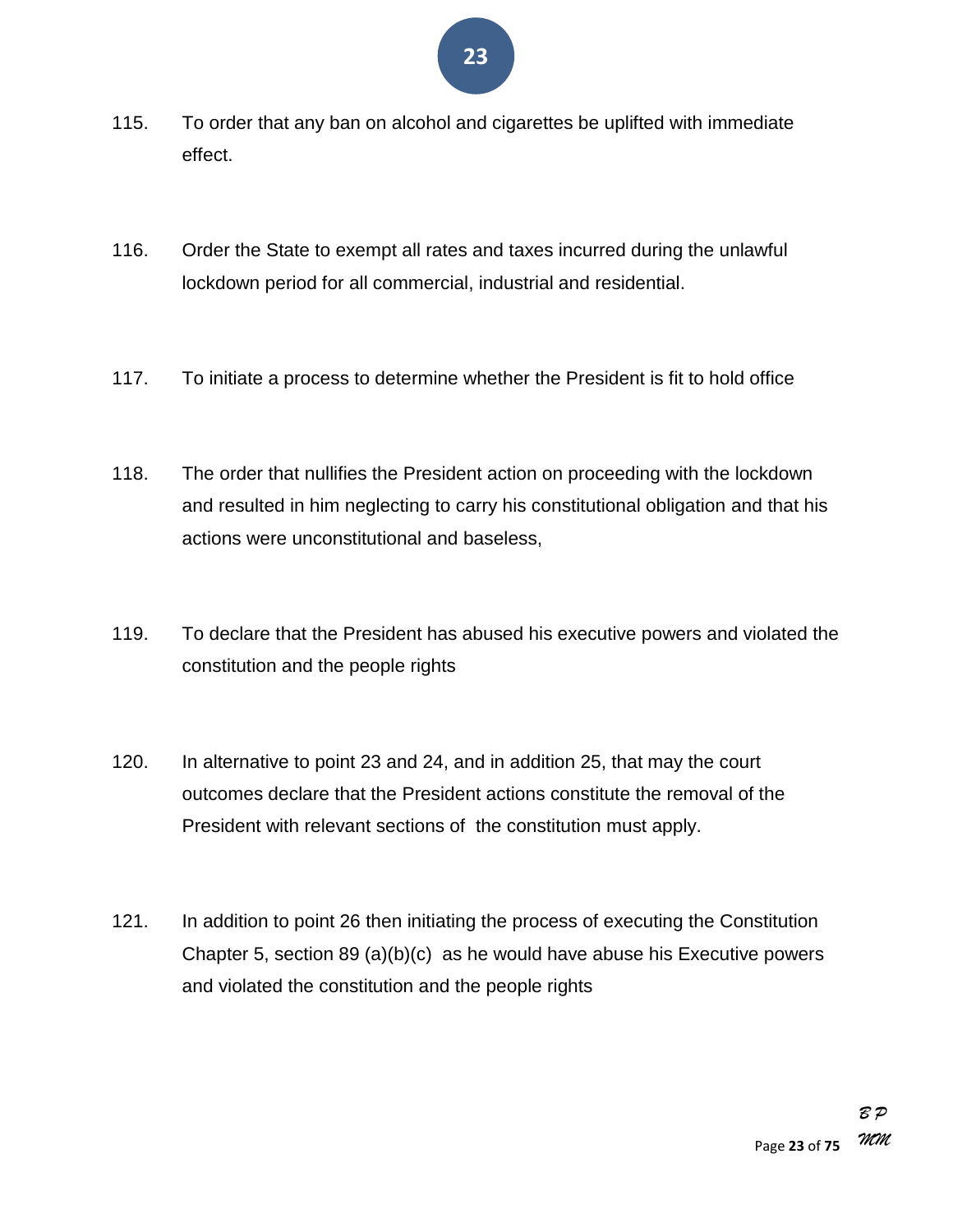- 122. Ordering the State to carry out its constitutional obligation including to working with African countries to provide services and goods and/or assistance to the countries in need throughout world
- 123. The economy be re stimulated, open international and African trades and borders, under health and security guidelines
- 124. The constitution and application be resorted and restore the aspiration and future building of this Great Nation called South Africa
- 125. Costs of Suit
- 126. Further or alternative relief;

#### **G) INTERESTS OF JUSTICE**

127. Insofar as it may be held that these submissions above, that these constitutional issues are incorrect, it is submitted that in terms of the provisions of Rule 6(12) and/or Rule 30 (2)(a) of the uniform rules of the Court. Furthermore submitted in terms of Section 7(1), and/or Section 8 (1), and/or Section 10, and/or Section 11, and/or Section 12, and/or Section 14, and/or Section 15, and/or Section 17, and/or Section 18, and/or Section 21, and/or Section 22, and/or Section 23, and/or Section 24, and/or Section 25, and/or Section 27, and/or Section 28 and/or Section 29(1)b and/or Section 31, and/or

*B P*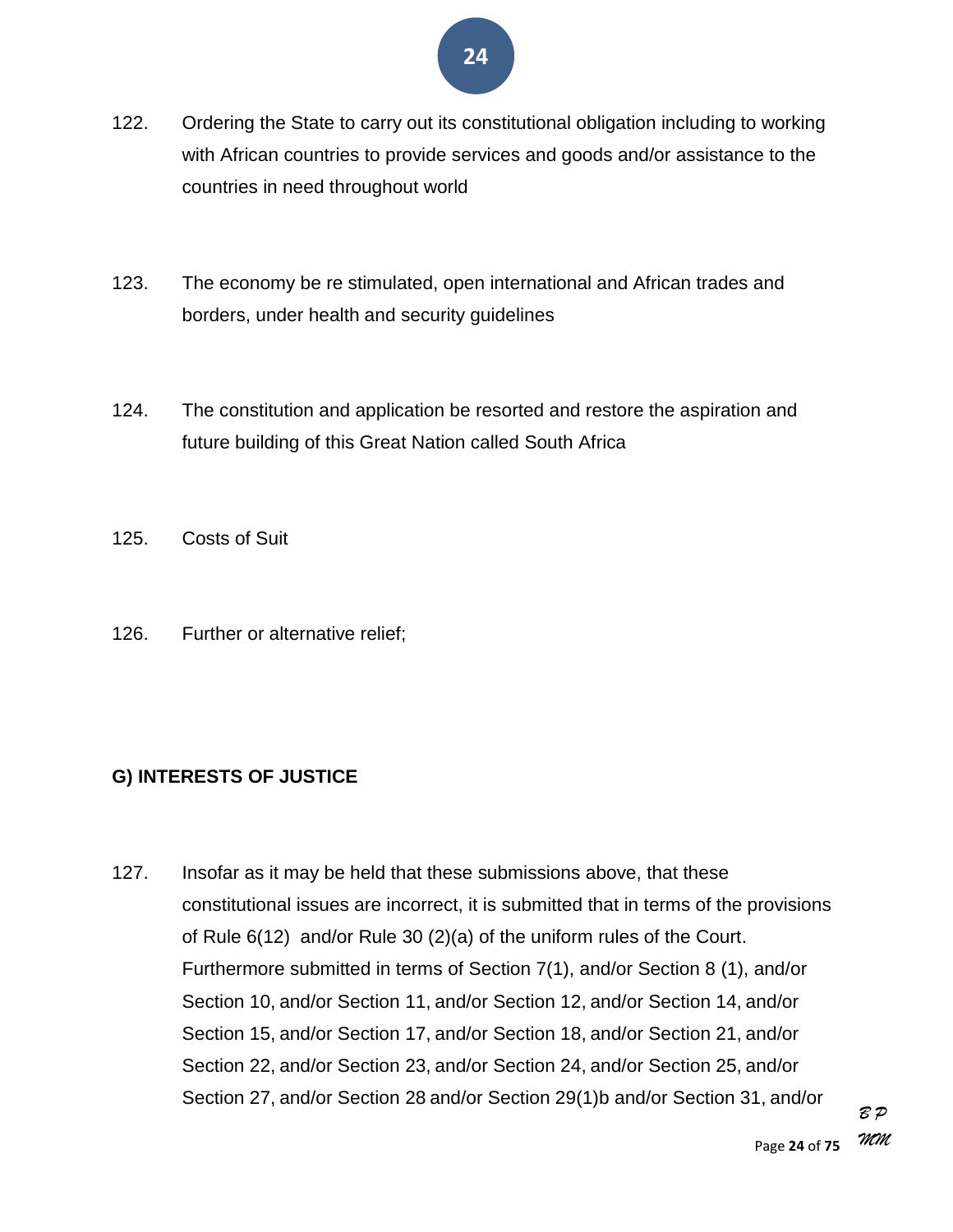Section 34, and/or Section 36 and/or Section 167(6)(a), and/or Section 195(1)(2) and/or Section 196 (2)(3) and/or Section 197(1) and/or Section 217(1) and/or, of the constitution the matter should nevertheless be considered. There are several arguable points of law which are to be considered – each of significant public interest.

- 128. Hence HBRF request in the interest of justice, the proper interpretation of these provisions having regard to the important constitutional rights of access to justice in case of a default judgment and/or invalid court application and/or erroneously application and/or no local standi, sought orders is a matter of considerable public importance, particularly to litigant, Businesses, Civil Society, the poor people and all South Africans, and public generally.
- 129. For this honorable court to consider this application in terms of Section 167(7) of the constitution
- 130. The constitution, Section 12(1)(d) and (e) of the constitution guarantee everyone the right not to be tortured in anyway, not to be punished in a cruel, inhuman or degrading way
- 131. HBRF has no prospect to success financially against a State worth 1,5 trillion (one billion four hundred million)budget, including additional funds of received from the New Development Bank, African Development Bank and IMF, which makes the State the biggest and financial resourced in the Country,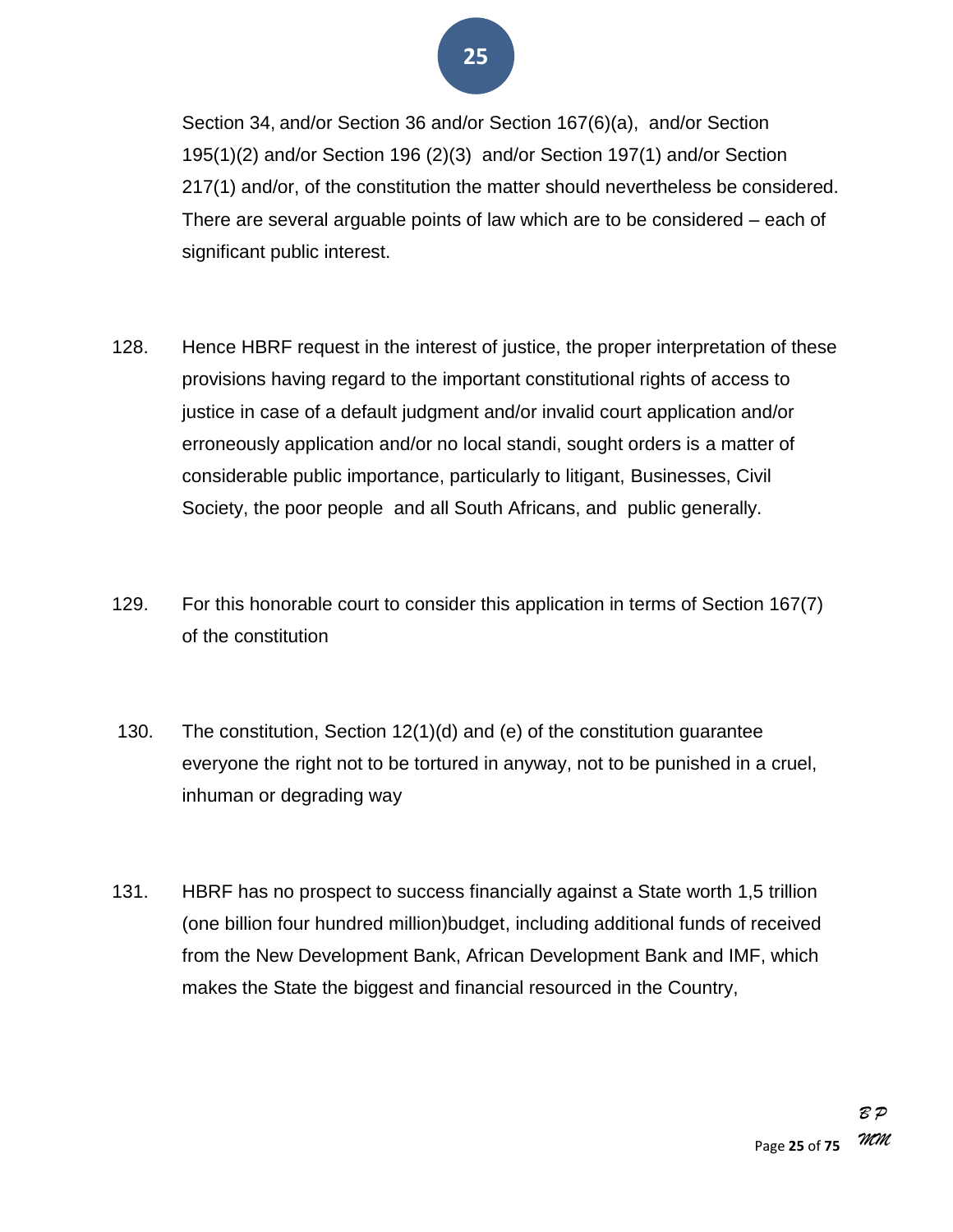- 131. If HBRF as a non profit organization had to continue a legal battle against State following normal legal avenues, noting that HBR will have to do legal consultation resulting to letter of demands and then approaching the High Court, and then the Appeal Court and following all legal processes to eventually get to the constitutional court at some point HBRF will have to give in and die to lack of finance.
- 132. For HBRF has approached varies institution and legal sector seeking assistance, due to the complexity of the matter law firms could not run it on Probono, and that most lawfirm are facing liquidation and could not assist,
- 133. Hence HBRF seek this Court to finally bring closure to the matter that does not only affect HBRF but the South African and international society at large residing and doing business with the country and while the people of this country as suffering.
- 134. South Africa is a democratic government, its public administration and it is based on the principle of accountability, responsiveness and openness
- 135. HBRF approaches the honorable court in terms of Section 7 and 9 of chapter 2 of the constitution, the bill of Rights which is the cornerstone of democracy , enshrines the rights of all people and affirms its decision values of human dignity, equality and freedom which must be respected , protected, promoted and fulfilled by the State and all Organs of State.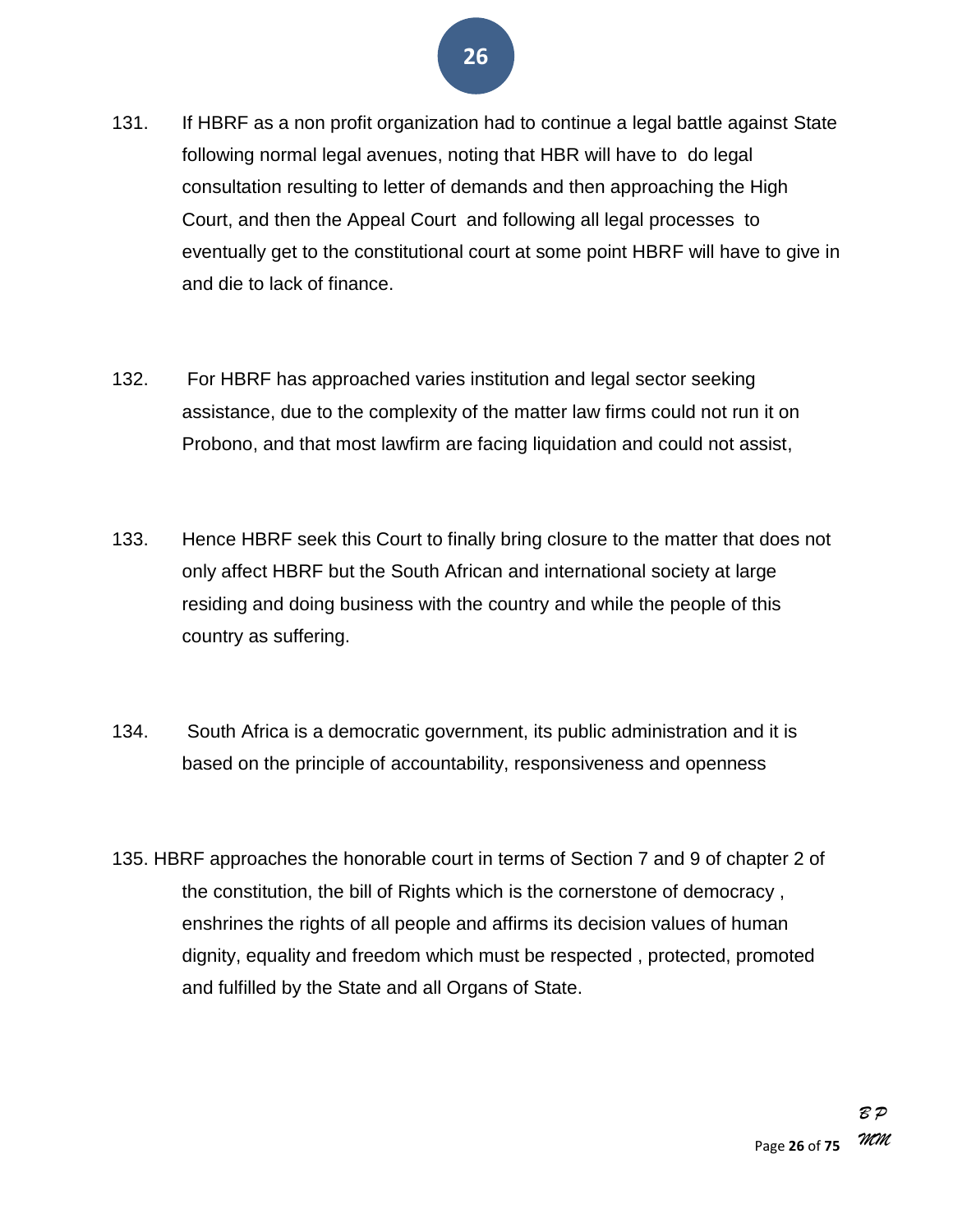- 136. According to the general transformative trajectory of the Constitution in which the principle of equality finds center place. This was eloquently and poignantly described by the Constitutional court in the following extract from the matter of Minister of Justice and Others vs SA restructuring and Insolvency Practitioners association and others 2016 (4) vSA 349 as follows- *"Throughout the many, many years of the struggle for freedom, the greatest dream of South Africa's oppressed majority was attainment of equality. By that I mean remedial, restitutionary or substantive equality, not just formal equality, This court held: Person belonging to certain categories have suffered considerable unfair discriminations in the past. It is insufficient for the Constitutional merely to ensure . through the bill of rights, that statutory provisions which have caused such unfair discrimination frequently has ongoing negative consequences, the continuation of which is not halted immediately when the initial causes thereof are eliminated and unless remedied, may continue for a substantial time and even indefinitely, like justice equality and education delayed is justice equality and education denied* ‖.
- 137. May this honorable Court grant us access for this court to pronouncing and clarify the remedial, restitutionary or substantive equality

138. HBRF approach this honorable court in term of Standard set by International law: African Charter on Human and Peoples' Rights 1981", Article 3(1) and (2) : It for the above reasons of why HBRF approaches to the constitutional Court and request to be treated equal before the law and that HBRF rights to receive equal protection of the law as enshrined in the African Charter on Human and Peoples' Rights 1981" and furthermore Article 17(1)(2)(3 in term of the right to education ,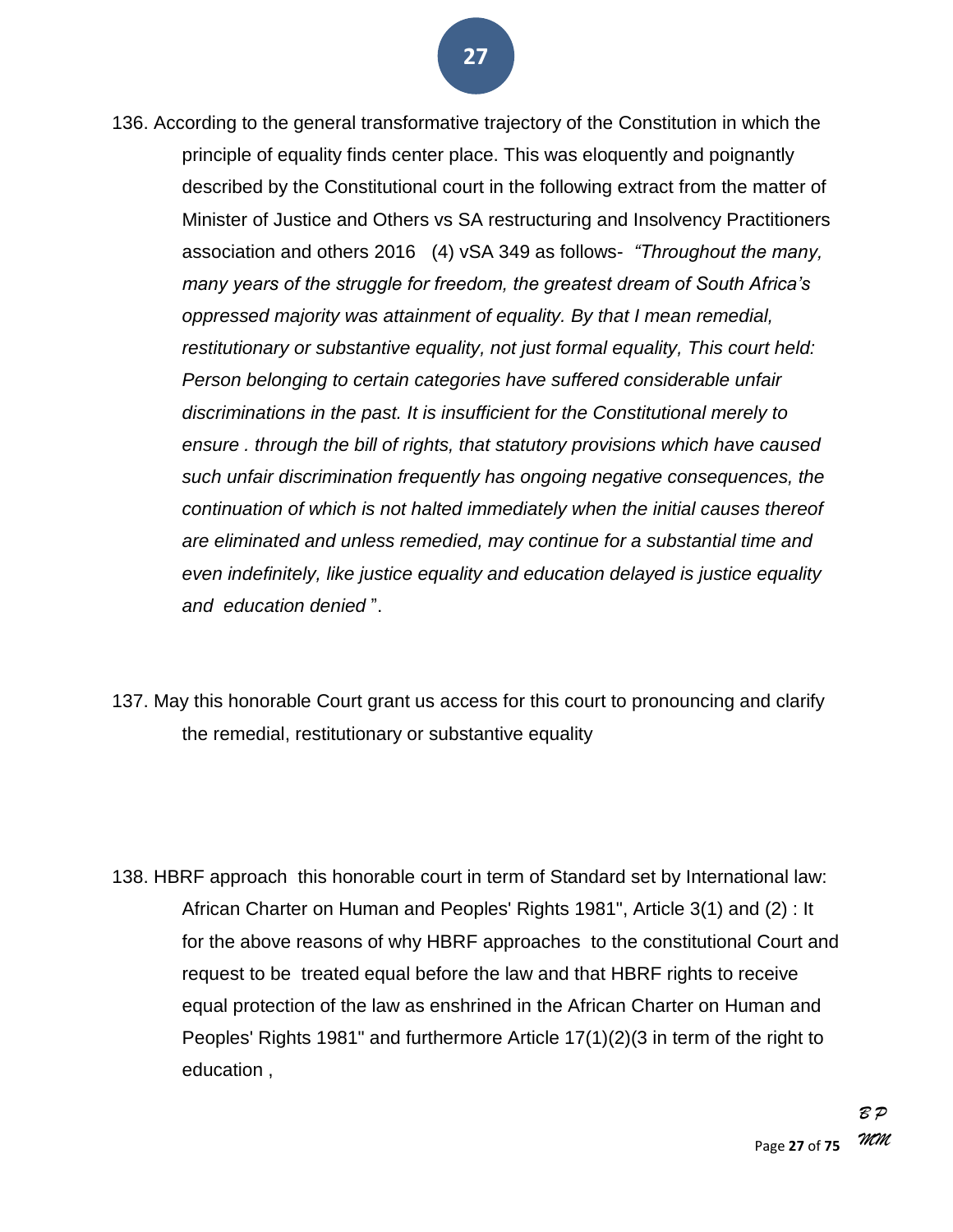- 139. HBRF seeks the court to consider its application basing on the International documents relevant in the context of section 39(1)b of the constitution, such as Universal declaration of human right of 1948, the international convention on civil and political rights of 1976( a treaty which South Africa has ratified an which is thus part of South African Law), United nation against torture and other cruel , inhuman or degrading treatment or punishment of 1984whi is now referred to as the Prevention and combating torture of persons Act 13of 2013 (torture act)
- 140. In terms of Section 7(2) of the constitution the State also have a duty to respect, protect, promote and fulfill these rights, **see Glenister v President of the republic of South Africa and others 2011(3) SA 347 (CC) AT Para 184** and that these duties must be discharged in accordance with the standard set by international laws

141. While Section 172 provides that the court must declare any law or conduct that is inconsistence with the constitution to be invalid to the extent of its inconsistence and make an order that is just and equitable, **See Freedom fighters v the Speaker of the National Assembly and Another 2018(2) Sa (CC) Para210 to 211 State**: ―*a Court remedial power is not limited to declarations of invalidity, it is much wider. Without any restriction of conditions, section 172(1)(b) empowers courts to make any order that is just and equitable…. The powers to grant a just and equitable order is so wide and flexible that it allows courts to formulate an order that des not follow prayers in the notice of Motion or some order pleading*‖

> Page **28** of **75** *MM*

*B P*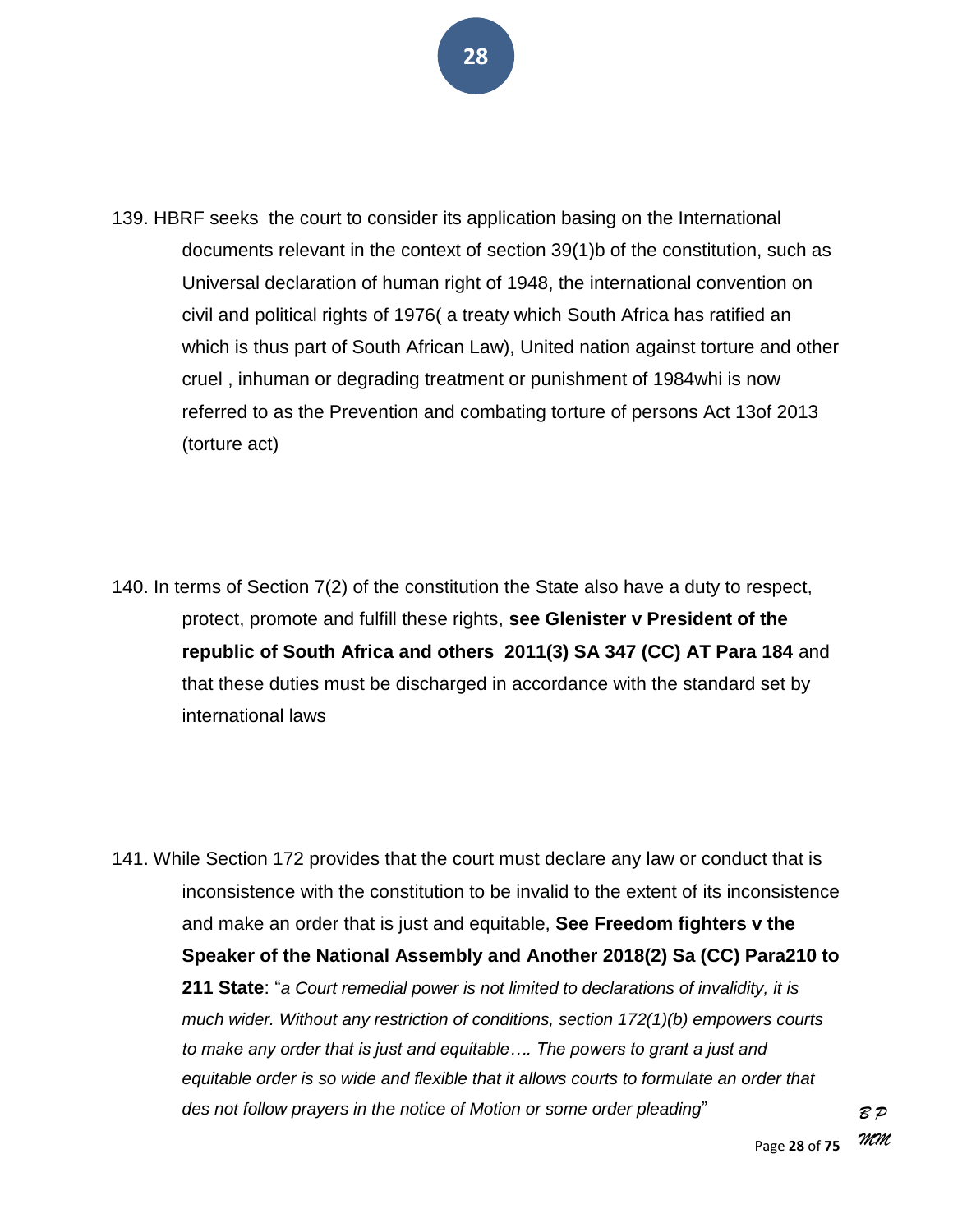142. The Rights for many South Africans s have been violated and infringed an hence the applicant the constitutional court to furthermore consider section 38 of the constitution, for the court is entitled to grant appropriate relief which may include a declaration right, see **Fose v Minister of Safety and security 1997(3) SA 786 (CC) at paragraph 69 states** " Given the historical context in *which interim constitution was adopted extensively violation of fundamental rights which preceded it, I have no doubt that this court has a particular duty to ensure that within the bounds of the constitution, effective relief can be granted for the infringement of any of the rights entrenched in it. In our context an appropriate remedy must mean an effective remedy, for without effective remedies for breach, the values and underlying and the rights entrenched in the constitution cannot be properly upheld or enhanced. Particularly in a country so few have the means to enforce their rights through the courts, it is essential that on those occasions where the legal process does establish an that an infringement of an entrenched rights had occurred, that it be effectively vindicated. The courts have a particular responsibility in this regards and are obliged to forge new tools and shapes innovative remedies, if needs be, to achieve this goal*.‖

#### **H) MATTER OF URGENT APPLICATION**

143. HBR approach the High Court to consider its application in terms of Rule 6 (12) of the uniform rules of the Court which states *"In urgent applications the court* 

> Page **29** of **75** *B P MM*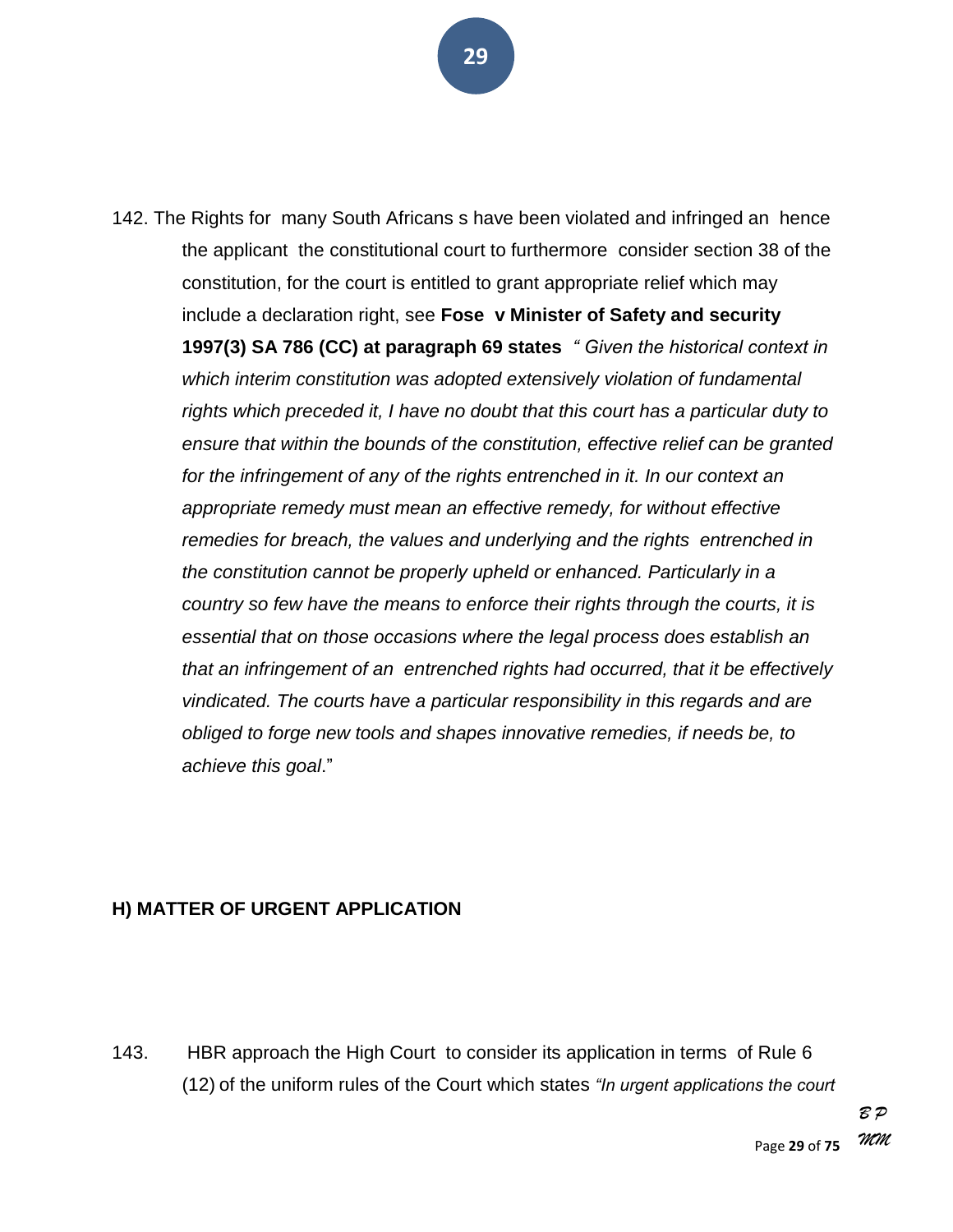*or a judge may dispense with the forms and service provided for in these Rules and may dispose of such matter at such time and place and in such manner and in accordance with such procedure (which shall as far as practicable be in terms of these Rules) as to it seems meet‖.*

- 144. The State has undermined its constitutional obligation inquest for selfish interest to control the country's finances and resources without any accountability and for them to obtain wealth through their families and cronies
- 145. In the interest of Justice, the rules provides that the Chief Justice may dispense with the usual requirements for application, including deadlines
- 146. For the existing lockdown is warrants an exceptional circumstance hence we seek the court to grant urgency
- 147. The State decision to implement and continue to enforce lockdown has to violate the following Bill Of Rights : Section 7(1), and/or Section 8 (1), and/or Section 10, and/or Section 11, and/or Section 12, and/or Section 14, and/or Section 15, and/or Section 17, and/or Section 18, and/or Section 21, and/or Section 22, and/or Section 23, and/or Section 24, and/or Section 25, and/or Section 27, and/or Section 28 and/or Section 29(1)b and/or Section 31, and/or Section 34, and/or Section 36
- 148. The State actions are a disaster to its people and not the pandemic COVID19, however the State uses the Pandemic as an excuse to destroy and infringe South Africans rights.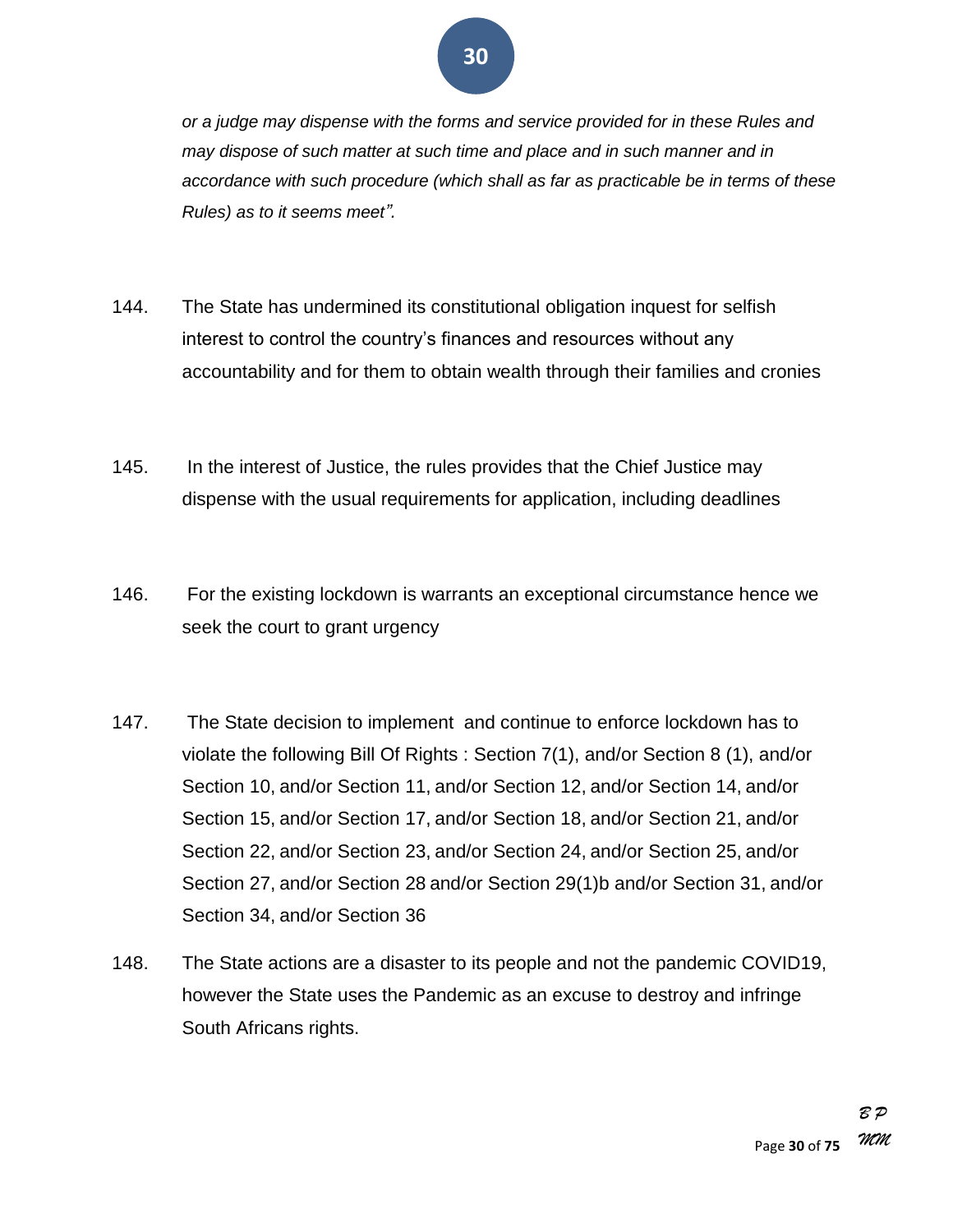- 149. The State has introduces measures which are not rationally and are unconstitutional
- 150. In terms of Section 39 which says "When interpreting the Bill of rights, a court , tribunal or forum must promote the values that underlie an open and Democratic society based on human dignity, equality and freedom"
- 151. The State is advancing a vaccine for COVID19, irrespective that 99% of all those tested have self-healed, an indication that COVID19 is not a priority and not a disaster when it comes to the people of South African and its environment
- 152. The disaster management regulation and /or lockdown has introduced "tricameral" constitution - which created separate decision making where SOE's are monitored, where the poor dies because of poverty, where all nongovernment are becoming unemployed and faces insolvency, where the is injustice for 99.999% of Country population and has to suffer in the interest of saving 0.001% which are people who are suffer from critical underline health conditions
- 153. The State is continually failing to intervene and save the lives of all South Africans and delays with providing any relief needed by the people and institutions of this country .
- 154. Where all South Africans existence and their future are facing depression, death and/or poverty except 1,3 million employed by the State, whether be Ministers, Members of Cabinet, Parliament, Legislature, Council Courts, and/or in all spheres of government including the SOE's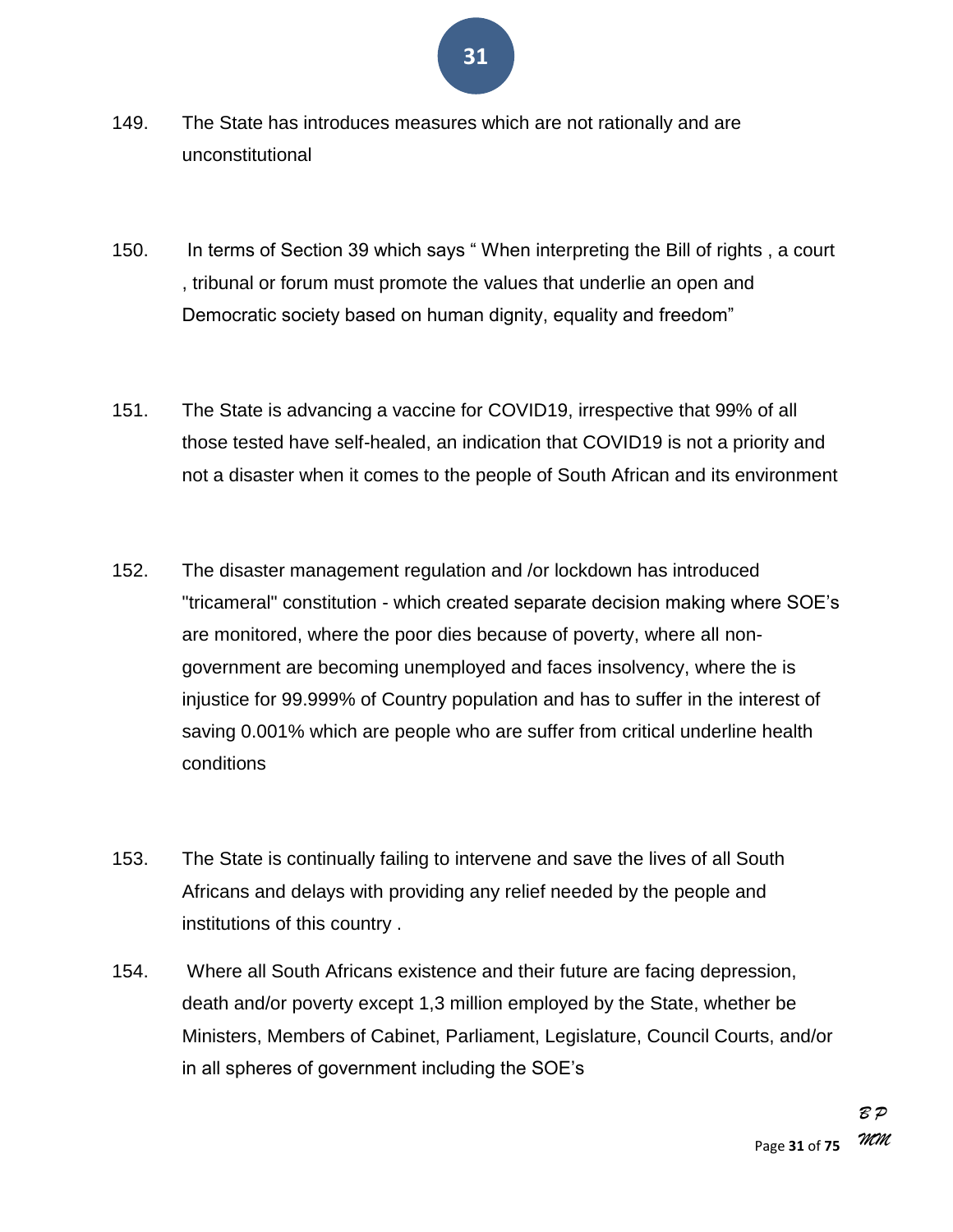- 155. Our Constitution is the most important or supreme law on the land. No other law may conflict with it, nor may the government do anything that violates it.
- 156. So we people of South Africa recognized the injustice, inequality and violation of our human rights brought by the State through its decision to unconstitutional lockdown the country. and all the struggle and developmental gains of the freedom charter from 1955 up until early this year have reversed by the State.
- 157. The Court President, Justice Arther Chaskalson, said "the constitution failed in *several respects to satisfy the conditions thrashed out in multiparty talks. But he said the instance of non-compliance should present no significant obstacle o the formation of text that met the requirements‖*

#### **I) THE CONSTITUTIONAL MATTER RAISED IN THE DECISION**

- 158. Granting the me leave to approach this court in the interest of justice in terms of constitutional court chapter 8, section 169(a) and (b) of the constitution on the following grounds:
	- a. Gross violation of the Constitution of the Republic of South Africa, 1996, Sections 172 (1)(b) provides that when deciding a constitutional matter within its power, a court— *"may make any order that is just and equitable, including—*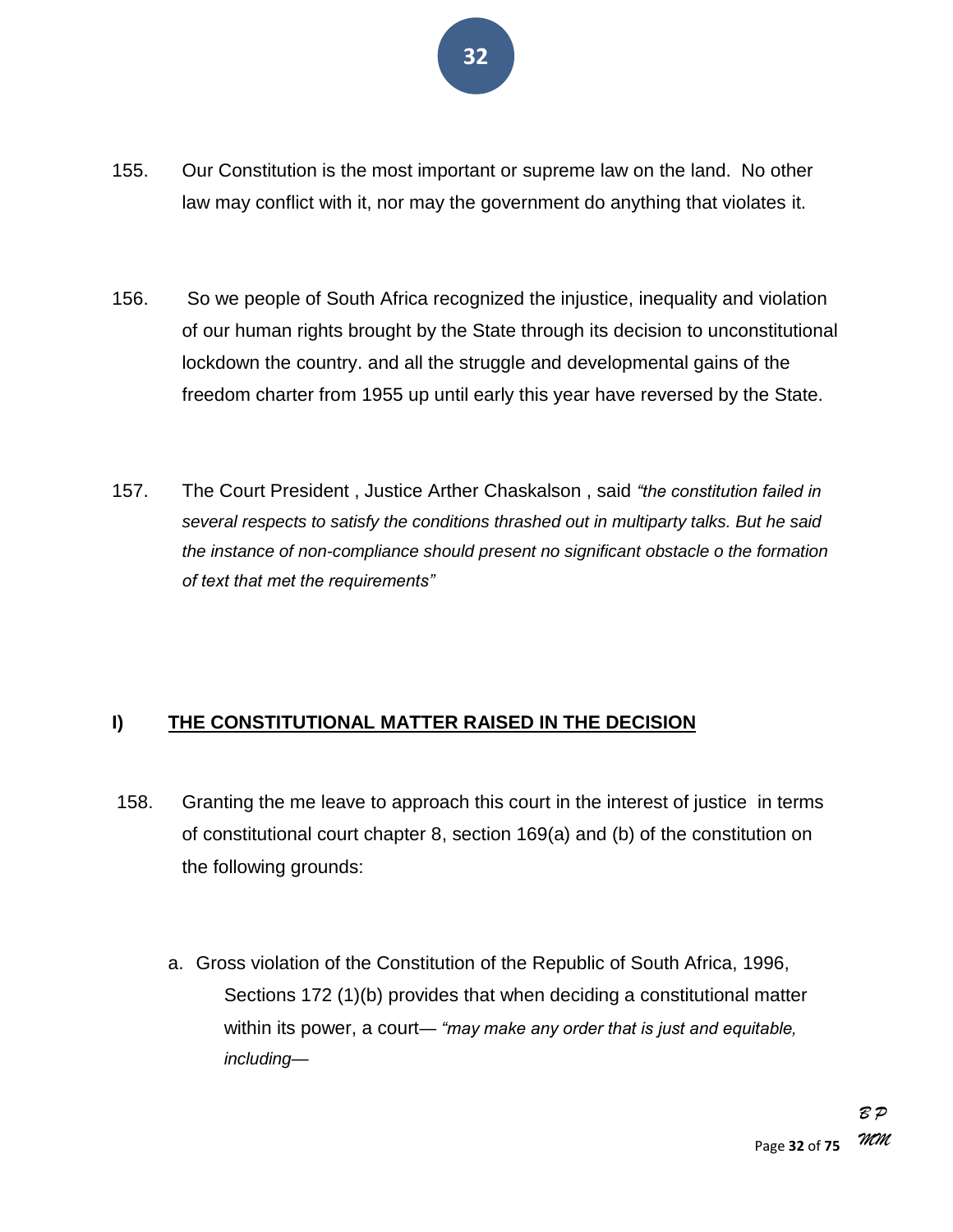- *(i) an order limiting the retrospective effect of the declaration of invalidity; and (ii) an order suspending the declaration of invalidity for any period and on any conditions, to allow the competent authority to correct the defect*.‖
- *(ii)* In Mvumvu v Minister for Transport [2011] ZACC 1; 2011 (2) SA 473 (CC); 2011 (5) BCLR 488 (CC) at para 44 Jafta J held: "*In terms of the doctrine of objective constitutional invalidity, unless ordered otherwise by the court the invalidity operates retrospectively to the date on which the Constitution came into force. But if the legislation in question was enacted after that date, as was the present Act, the retrospective operation of invalidity goes back to the date on which the legislation came into force*
- b. Gross violation of the Constitution of the Republic of South Africa, 1996, Chapter 10, Public Service, Section 197 (1) Within public administration there is a public service for the Republic that have not been loyal in executing the lawful policies of the government of the day
- c. Gross violation of the Constitution of the Republic of South Africa, 1996, Chapter 13, Finance Section 217 (1) When an organ of state in the national, provincial or local sphere of government, or any other institution identified in national legislation, contracts for goods or services, it must do so in accordance with a system which is fair, equitable, transparent, competitive and cost-effective, where Unfairness, no transparency and no equitable has been the operandi of the day.
	- d. Violation of Republic of South Africa Constitution, undermining the various Acts governing our country as outlined in the affidavit and deviating from its constitutional obligation, and corrupt practice within the Administrative and refusing to carry executive mandate.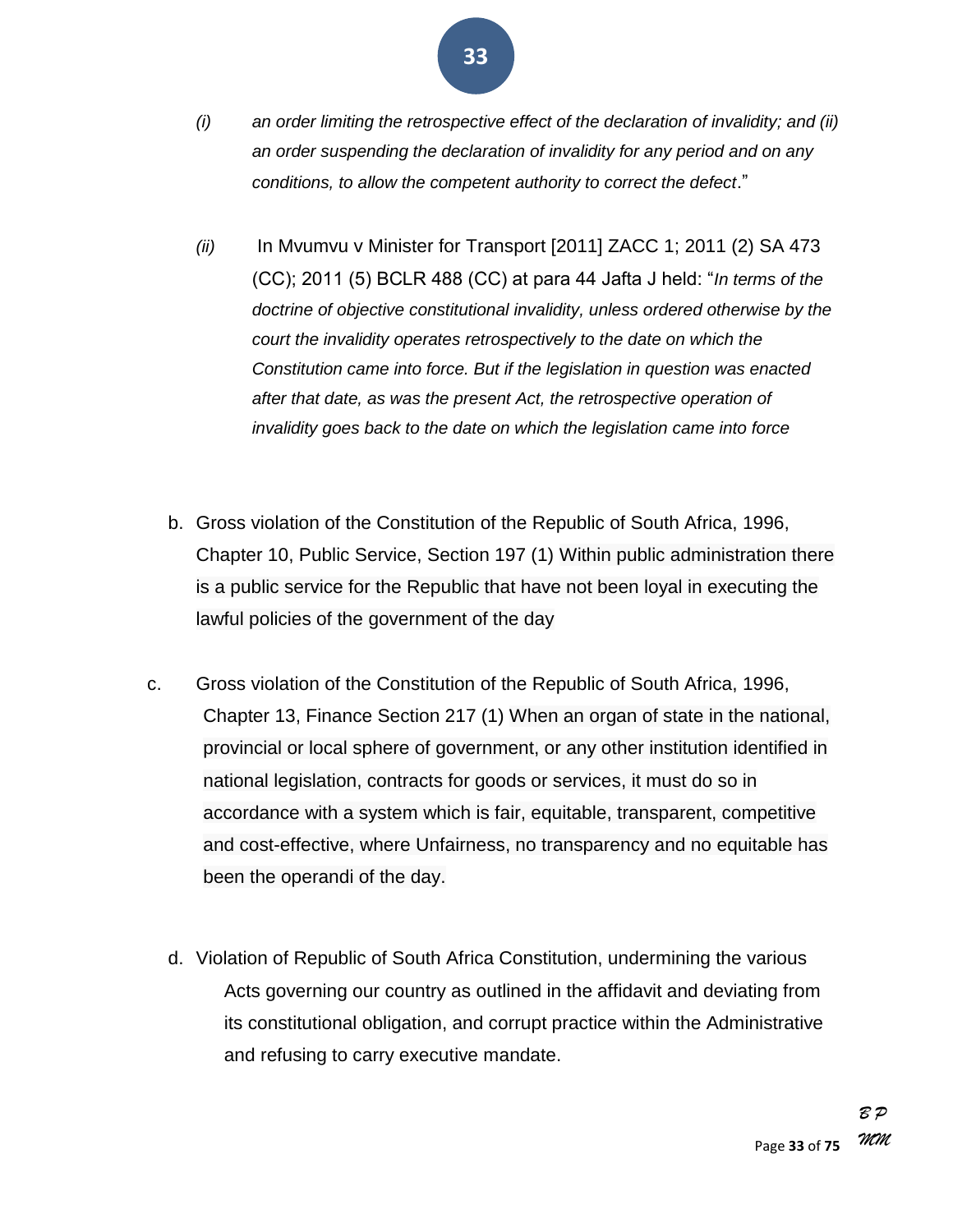- e. In terms of the chapter 2, Section 7 of the Constitution, Bill of Rights (1) and (2) has been violated by a State organ
- f. In terms of Chapter 2, Section 3 Citizen
	- *(i)* Section 3 of the Constitution provides: "(1) There is a common South African citizenship. (2) All citizens are— (a) equally entitled to the rights, privileges and benefits of citizenship; and (b) equally subject to the duties and responsibilities of citizenship. (3) National legislation must provide for the acquisition, loss and restoration of citizenship
- g. Enforcement of the constitution of chapter 2, Section 8 the Application, and enforcement of laws governing the country.
- h. Infringement of Bill of Rights Chapter 2 , Section 7, Rights
- i. An Infringement in the constitution In terms of the Chapter 2, Section 10 of the Constitution , Human Dignity, this right of South African who relied to State for their dignity to be respected and protected has been violated, exploitation, degraded and undermined in its people, Violation of Bill of Rights Chapter 2, Sections 10, Human Dignity
	- i) Section 10 provides that *"fe]veryone has inherent dignity and the right to have their dignity respected and protected*‖.
- j. Violation of Bill of Rights Chapter 2, Sections 21, Freedom of Movement and Resistance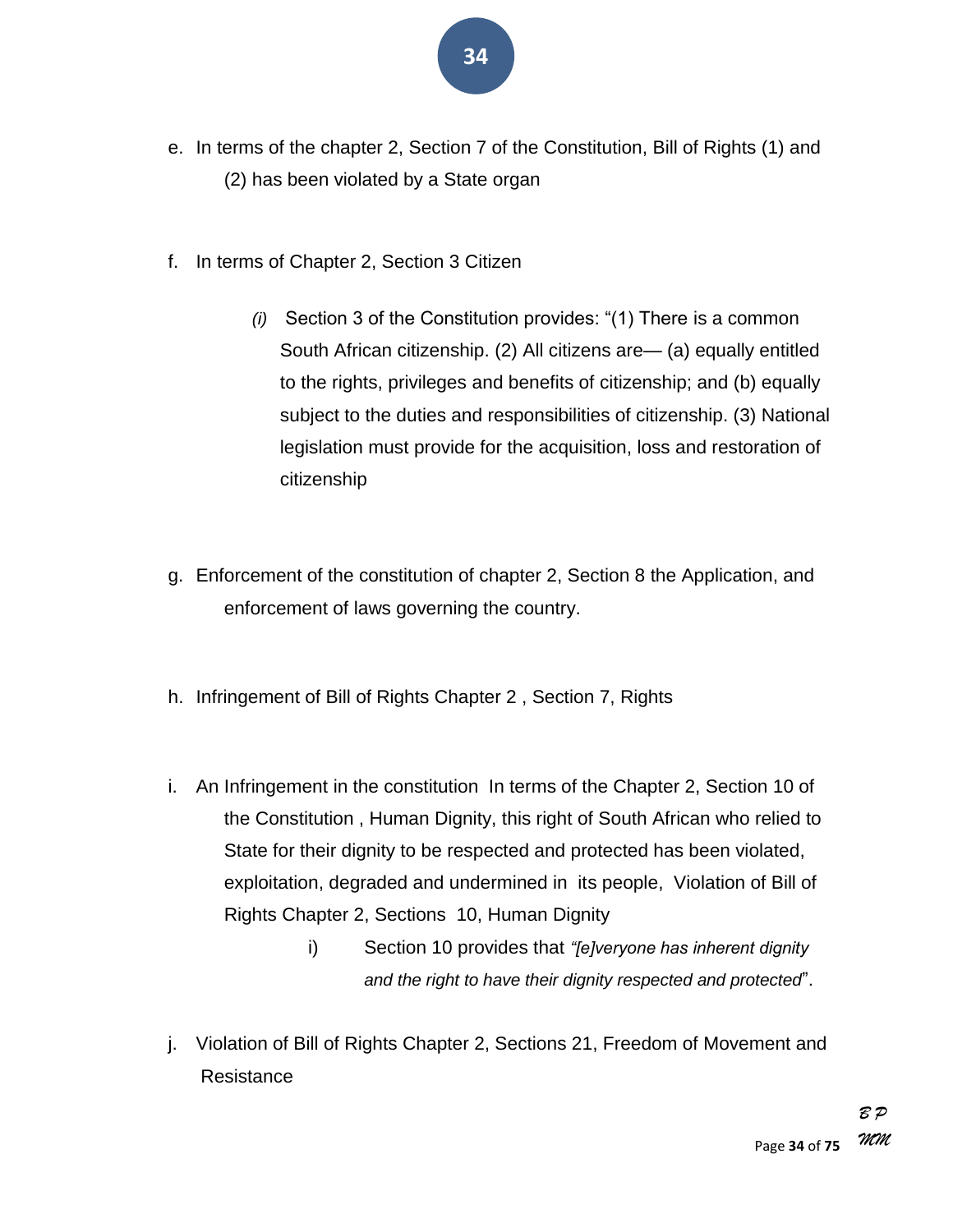- **35**
- k. Infringement of Bill of Rights Chapter 2, Sections 22, Freedom of Trade, Occupation and Profession
- l. Violation Bill of Rights Chapter 2, Sections 27Health Care, Food Water and Social Security, by the State (see annexure 6), nothing that not every South African has access to the Internet
- m. Violation Bill of Rights Chapter 2, Sections 28 Children, that includes child head household, to basic nutrition, shelter, basic health care services and social services;
- n. The executive implementing a lock down is in violation the constitution, and therefore the court to remind that Chapter 5 Section101, Executive Decision be applicable
- i) The Abuse of power by the State, deviating from the constitution, Chapter 5, section 84 Powers and function of the President
	- k) To Prohibit the State , President and Ministers from making unconstitutional decisions with intentional consequences to the nation
	- l) Prohibit the State, President and Ministers from continually implementing actions of which lives of South Africans and other nationals in the country may be ruin or/and harmed
	- m) An Infringement in the constitution by denying, withholding and refusing this basic right of Education to thousands of our youth, women people from historically disadvantaged by the STATE, where State Schools are closed and Private Schools are open, a violation on Chapter 2, Section 29 (1)(b) of the Constitution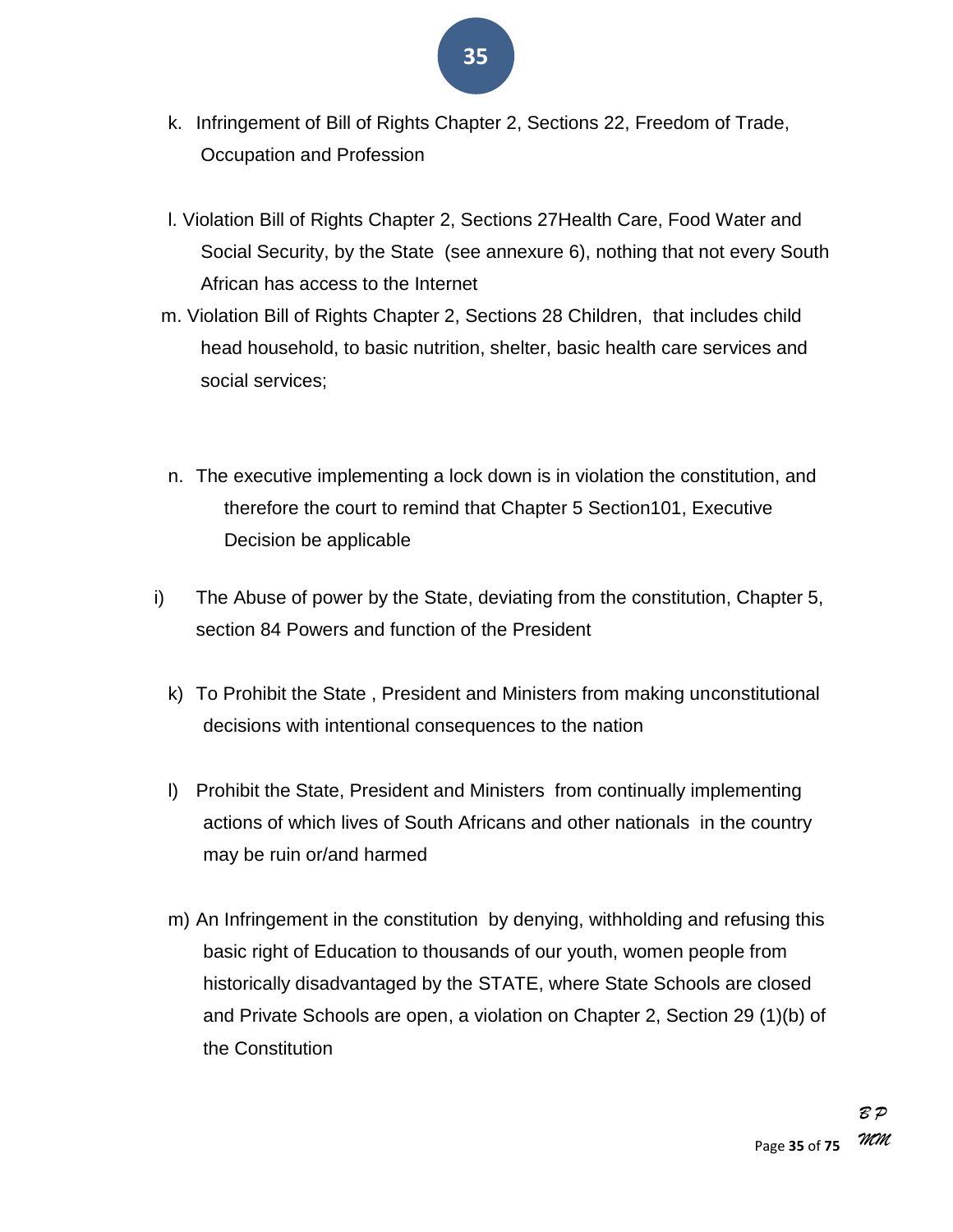- n) The State has denied to comply with constitutional right as enshrined in the Constitution, Chapter 2, Section 32 (a) Access to information irrespective of displaying the reasons and the National Disaster Management report which declared Covid19 a disaster
- o. In the interest of justice
- p. In the Public Interest
- q. See Musa Joe Moloi & others V Minister of Justice and constitutional development & others CCT 78/09 [2010] ZACC 2
- r. As an Non profit Organization that has in the interest of our communities, of the nation and have cascaded their matters in the State levels without intervention and/or assistance for the past 7 years, we appeal to this court to grant us direct access.
- s. Violation of Constitution of the Republic of South Africa, 1996 Chapter 10: Public Administration
- t. Violation of section 195. Basic values and principles governing public administration
- u. The application is in terms of Section 167(7) of the constitution
- v. Gross violation of Sections 1(a), Republic South Africa
	- *(i)* Section 1(a) provides: *―The Republic of South Africa is one, sovereign, democratic state founded on the following values: (a) Human dignity, the achievement of equality and the advancement of human rights and freedoms* . . .‖ 123 Chaskalson "Human Dignity as a Foundational Value of our Constitutional Order‖ (2000) 16 SAJHR 193 at 204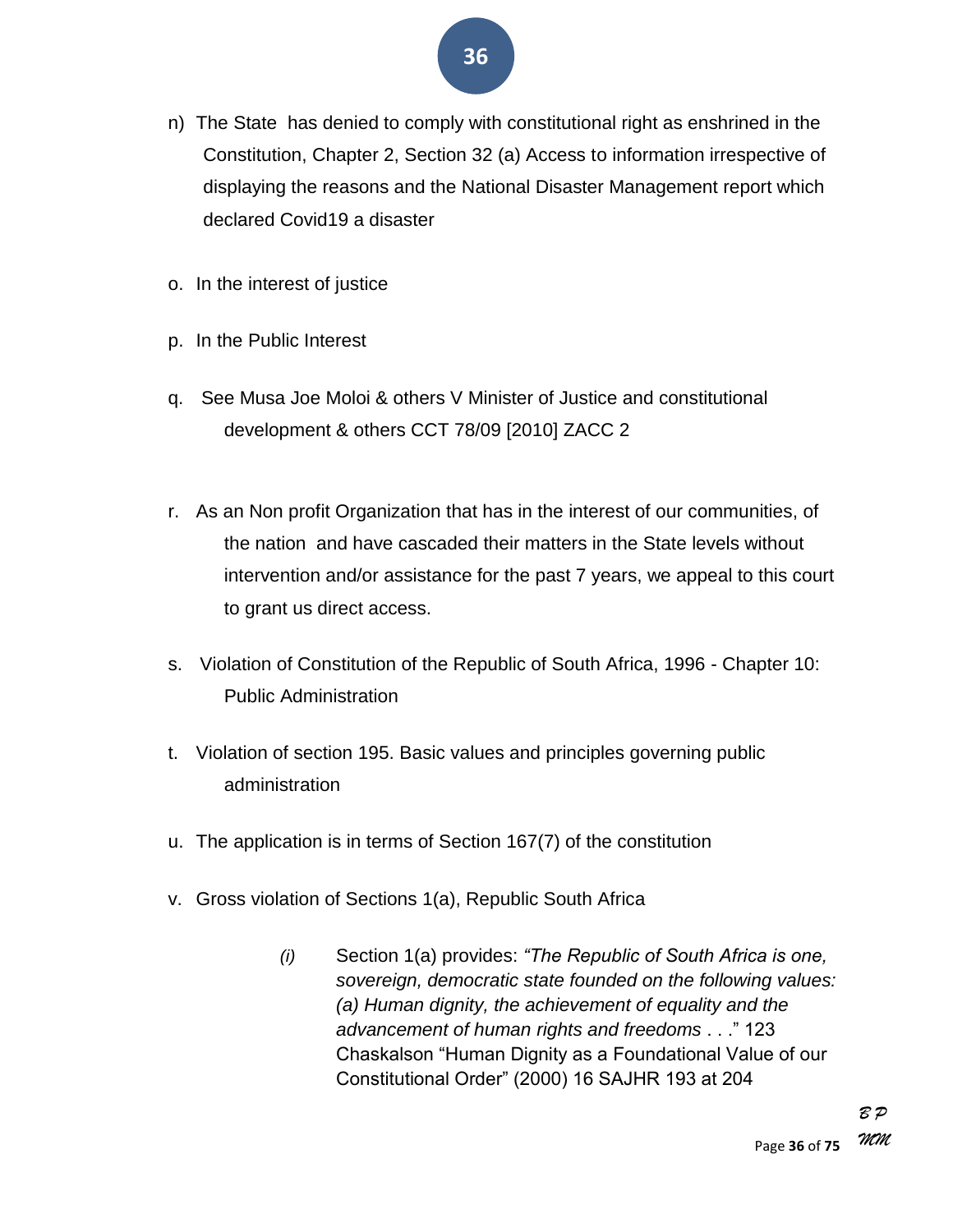

- 159. Chaskalson, extra-curially, makes this point thus: "As an abstract value, common to the core values of our Constitution, dignity informs the content of all the concrete rights and plays a role in the balancing process necessary to bring different rights and values into harmony."
- 160. Haysom captures the need for the protection of freedom of association thus: ―*These are a wide range of reasons why freedom of association is so highly prized, vigorously protected and widely acclaimed as a cornerstone of a democratic society. These reasons belong to one or other of two perspectives: a perspective which emphasises the need to associate in order to realise fully one's humanity – to interact, combine, make common purpose and enjoy life with other persons sharing one's cultural, personal, political or economic interests. The second perspective emphasises the necessity to a functioning democracy of such a freedom, for a proper and coherent expression and interplay of collective interests. Both perspectives are, however, grounded on the same understanding that a person alone is an atomised, powerless, lonely being without a foundation for developing an identity or the capacity to influence or change his or her physical environment or social world.‖*
- **161.** And in Makwanyane O'Regan J said: "The importance of dignity as a founding *value of the new Constitution cannot be overemphasised. Recognising a right to dignity is an acknowledgement of the intrinsic worth of human beings: human beings are entitled to be treated as worthy of respect and concern. This right therefore is the*  foundation of many of the other rights that are specifically entrenched in [the Bill of *Rights].‖*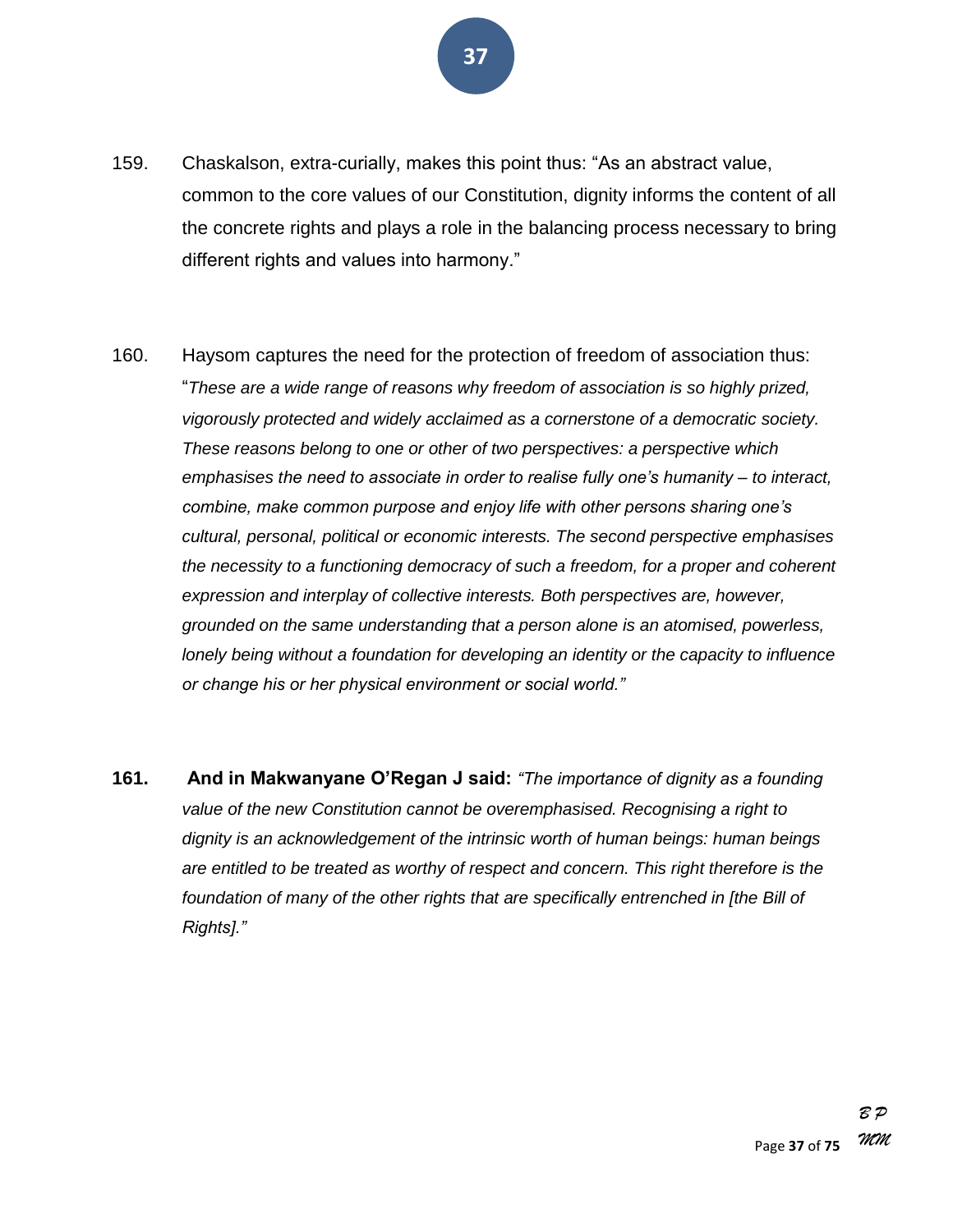#### **J) INTERNATIONAL LAW:**

- 162. HBRF request the court to also consider that South Africa is also member of the thee African States members of the Organization of African Unity, parties to the present convention entitled "African Charter on Human and Peoples' Rights", Adopted 27 June 1981, OAU Doc. CAB/LEG/67/3 rev3, 21 I.L.M. 58 (1982), entered into force 21 October 1986 which the preamble state that :
- 163. Considering the Charter of the Organization of African Unity, which stipulates that

a) "freedom, equality, justice and dignity are essential objectives for the achievement of the legitimate aspirations of the African peoples";

b) Reaffirming the pledge they solemnly made in Article 2 of the said Charter to eradicate all forms of colonialism from Africa, to coordinate and intensify their cooperation and efforts to achieve a better life for the peoples of Africa and to promote international cooperation having due regard to the Charter of the United Nations.

c) and the Universal Declaration of Human Rights;

- 164. Taking into consideration the virtues of their historical tradition and the values of African civilization which should inspire and characterize their reflection on the concept of human and peoples' rights;
- 165. HBRF approach this Honorable court on the following grounds as enshrined in the African Charter on Human and Peoples' Rights: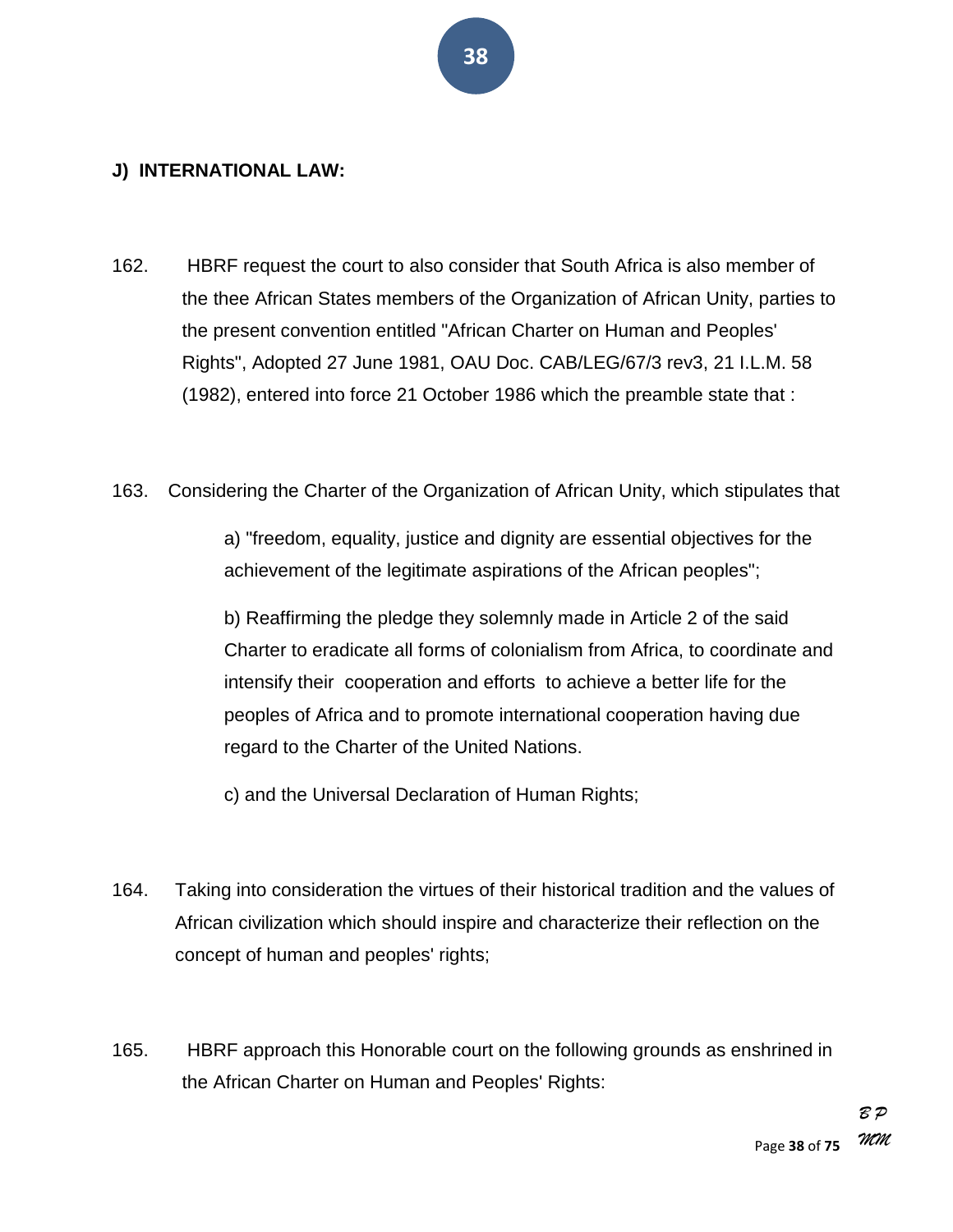a) In term of Article 3(1) and (2) : It for the above reasons of why HBR approaches to the constitutional Court and request to be treated equal before the law and that HBR rights to receive equal protection of the law ".

b) In terms of Article 7: HBRF has the right to have the matter heard. This comprises: (a) the right to an appeal to competent national organs against acts of violating its fundamental rights as recognized and guaranteed by conventions, laws, regulations and customs in force of which HBR right was violated to be heard.

c) With regards to Article 13: Due to STATE failure to carry and execute its mandate resulted in every citizen not having the right of equal access to the public service of his country.

d) In terms of Article 16: Violation of human rights has resulted in majority South Africa who are retrenched, unemployed, who seek education, poor of the poorest, no prospect of gainful employment , entreprenuers spirit damned, religion people faith demised, etc.. that South Africans do not have the right to enjoy the best attainable state of physical and mental health.

e) The HBR approach the this honorable court in term of Article 17(1)(2)(3 in term of the right to education.

f) In term of Article 22 - the right to economic, social and cultural development has seized due to State focus on investing funds intended to uplift the economy and address social and cultural development which is a the violation by the State, whether the President was informed and/or not , collided with and/or not it is for the court to establish that Section 167(7) of the constitution

**39**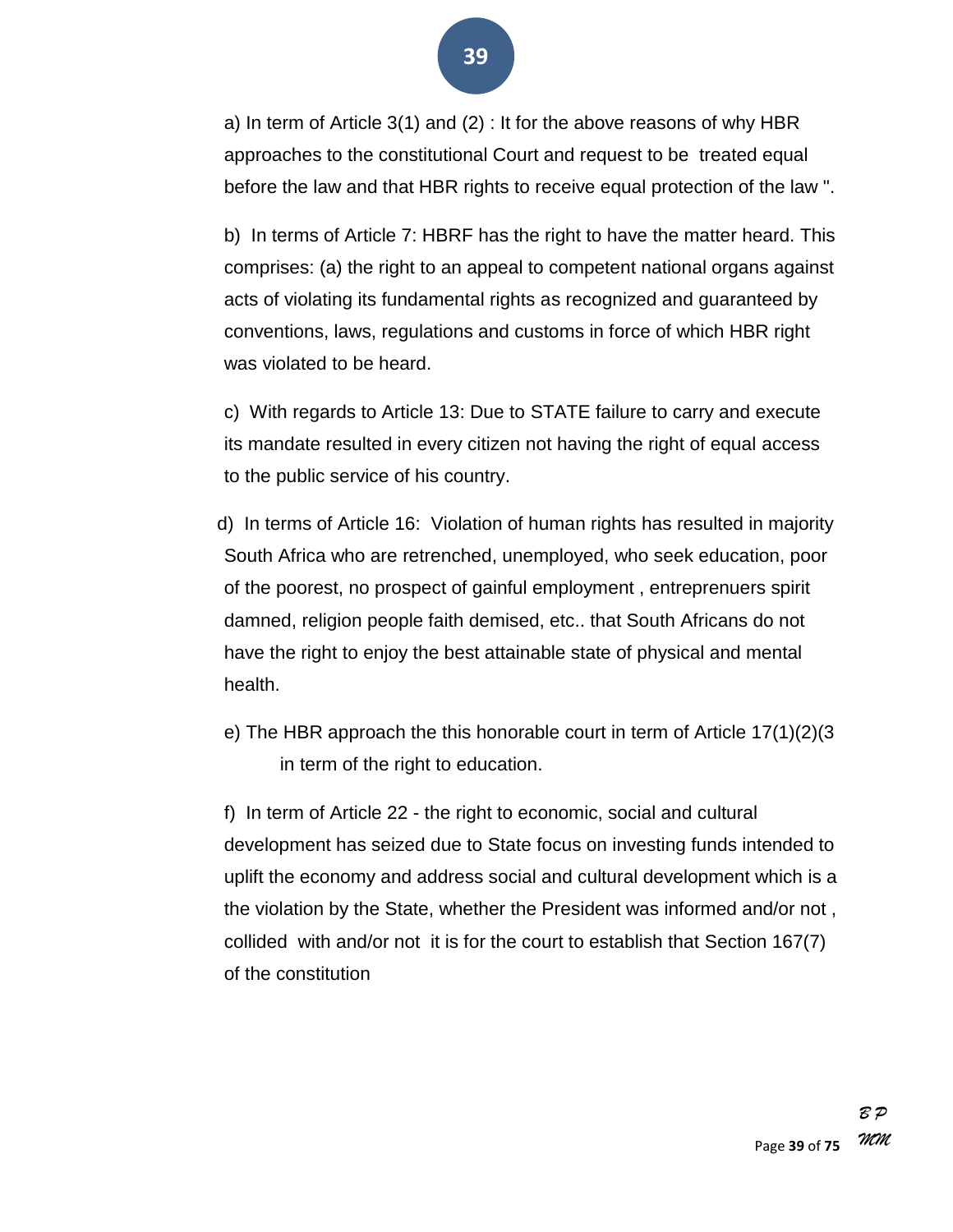#### **K) LEGAL SUBMISSIONS**

#### **i) UPHOLDING THE CONSTITUTION**

- 166. The State has committed that there will not be any load shedding during lockdown and we are experiencing load shedding every day therefore the State lied to its people .
- 167. The State has proven that is not reliable, unethical behavior; it is arrogant and careless about the economy, its people, its land and the constitution of the Republic
- 168. The State exploits this COVID19 circumstance hence we find the our SOE's reporting to a Presidential State Owned Council in short our SOE's report to the likes of Sanlam, AngloGold Ashanti, Thebe investment, MISTRA to list a few
- 169. The State has engaged in activities that creates a national disaster to South African,
- 170. Since the country is in lock down it experience a deepening violation of the Bill of Rights
- 171. The State has taken over the legislative responsibilities which is unconstitutional.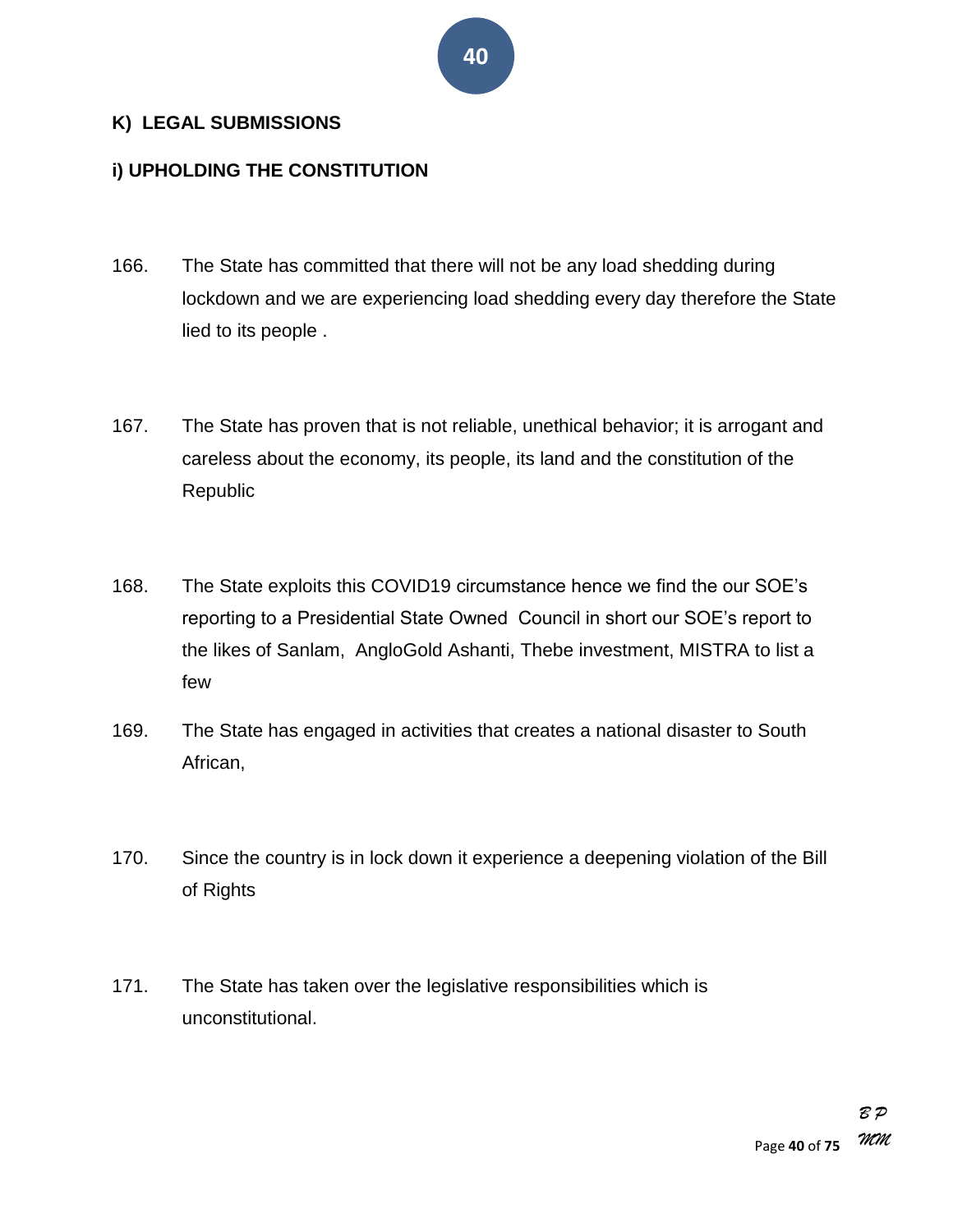#### **ii) UNCONSTITUTIONAL AND LIMITATION OF THE FUNDAMENTAL RIGHTS**

172. I respectfully submit that It is important to states that in the present case, a limitations analysis of national disaster, classification and regulations on the following legal principles:

a) State is (was) required to show that there is a rational connection between classification, national disaster and the limitation of the rights and the analysis requires an inquiry into the proportionality of the limitation in relation to the harm caused.

b) I am of the view that it is tried law that, various forms of the proportionality test have been adopted by courts, and they all are designed to ensure that a limitation does not unduly restrict a fundamental right. The test involves a balancing exercise between the rights of an individual and the rights of a community.

c) In order for the State to declare a national disaster to pass the proportionality test it must therefore be the least intrusive way to limit the right, and must be narrowly drawn so as to not enable officials decision making not to infringe the right disproportionately.

d) The requirement that the law limiting the right must nevertheless be ―reasonably justifiable in a democratic society‖ in effect limits the limitation

e) Based on the idea that there is an objective understanding of a democratic society and that State Decision either be Disaster management regulations or lockdown in a democratic society must adhere to the principles of proportionality and equality, it is inconceivable that the regulations could be considered to be ―reasonably justifiable in a democratic society.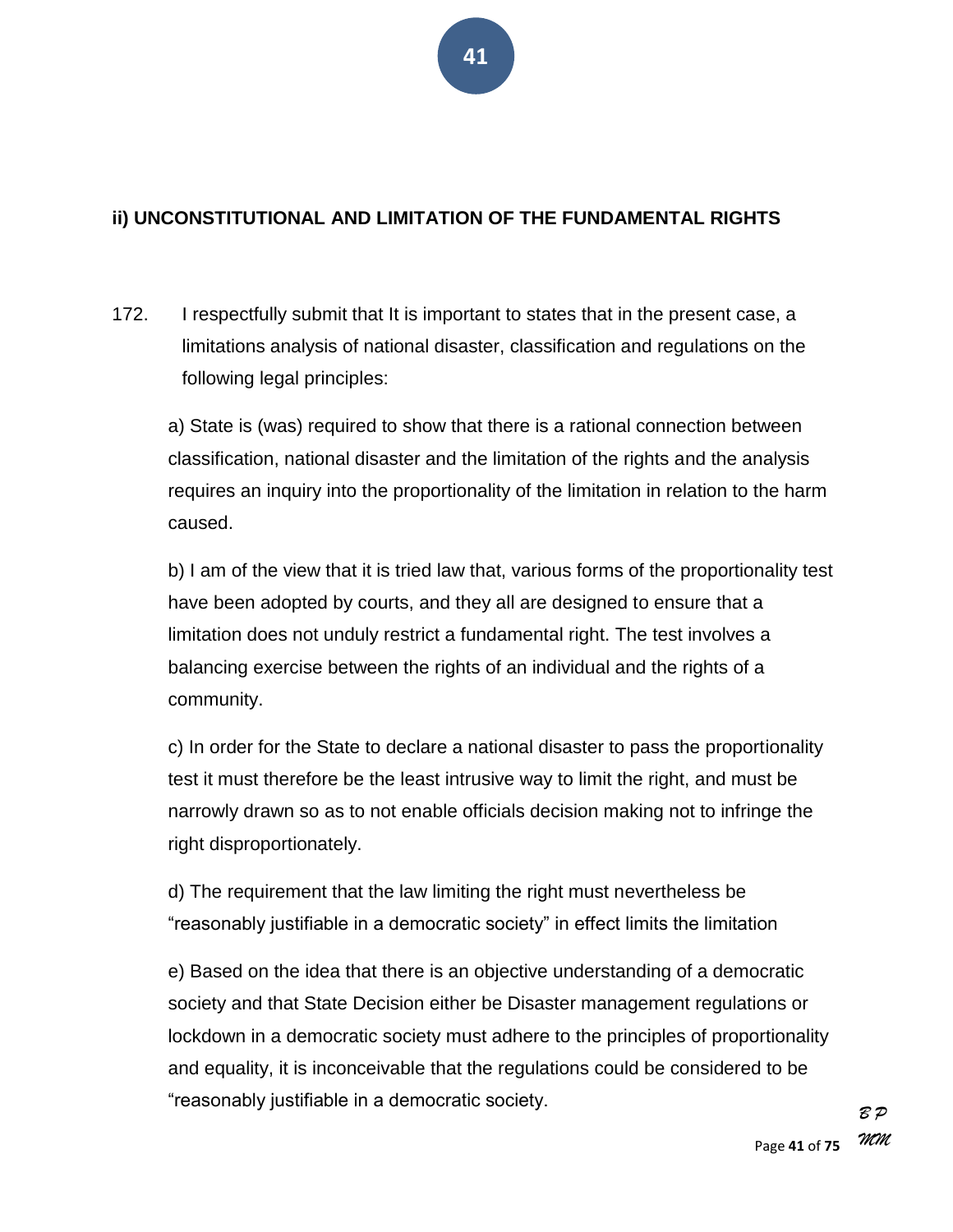**f)** The Rationality test is the measure taken to receive a certain objective must be rationally connected to the objective and the State must show how it fulfill the rationality test.

g) the measure taken by the State had a negative impact and infringed on the Bill of rights and way of live of the people

h) the State failed to justify and satisfy the limitation of human right in its action, as per the constitution Chapter 2 Bill or Rights Section 36 Limitation of rights

i) State failure to a reasonable test for Justifications

j) Court's to conduct a rights limitations analysis

k) The State failure to test the exercise of power against the accepted objective to preserve human live, uphold the rights to dignity, limit the economic downfall, to report truly and correctly the spread of infection and against other means.

 $\overline{\phantom{a}}$ 

<sup>1</sup>*. The rights in the Bill of Rights may be limited only in terms of law of general application to the extent that the limitation is reasonable and justifiable in an open and democratic society based on human dignity, equality and freedom, taking into account all relevant factors, including -*

*a. the nature of the right;*

*b. the importance of the purpose of the limitation;*

*c. the nature and extent of the limitation;*

*d. the relation between the limitation and its purpose; and*

*e. less restrictive means to achieve the purpose.*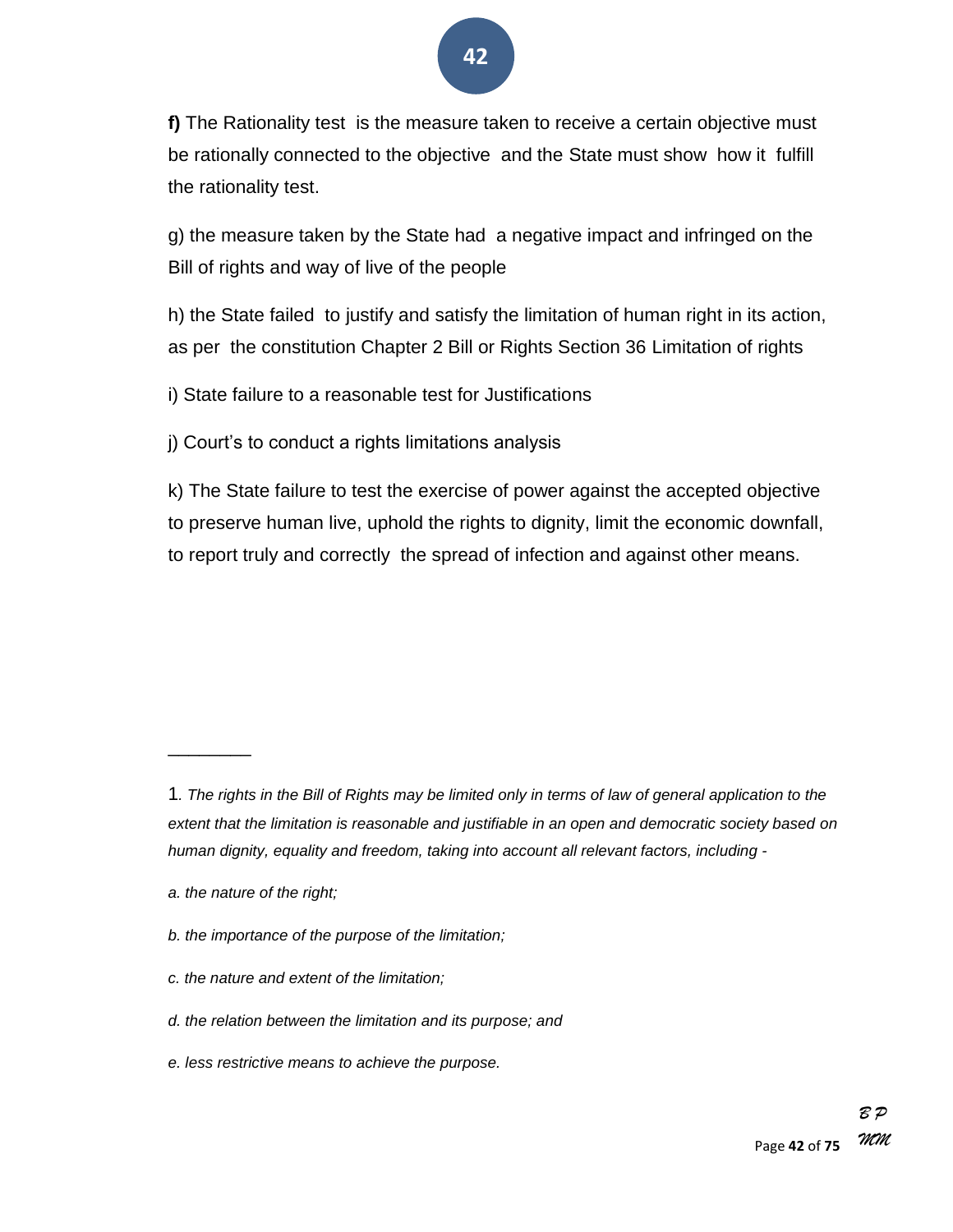

*2. Except as provided in subsection (1) or in any other provision of the Constitution, no law may limit any right entrenched in the Bill of Rights*

*173.* We Note that that the formulation and application of the rationality test, as follows:

*(*a) Testing the objective of the decision;

(b) Testing whether the exercise of power is reasonably capable of accomplishing the purpose it sets out to achieve;

(c) Testing whether the purpose that is sought to be achieved is a legitimate government purpose and whether the means used to achieve this purpose is rationally connected to the latter;

(d) Separating rationality from arbitrariness, the latter concerning itself with the absence of reasons or justification;

(e) Testing whether the exercise of power is substantively and procedurally rational;

(f) Testing whether the procedural exercise of power and the purpose sought to be achieved by such exercise is rational;

(g) Testing whether the decision maker has taken into account all relevant information consistent with the purpose of the power.

174. The test for justification being only one of a number of factors that must be balanced to assess whether a limitation is in fact reasonable and justifiable in an open and democratic society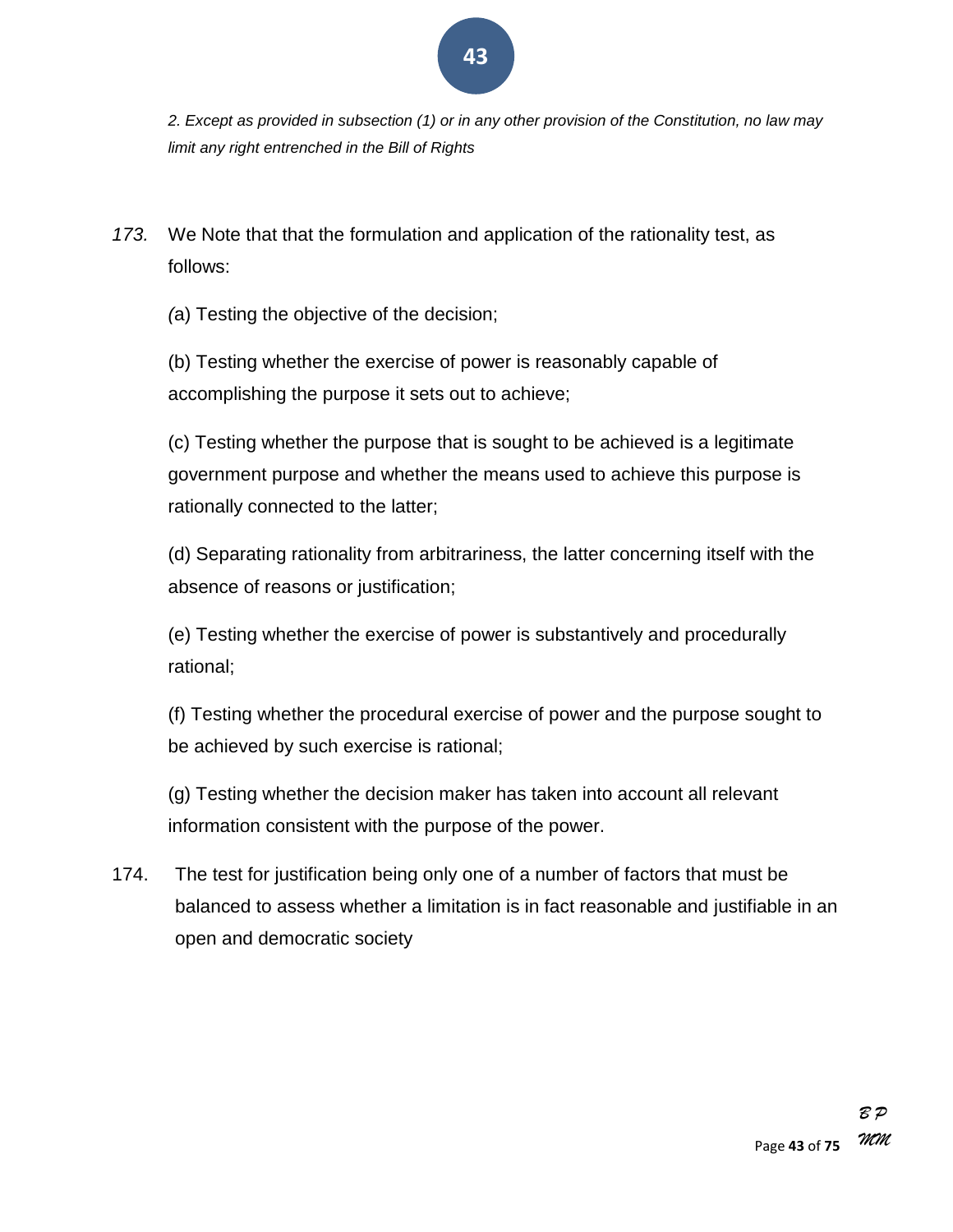#### **L) INJUSTICE, AND DISCRIMINATION OF THE SOUTH AFRICANS**

- 175 On the 24 May 2020 President made an announcement and stated **(see annexure 34 –President announcement 24 March 2020)** that:
	- a) There are 11,000 (eleven thousand) active corona virus in the country
	- b) Of these 842 (eight hundred and forty two) are in hospital and 128 (one hundred and twenty eight) of these in intensive care
	- c) Noting that 10,158 (ten thousand one hundred and fifty eight) are on selfquarantine on mild infection of corona Virus, 100% probability of self-healing
	- d) As of today, we have conducted 580000 corona virus test and more than 12 million screening
	- e) With a population of 57 million active people, the report of the president clearly indicates that the State is not in a disaster, and therefore the
	- f) The president further stated that until there is a vaccine available to all, the coronavirus will continue
- 176. The State has not explained or qualify the reasons of why less than 20% of 0,001% of the 57 million South Africans which are present people affected by COVID19 due to underline health conditions and old age, should be the grounds to lockdown all South Africans and declare a national disaster
- 177. Furthermore that while 80% of 0.001% of the 57 million South Africans which further represent people affected by Covid 19 has self-healed through a stay home self-quarantine, without any vaccine or any medicine and that should be the grounds to lock down South Africa.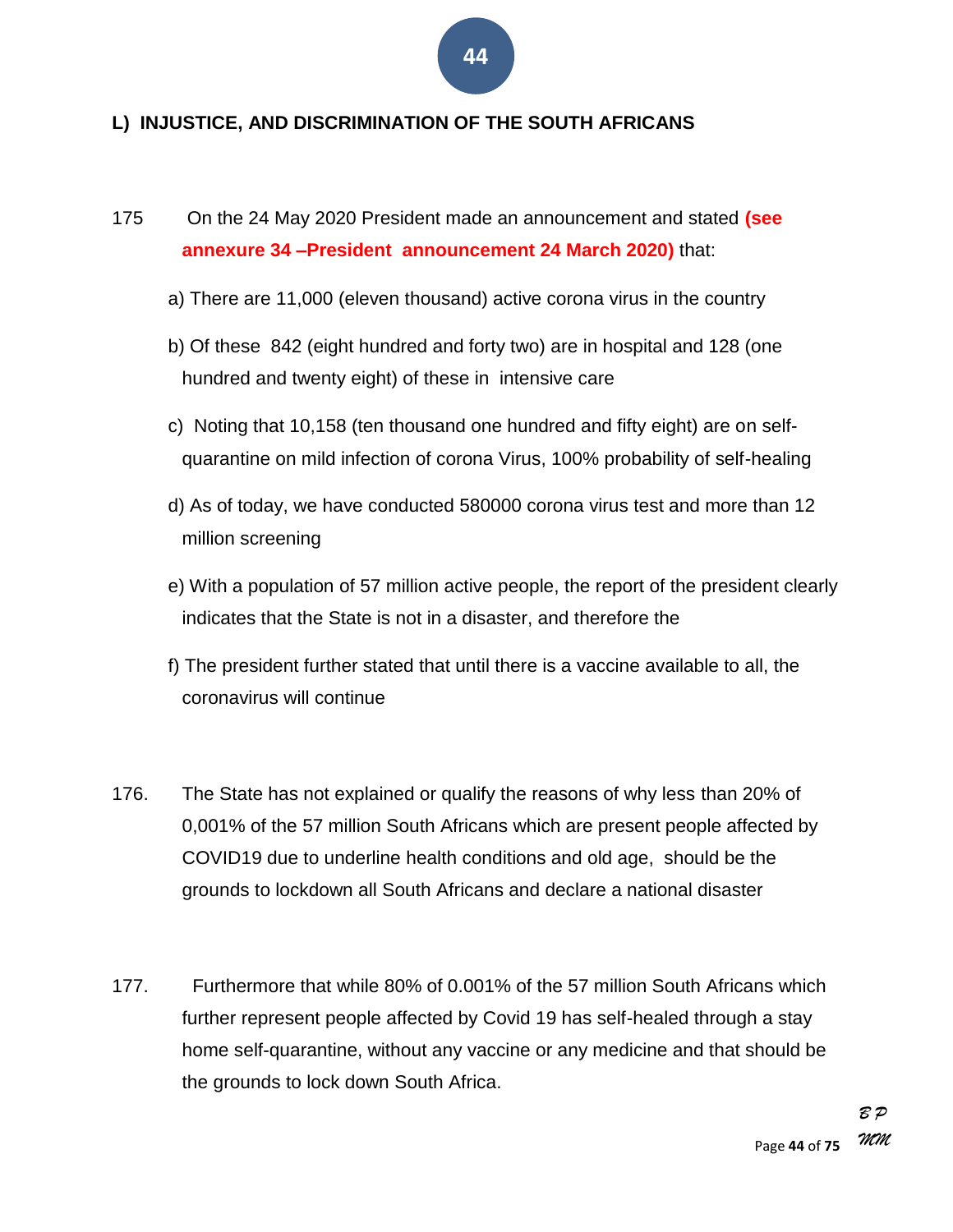- 178. The State has taken a decision which led to Majority of South Africans being declared insolvent and the poor becoming poor of the poorest . Refer to Minister of Justice and others vs SA restructuring and insolvency practitioners association and Others 2016 (4) SA 349 as follows: "Throughout the many, many *years of the Struggle for freedom, the greatest dream of South African's Oppressed majority was attainment of equality. By that I mean remedial restitutionary or substantive equality, not just Formal equality. Promoting itself on the content of this equality, this court held Persons belonging to certain categories have suffered considerable unfair discriminating in the past. It is insufficient for the constitution merely to ensure , through its bill of rights, that statutory* 
	- *provisions which have caused such unfair discrimination frequently has ongoing negative consequences, the continuation of which is not halted immediately when the initial causes thereof are eliminated and unless remedies, may continue for a substantial time and even indefinitely. Like justice equality delayed is equality denied‖.*
- 179. The majority of South Africans are on lockdown and their violation of Bill of Rights in the name of national disaster management
- **180.** The State relied on a classification of a COVID19 that was baseless, unreliable and had no truth in it. Furthermore it opted to even implement Disaster management regulations that were not practiced anywhere in the world, which were hard for South Africans and which were a violation of the constitutional rights of all South Africans, as per the President Statement in the Parliament on the 18 June 2020.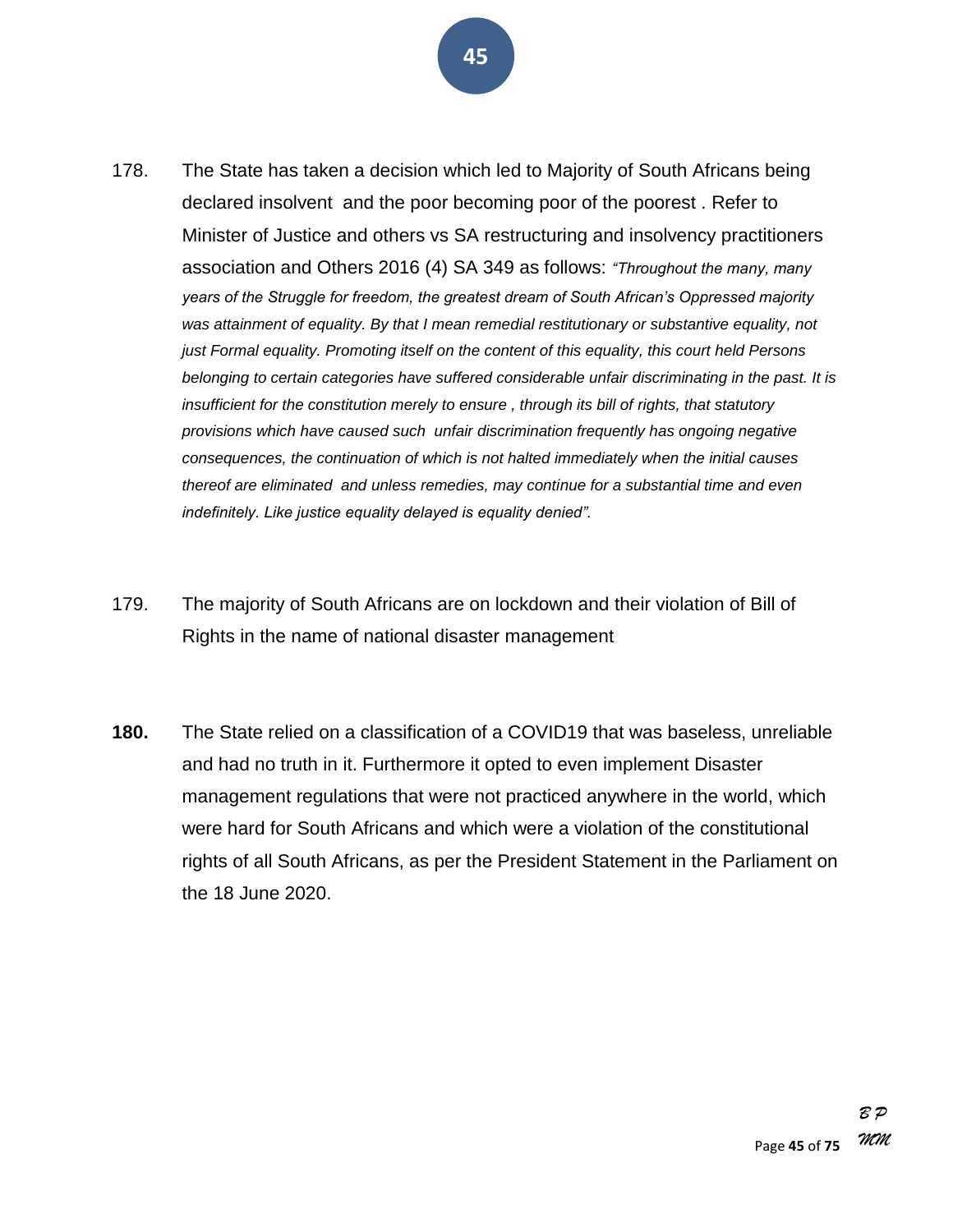#### **M) PRESIDENT ANNOUNCEMENT ON 24 MAY 2020**

#### 181. Refer to point 184

- 182. The court to dismiss the notion of vaccine is need for the country while not even 0.001% (zero point zero, zero one ) of the population of the country is infected with Covid 19.
- 193. Furthermore the President stated that the areas will be declared coronavirus hotspot, and said" Hot spot is defined as an area that has more than 5 infected people per every 100,000 people, or where new infections are increasing at a fast pace.
- 194. While the State and the President seen no threat to the World Health Organisation (WHO) statistics give an estimated incidence of 301,000 cases of active Tuberculosis in 2018. This is a rate of 520 per 100,000 population. **(See Annexure 35 Who Rates of TB)**
- 195. The President has defined the threshold which qualified that the country is not in national Disaster, and that the initial Classification of a national disaster with its assessment report does not warranted any lockdown and/or declaration of the disaster management regulations.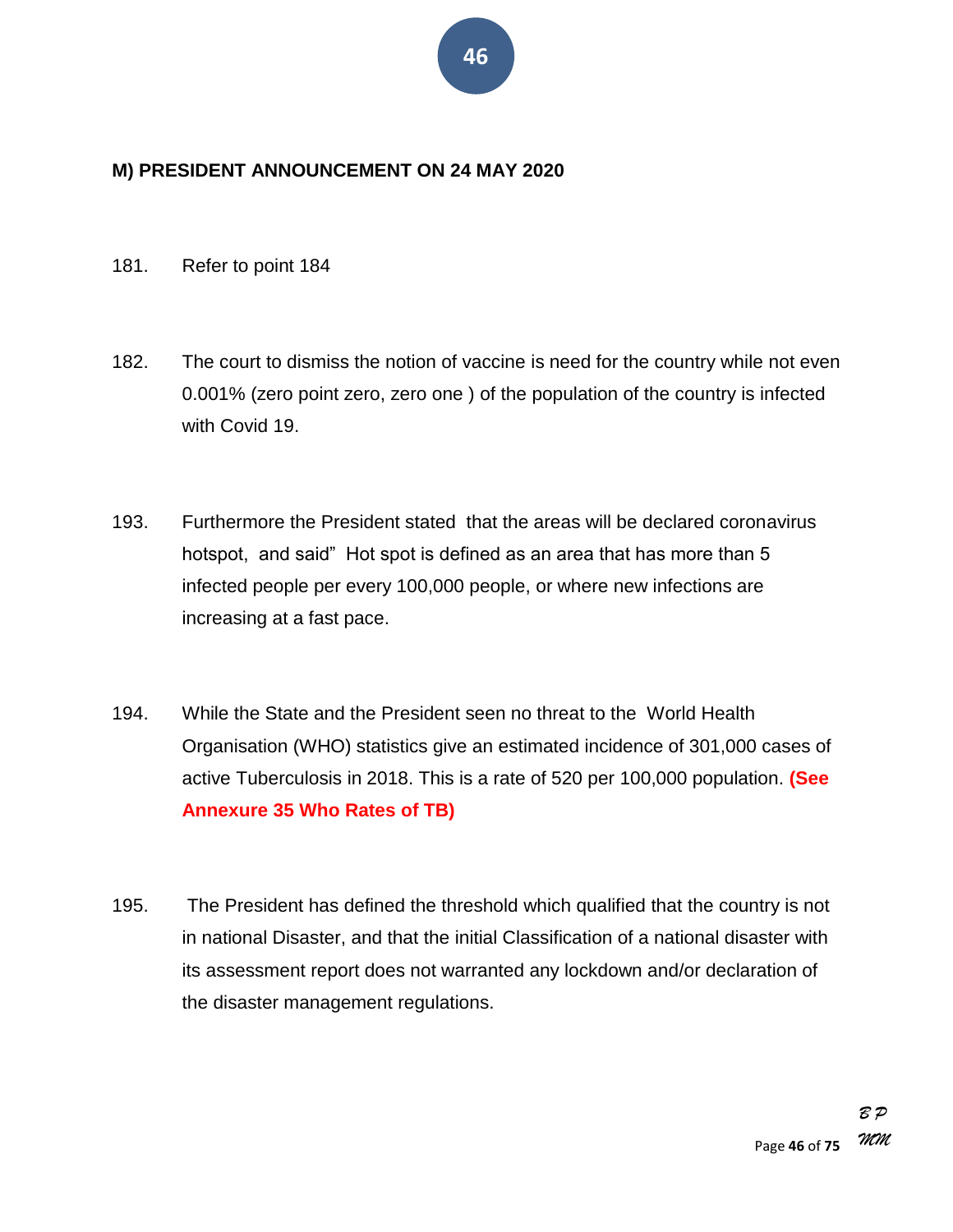- 186. the State must not do as it will and seek the court to bring order (See In Hoffman v South Africa Airways 2001(1) SA the court held that appropriate relief *in terms of section 38 must be construed purposely and in the light of Section 172(1)(b) which empowers a court in constitutional matters to make any order that is just and equitable. Such the court held that, ‗appropriate relief must be fair and just in the circumstances of the particular case. ‗Appropriateness imports ‗the element of justice and fairness'*)
- 187. All responded who oppose the relief herein, jointly and severally the one paying the other to be absolved, are to pay the costs of suit on an attorney and own client scale, including the costs of counsels
- 188. Any and all costs incurred by the any responded in the course of these proceedings, but which were in fact paid by another responded or any public entity on behalf of the responded or either and/or any of the responded, will be repaid to that responded or entity by the responded in their personal capacity

#### **N) ON CLASSIFICATION OF THE NATIONAL DISASTER**

- 189. Taking into account of following definitions:
	- a) An Epidemic is a disease that affects a large number of people with in a community
	- b) A pandemic is an Epidemic that's spread over multiple countries or **Continent**
	- c) Endemic is something that belongs to a particular people or country
	- d) An outbreak is a greater than anticipated increase in the number of endemic cases. It can be also single case in a new area. If it's not quickly controlled; an outbreak can become an epidemic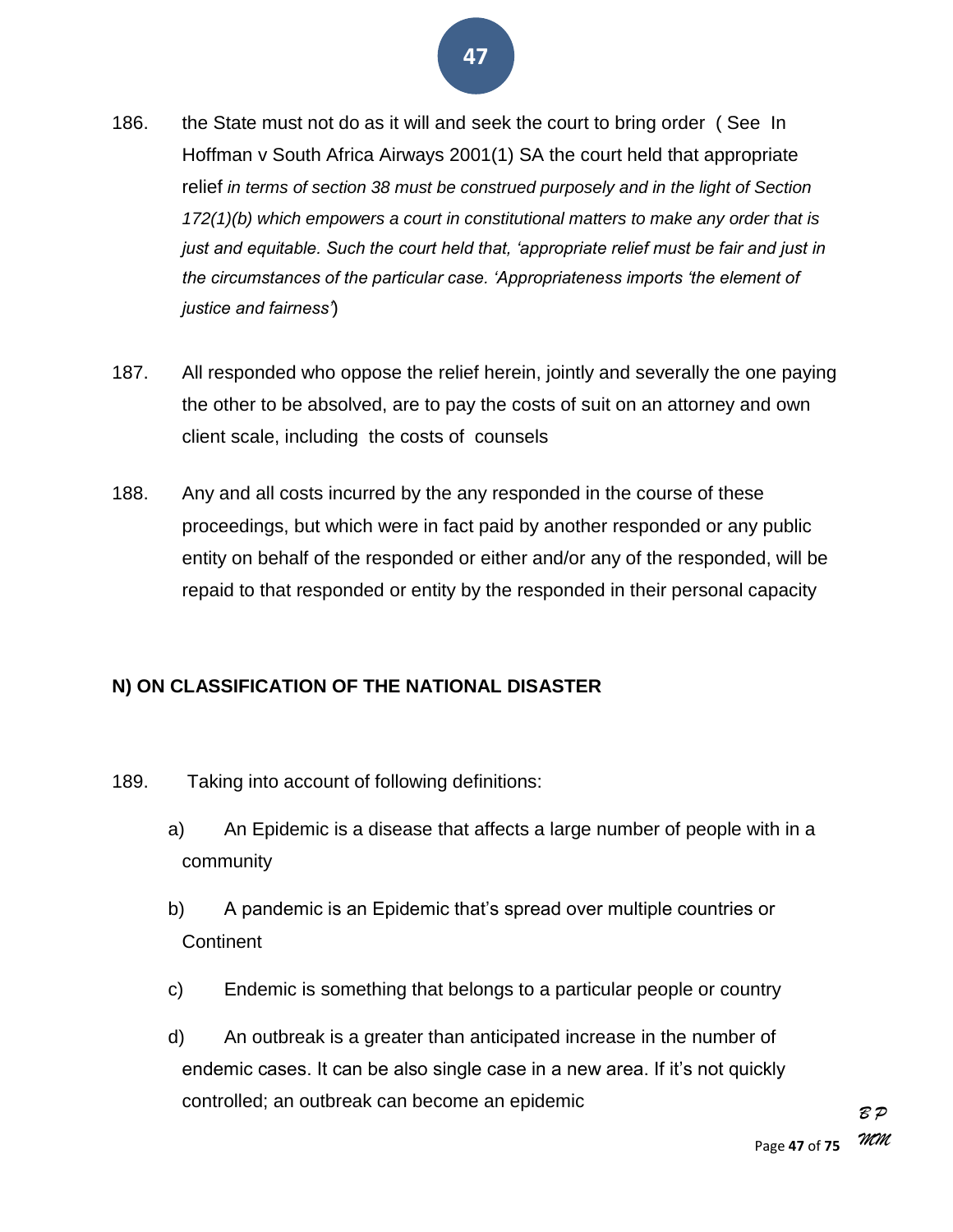- 190. South Africa over past decades has experience various Edemic, Epidemic and pandemic Such as Cholera, Small pox, HIV/Aids, SARS, Listoriosis, Severe Acute Respiratory Syndrome (SARS),Rift Valey fever Turbelance ,Epedemic Malaria, Ebola and etc….
- 191. On the above the State has not differentiate between Covid19 and all the above and why it is perceived Covid 19 as a National disaster
- 192. Instead of the state to put measures to control few single cases of the outbreak, it resulted blowing the matter out of proposition by declaring the National disaster, clearly the State has no classification of what constitute a national disaster
- 193. With the WHO announcing Influenza as a pandemic **(see annexure 36 – Announcement on Influenza )** and the national Disaster centre has not classify it as a disaster
- 194. In terms of the Section 33 (1) od the constitution, The State has failed to make it public the of its assessment, and therefore denying the public the reasons which lead to declaring a state of national disaster ultimately to Lockdown
- 195. On the week of the 20 March 2020, South Africa had not reported any death due to outbreak as it indication on the Government website www.gov.za, the latest information from the National Institute for Communicable Diseases (NICD), The State report indicates on the COVID19 were as follows: zero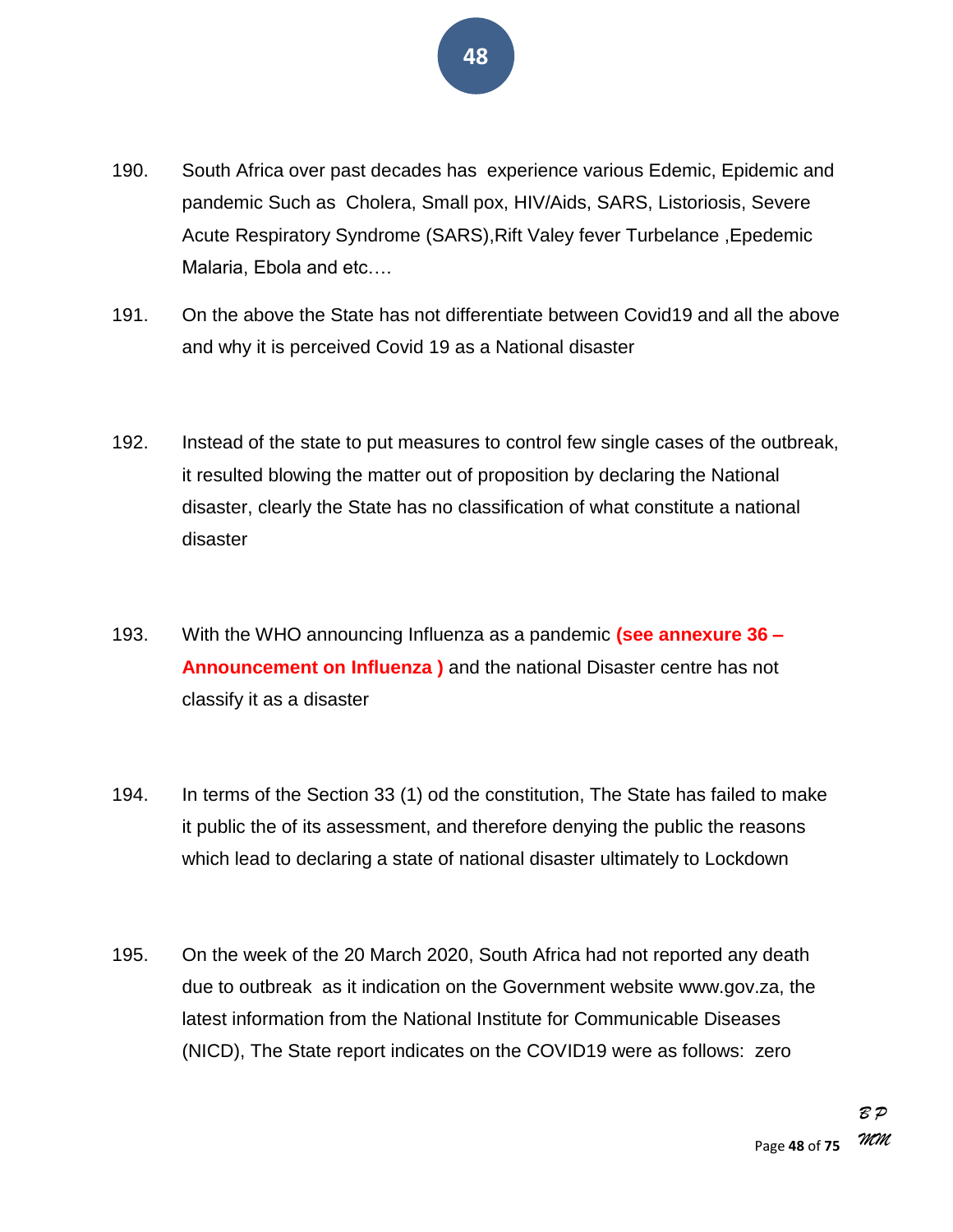death, 554 positive cases, and 14957 negative cases. **(See annexure 37 - NICD)**

- 196. The State has made a finding of fact based on no evidence or that is otherwise unreasonable in light of all the evidence to properly classify the pandemic Covid 19 as a national disaster.
- 197. The decision of national disaster management created panic, fear and unfair treatments resulting unconstitutional and unlawful decisions resulting in the violation of all South Africans.
- 198. In assessing the situation, the state failed to take into account other factors of death as referred to Causes of Death worldwide **(see Annexure 38 World Causes of Death )** of which the actual data can be found at https://ourworldindata.org , which indicates and rates all Causes of death through the world on a daily report, The State based its decision entirely or predominantly on irrelevant factors. With South Africa Causes of Death covered by Stats SA (See Annexure 39 - SA Causes of Death )
- 199. In the course of death it indicates that Corona Virus kills 70000 worldwide during 2017, then the epidemic was not an outbreak, the state failed to classify it as a treat and its capabilities to get 0.001% of the population of the country infected **( as per annexure 40 Death comparison with Corona 2017).**
- 200. The State has failed to produce the reasons and report which forms basis of the declaration of national disaster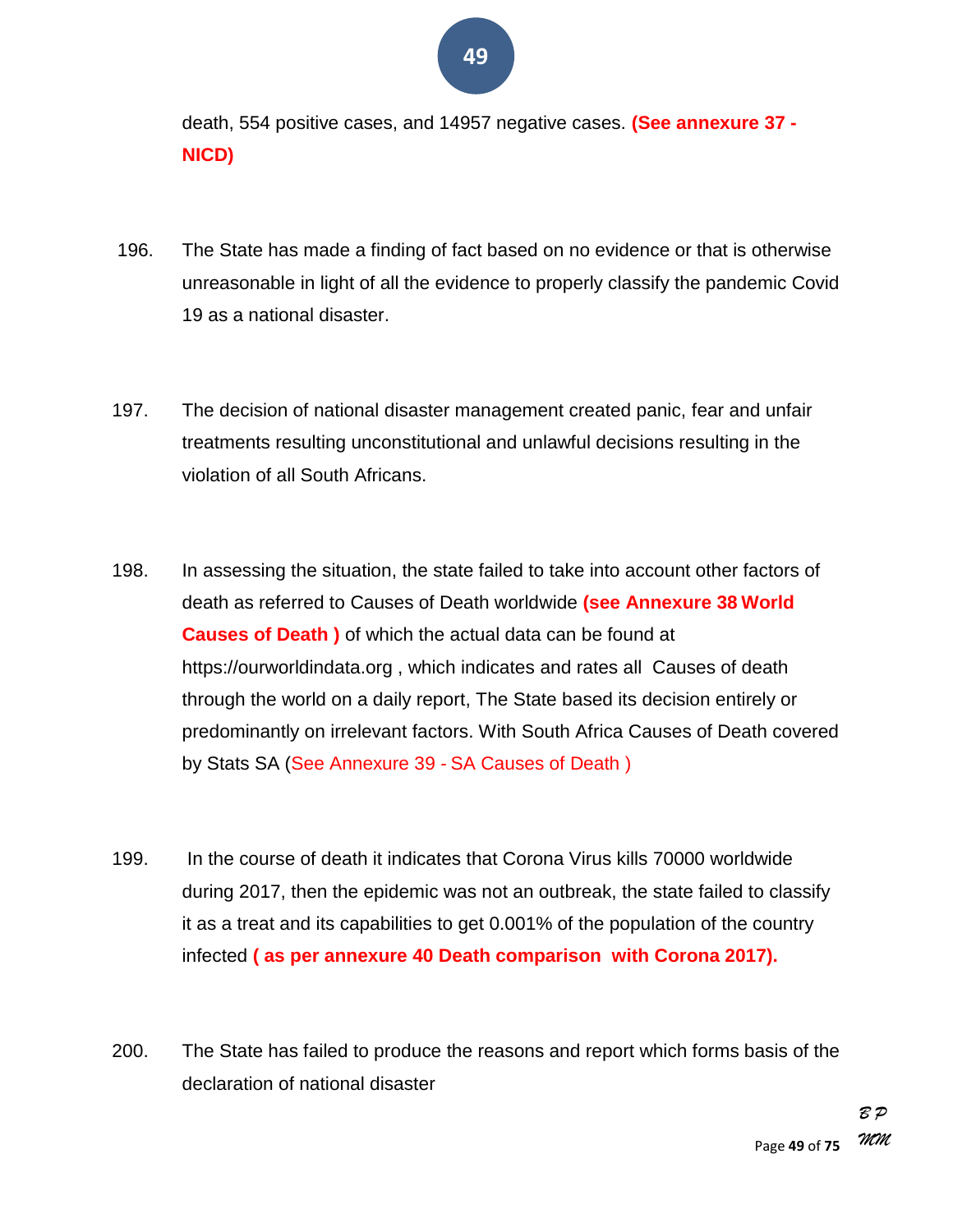

- 201. The state failed to provide the reasonable threshold for its Hazard assessment which is lead to its decision to declare a national disaster see judgment National Director of Public Prosecutions v Botha NO and Another CCT280/18 ( see judgments paragraph (34). in respect of section 50(1)(a) of POCA from this Court requires that once the threshold of establishing that the property is an instrumentality of an offence has been met, a court is required to carry )...
- 202. The state failed to provide the reasonable threshold from its vulnerability assessment which is lead to its decision to declare a national disaster *(see judgment Competition Commission of South Africa v Media 24 (Pty) Limited CCT90/18 (See Judgments paragraph ( 53) ―Judge Davis JP, in the introductory paragraph of the Competition Appeal Court judgment, places great emphasis on the fact that this matter is the first of its kind. Asa result, in interpreting the Competition Act's prohibition of predatory pricing, this Court must establish how the prohibition aligns with, and fulfills, the imperatives of the Constitution. Competition matters impact on the interests of the public, especially considering South Africa's evolving and transforming market economy. The need to provide the country with free and fair guidelines for an equitable competitive market is crucial, and something that this Court is qualified to do‖.)*
- 203. The State intentionally and/or unintentionally by error or failed to establish a reasonable threshold from its Impact assessment for it to declare a national disaster, the determination of the threshold apply in order to make decision. *( see judgment of Booysen v Minister of Safety and Security CCT25/17 , Para 46. Jurisdiction is a threshold requirement, and for this Court's jurisdiction to be engaged, the pleadings must*  demonstrate why the matter is either a constitutional issue or an arguable point of law of *general...)*
- 204. The court should order the capacitation of the State and disaster risk assessments and its policies, process, procedure and tools, resources and

*B P*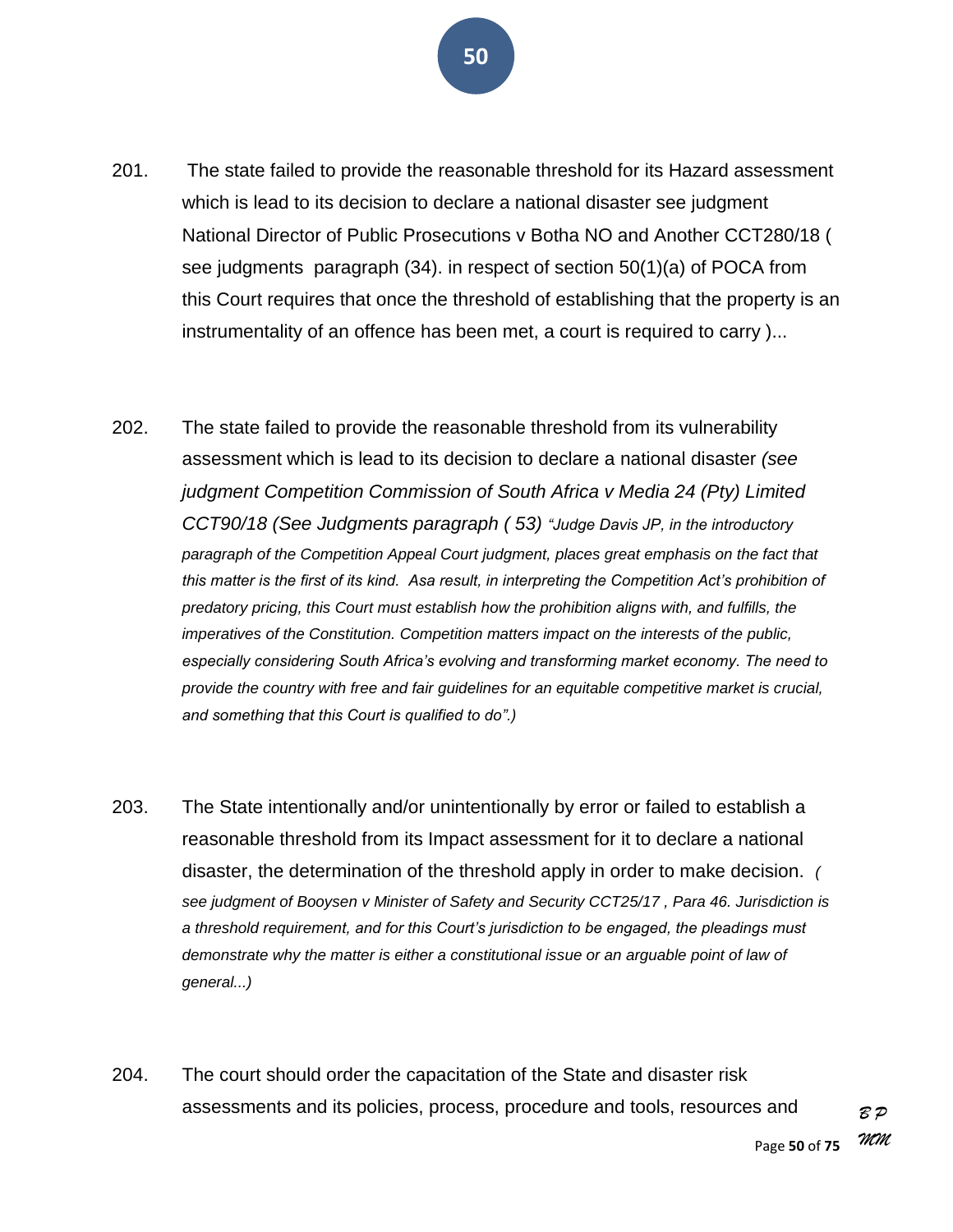human capacity in order to ensure that the Country is better positioned to assess the any risk with potential magnitude and severity in real time. There is no double that the organ of State is not capacitated to on classification of risks and/or national disaster (*See judgment 1. SASSA v Minister of Social Development CCT 48/1 .Para (26).. Honest nor complete. With regard to SAPO's incapacity to provide the cash payment service, SASSA's affidavit did not tell the Court why SAPO, which was also an organ of state, was not capacitated instead).*

- 205. The Head disaster Management has failed to classify the Tubercolisis which in 2018 as a national Disaster.
- 206**.** The daily statistics that are reported in South Africa about Covid19, provides no different between people tested for any flu, TB or any other illness and that of COVID19, with the Testing laboratory having a backlog. The death that are reported are due to COVID19 which the State claims without a laboratory report, the State enjoys to threaten South Africans in order to govern itself as it pleases.
- 207. Tuberculosis is a serious public health issue in South Africa. About 450,000 people develop the disease every year, and 270,000 of those are also living with HIV. TB is South Africa's leading cause of death. About 89,000 people die from it every year; that's ten people every hour and the standard to declare a national disaster is lowered for Covid 19. **(See annexure 41 TB concerns)**
- 208. The State has failed to make it public of its Covid19 assessment, and therefore denying the public the reasons which lead to declaring a state of national disaster ultimately to Lockdown.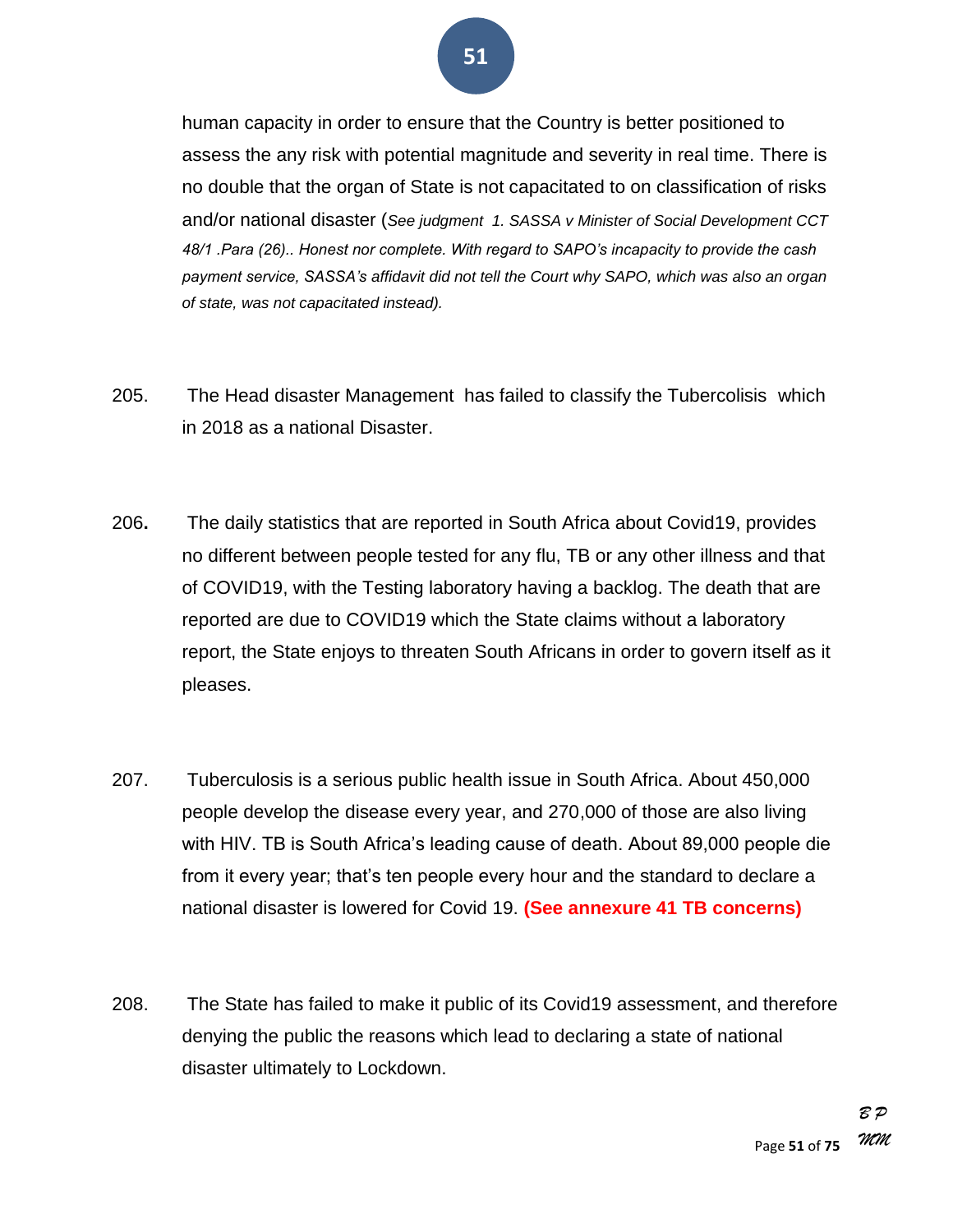#### **O) PARLIAMENT VIRTUAL SITTING**

- 209. Parliament held a virtual sitting on the 18 June 2020 in line with Covid19 regulations:
	- a) A question was asked by the EFF leader Mr Malema to the President of the Republic of South Africa and HBRF quote "Mr President Do you have any Scientific evidence of how many people are going to die out of the pandemic, or we are just going as usual without knowing what are the expected infections and expected death within a particular period of time, have you be given an advise as to within a particular period we can expect that SA will lose so many lives" unquote.
	- b) The President of RSA response HBRF quote: We have been advised by top Scientist in our country and we have benchmarked what we are doing here against what is happening in other parts of the world. Many parts of the world did not do what we did, our lockdown was hard we will concede that, we went on even to restrict things that many other countries did not restrict like alcohol, like cigarettes, buying and selling of a number of items, but we know in time we were not going to be able to keep to the lockdown forever." unquote
- 210. The President did not refer to the assessment report of the national disaster center and its classification which should be guiding South Africa.
- 211. There were no reasons for classification other than other countries, were on lockdown.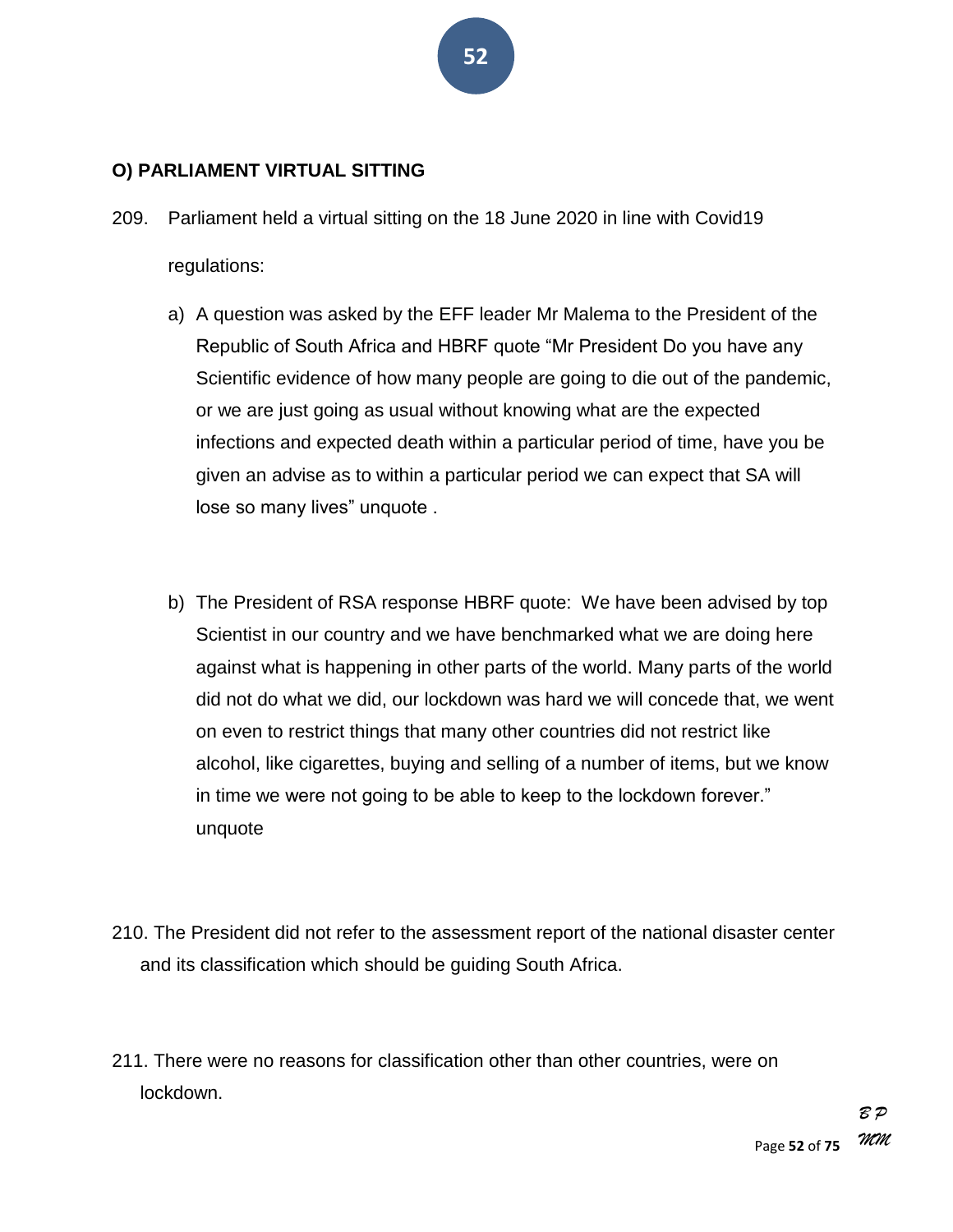- 212. The President has also declared that measures taken were self made and not like in other countries, meaning the impact South Africa was expecting was greater and deadly more than any country, or it means that the President does as he will.
- 213. Hence the President was able to Stop Cigarettes and Alcohol while other countries who implements lockdown did not implement such measures while they lead with the death toll
- 2114. The state failed to provide the reasonable threshold for its Hazard assessment which is lead to its decision to declare a national disaster. The State further failed to provide the reasonable threshold from its vulnerability assessment which is lead to its decision to declare a national disaster.
- 215. The Classification of Covid 19 as a the national disaster and all Lockdown regulations proclamation in terms of the Disaster Management Act No. 57 of 2002, had (have) a significant impact, affecting fundamental rights of South African citizens. Particularly;
	- a) Infringement of Bill of Rights Chapter 2 , Section 7, Rights
	- b) Violation of Bill of Rights Chapter 2, Sections 10, Human Dignity
	- c) Violation of Bill of Rights Chapter 2, Sections 21,
	- d) Freedom of Movement and Resistance
	- e) Infringement of Bill of Rights Chapter 2, Sections 22, Freedom of Trade, Occupation and Profession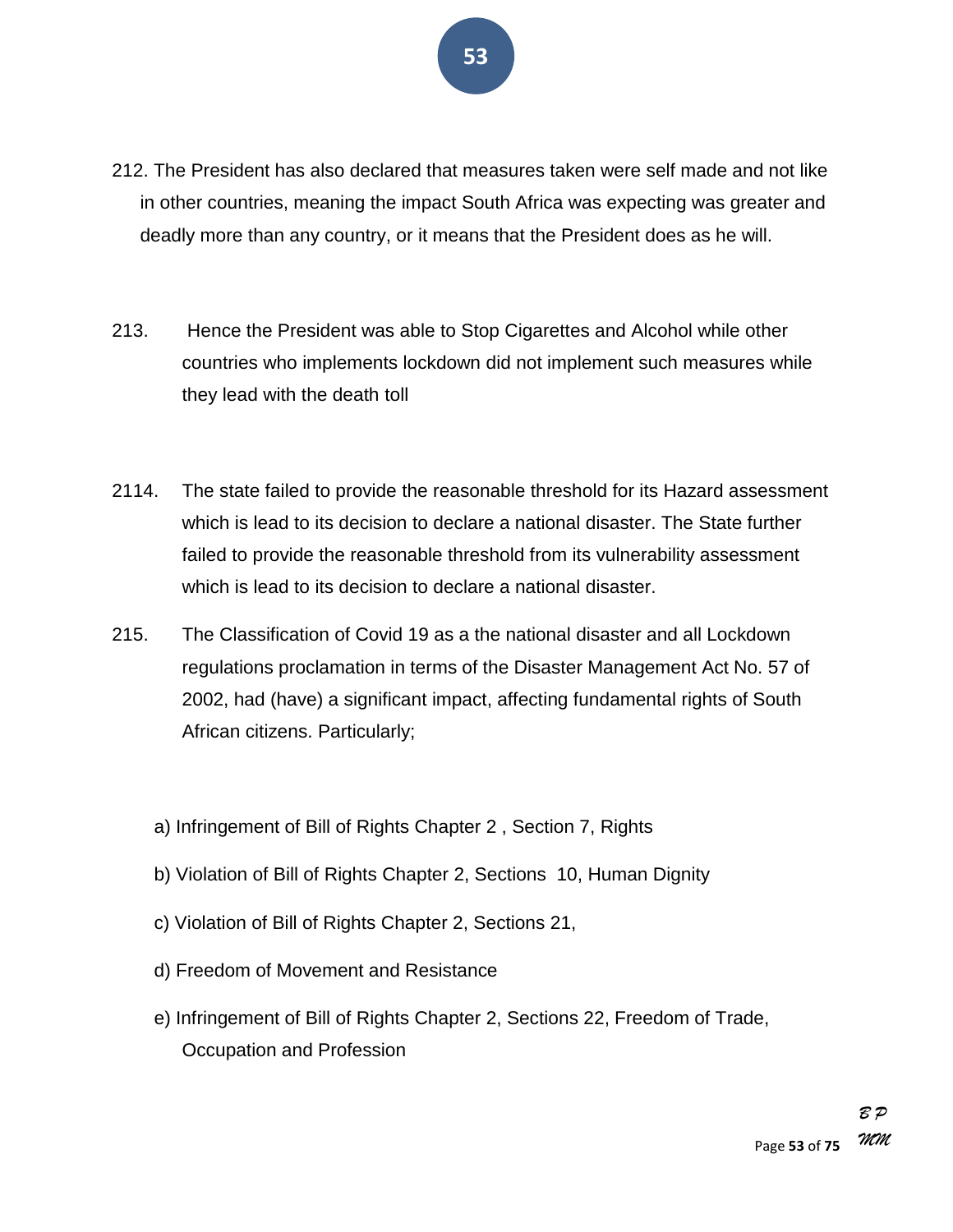- **54**
- f) Violation Bill of Rights Chapter 2, Sections 27 Health Care, Food Water and Social Security
- g) Violation Bill of Rights Chapter 2, Sections 28 Children, that includes child head household, to basic nutrition, shelter, basic health care services and social services;
- h) Infringement of the Bill of rights Chapter 1, Section 1
- i) Violation of the Constitution in particular the preamble
- 216. The State discriminated by forcing South Africans to communicate with it over the internet platform nothing that not every South African has access to the Internet during lockdown, while South African we forced to Stay at home and not every South African has an income to buy data.
- 217. Lockdown regulations sought to combat the spread of coronavirus amongst South African citizens, but its regulations are not rationally connected to the means taken by the Executive, secondly other regulations infringed the fundamental rights mentioned in paragraph above and they are not justified and reasonable as envisaged in section 36(1) of the Constitution

In terms of Section 36. of the Constitution:

\_\_\_\_\_\_\_\_\_\_\_\_\_\_\_\_\_\_\_\_\_\_\_\_\_\_\_\_\_

<sup>(1)</sup> The rights in the Bill of Rights may be limited only in terms of law of general application to the extent that the limitation is reasonable and justifiable in an open and democratic society based on human dignity, equality and freedom, taking into account all relevant factors, including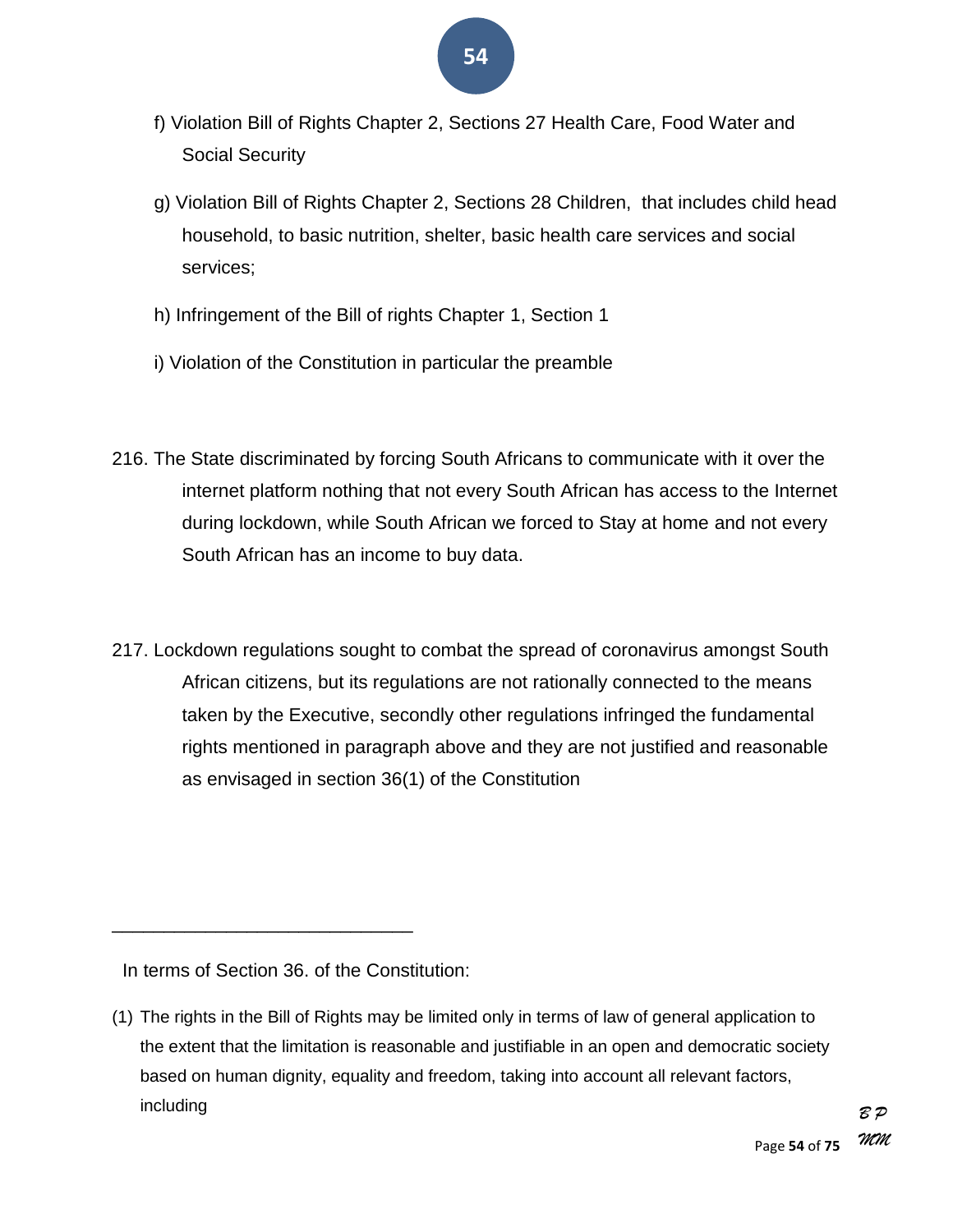- (a) the nature of the right;
- (b) the importance of the purpose of the limitation;
- (c) the nature and extent of the limitation;
- (d) the relation between the limitation and its purpose; and
- (e) less restrictive means to achieve the purpose.
- (2) Except as provided in subsection (1) or in any other provision of the Constitution, no law may limit any right entrenched in the Bill of Rights.

#### **P) HEALTH & DEATH COVID19 RELATED**

#### i) **Guidelines Of Death By COVID 19** –

218. The State confirmed that at least 1930 death cases due to Covid 19, we would like to bring to the country the guidelines of World Health Organization. The State report has created panic in the country on death related to Covid 19, as if it is only confirmed deaths, while the World Health Organization guidelines recoding medical certificate of cause of Death it states "COVID-19 should be recorded on the medical certificate of cause of death for ALL decedents where the disease caused, or is assumed to have caused, or contributed to death‖ .

**(***see Point 3 of Annexure 42 Guidelines\_Cause\_of\_Death\_COVID-19) - International Guidelines For Certification And Classification (Coding) Of Covid-19 As Cause Of Death***)**

#### ii) **Lessons Learned By The Minister Of Health On Covid** –

219. The media coverage 30 April 2020, where This is the opinion of Health Minister, Dr Zweli Mkhize, who joined a panel of experts from the World Health Organization (WHO) in reflecting on how countries in Africa are dealing with the worldwide pandemic. On a question of the relative low infection rates against that

*B P MM*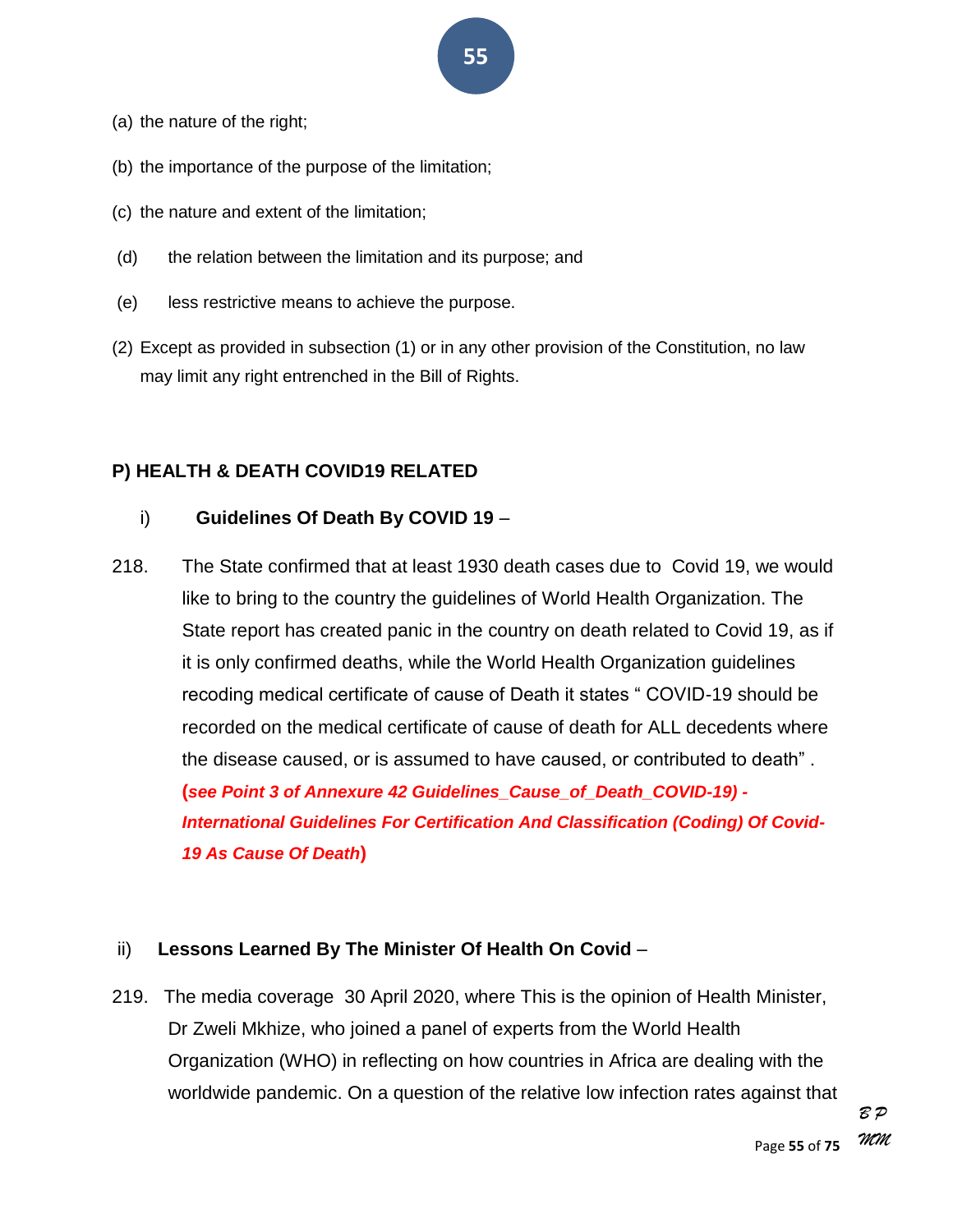of the international world, Mkhize said I quote " several factors could have *contributed, including an overall younger population that could probably handle the virus better, and the fact that Africa was among the last continents to have recorded a first case and thus had the opportunity to respond faster‖,* unqoute (**see annexure 12 Dr MNkhize Lesson learned on Covid 19)**

#### 220. iii) **Unexplained Death by National Organization of Rare Disorders** –

a) this organization has reported Sudden unexplained death in childhood (SUDC) is the sudden death of a child 12 months of age or older that remains unexplained after a thorough case investigation, including performance of a complete autopsy, examination of the death scene, and review of the clinical history. Amongst other reports and

b) However, due to the lack of standardizations of death investigations, consideration of undiagnosed cases of cardiac to list a few **(See annexure 43 Unexplained Death in Childhood**) and yet State has taken the easier route to assume all death to be due to Covid19. The National Organisation of rare disorder has since 2015 identified multiple of death and still no National Disaster was declared by the State. There has been a public outcry where family are forced to bury their deceased who died on unrelated Covid 19 death, that they are death certificate state Covid 19 death to increase the daily death statistics in the country.

#### **iv) Covid19 vs TB, SARS, HIV/AIDS, Influenza –** .

221 This Month the WHO has declared this July and August period is an era of another Pandemic which is Influenza, ofwhich the has cost lives during winter seasons, and the State has ignored that Pandemic at the expense of Covid19 and any other illnesses, which is another pandemic which is a serious virus, and TB, SARS, Malaria, HIV/Aids are serious virus that are of a serious danger to any person irrespective of their medical condition, while Covid 19 is dangerous for

> Page **56** of **75** *B P MM*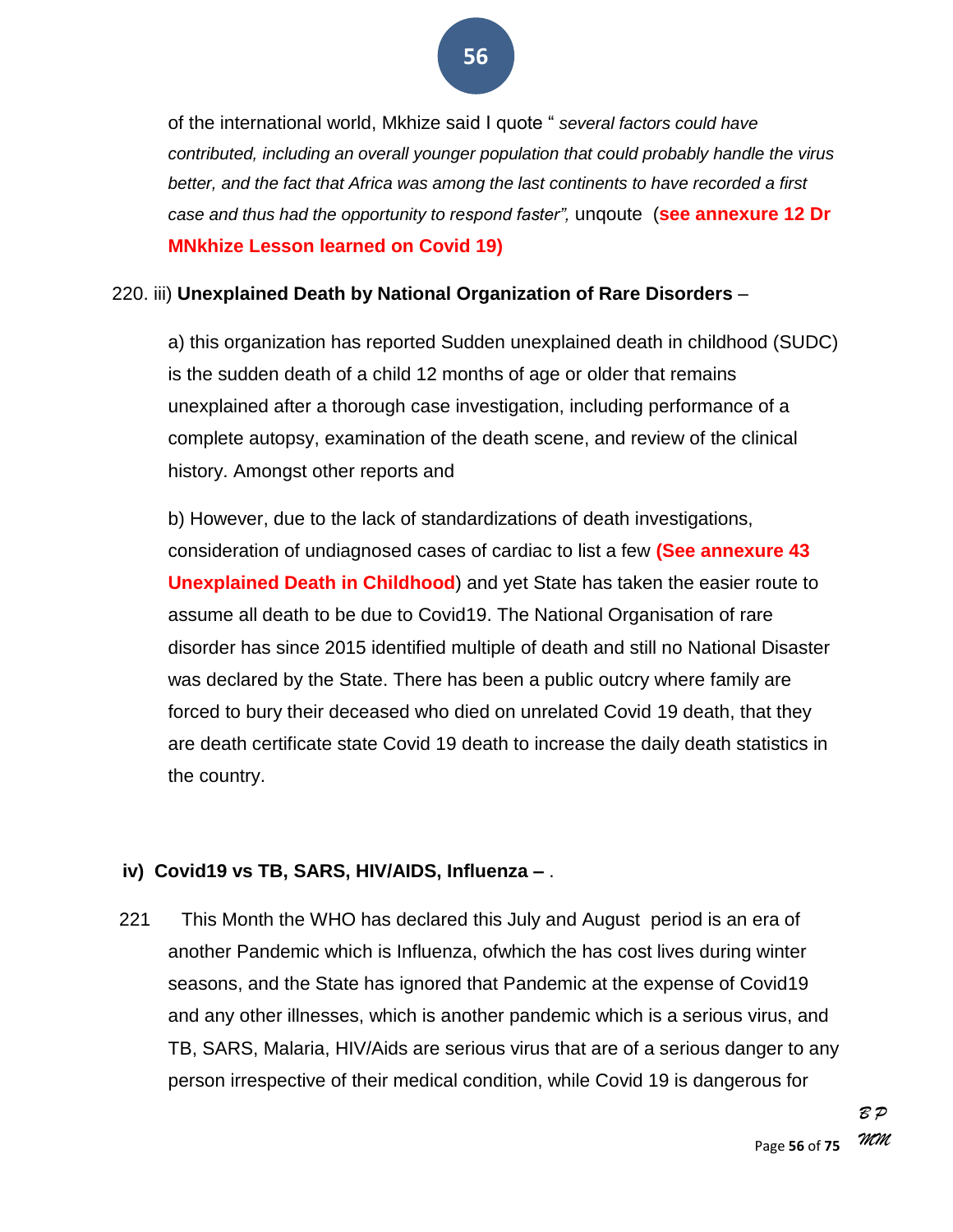

people with underline health condition and/or weak immune system, but mild symptoms do not need vaccine but require quarantine of 15 days to selfheal particularly from people who do not suffer any underline health condition

#### v) **Mortality rate –**

**222. t**he State has deferred it constitutional obligation of a controlling a national disaster which is experienced everyday as reported by statistic, the infant mortality rate in South Africa from 2008 to 2018. In 2018, the infant mortality rate in South Africa was at about 28.5 deaths per 1,000 live births. (**See Annexure 44** – Infant mortality rate 2008-2018)

#### **Q) DECLARATION OF THE NATIONAL STATE OF DISASTER**

- 223. The declaration has no assessment report and or reasons of the findings for its recommendation for a national disaster
- 224. The government Gazatte Vol 657 No: 43096 **(see Annexure 7 - Declaration)** it has 4 (four) empty pages, which were supposed to be been clarifying the nation of the findings of the head of the National Disaster management as justifiable reasons and an error of law .
- 225. The State failed to provide reasons of the action they are taking in terms of section 33(2) of the constitution, and there for the decision that it is basing its facts on are unknown to the public
- 226. In the interest of justice HBRF request the court to nullify the decision for a lock down that is otherwise unreasonable in light of all the evidence.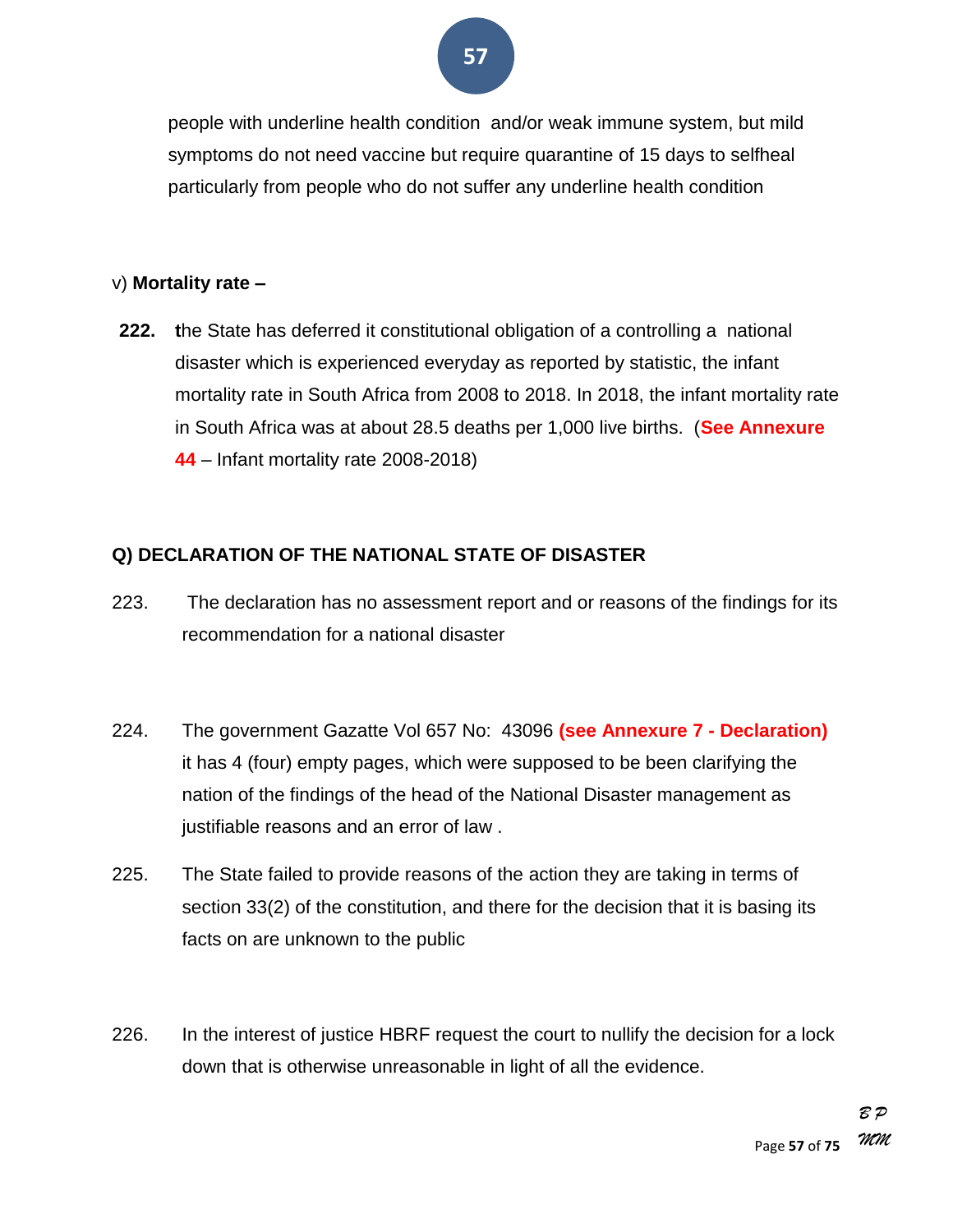- 227. All that followed resulted in violation the bill of rights in terms of Section 7 and read with Section6 up section 30 of the chapter 2 of the constitution,
- 228. The violation various aspects of the of the constitutions through lockdown regulations has impacted negative to the wellbeing and broad harm to the citizen of the country
- 229. In the Public Interest the State has violated and threatened the constitution in the following areas:
	- a. The executive implementing a lock down is in violation the constitution, and therefore the court to remind that Chapter 5 Section101, Executive Decision be applicable
	- b. The Abuse of power by the State, deviating from the constitution, Chapter 5, section 84 Powers and function of the President
	- c. Infringement of Bill of Rights Chapter 2 , Section 7, Rights
	- d. Violation of Bill of Rights Chapter 2, Sections 10, Human Dignity
	- e. Violation of Bill of Rights Chapter 2, Sections 21, Freedom of Movement and Resistance
	- f. Infringement of Bill of Rights Chapter 2, Sections 22, Freedom of Trade, Occupation and Profession
	- g. Violation Bill of Rights Chapter 2, Sections 27Health Care, Food Water and Social Security, by the State (see annexure 6), nothing that not every South African has access to the Internet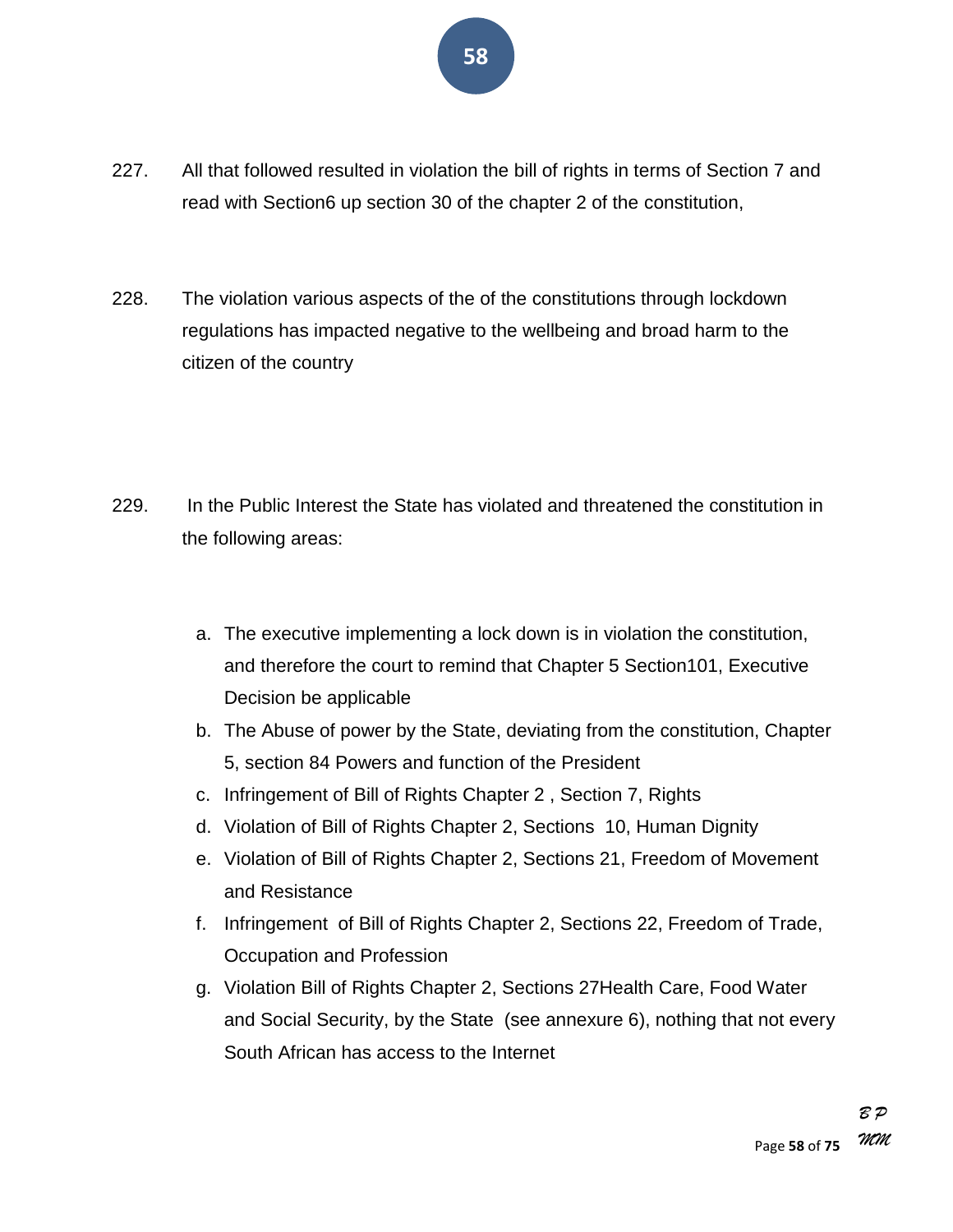- h. Violation Bill of Rights Chapter 2, Sections 28 Children, that includes child head household, to basic nutrition, shelter, basic health care services and social services;
- i. Infringement to Bill Of Rights Chapter 2, Section State of emergency
- j. To Prohibit the State , President and Ministers from making unconstitutional decisions with unintentional consequences to the nation
- k. Prohibit the State, President and Ministers from continually and mistakenly implementing actions of which lives of South Africans and other nationals in the country may be ruin or/and harmed

### **R. STATE FAILURE ON COVID 19 SOCIAL RELIEF (The OBJECTIVE TO SAVE LIVES )**

230. The State failure to carry its constitutional obligation in terms of all Covid 19 SOCIAL RELIEF meaning the State failed to rationally be objective to saving lives :

a) **Social Relief on SASSA** - We have experience where the State would commit and change its mind such as when the State announced the R350 to be paid to unemployed and still today majority have not paid, HBRF on the 17 June 2020 wrote a letter of demand to the Minister of Social Development this is after it identified that 16 million South Africans as per the Stats SA are unemployed , and only 1.3 Million were paid for one monthly. In the letter we request the Department to provide appeals process within 48 Hours See **(the Annexure 20 Letter of Demand to SASSA).** The Department on the 20 June 2020 issued a media statement SASSA working on appeal system for R350 grant applicants - 85 eight five days into lock down, this is a caring State to save lives from poverty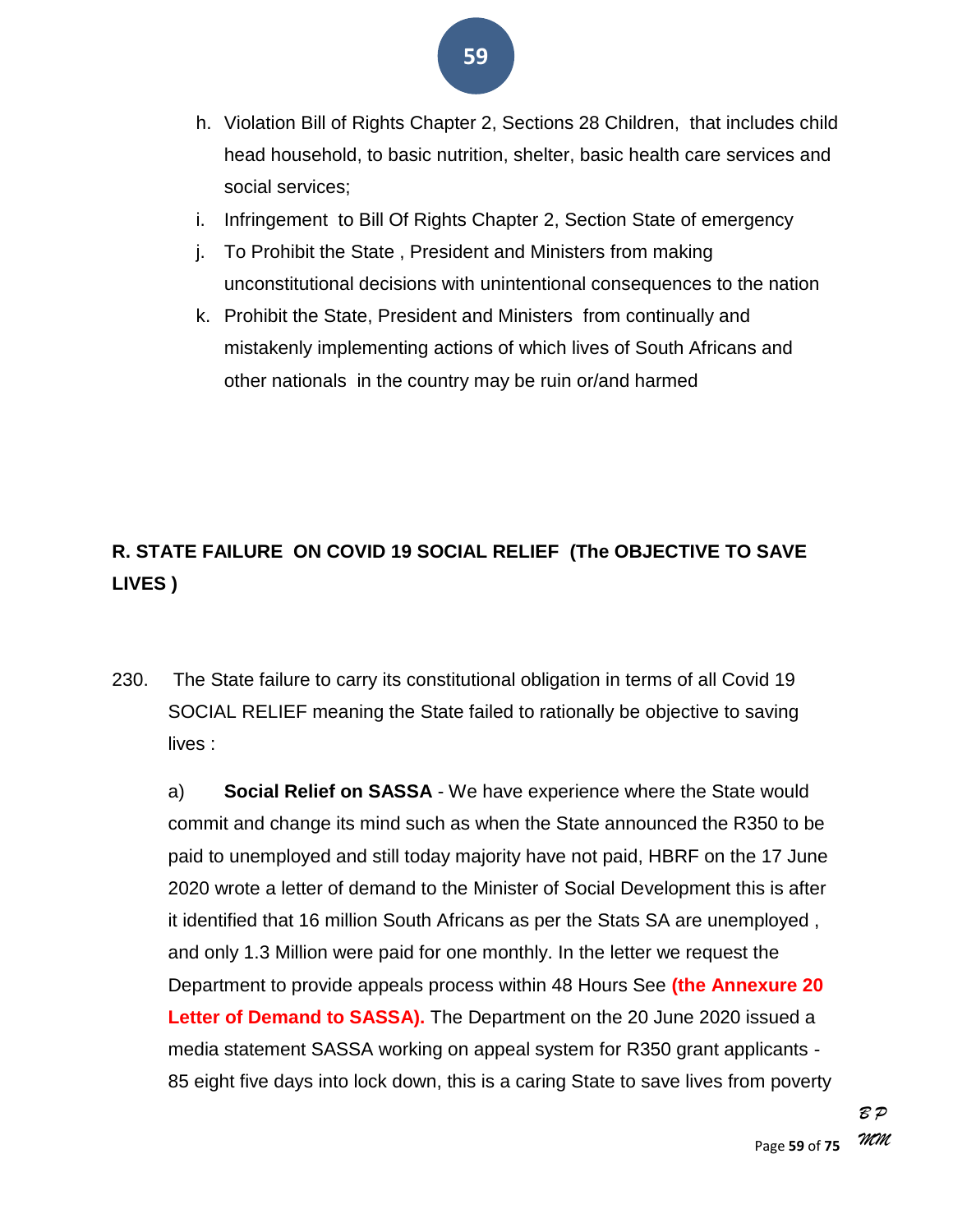**(See Annexure 45- SASSA working on appeal system for R350 grant applicant)**

- b) **Social Relief on UIF** Because there are more than 750000(seven hundred and fifty thousand employees who have not received their salary since lockdown was declared HBRF has intervened **(see Annexure 21Letter of Demand UIF)** and see the UIF respond **(See Annexure 46- Letter UIF RESPONSE to HBR**), on the 22 July HBRF wrote to the Minister of Communication after it saw longs queues of the poor of the poorest waiting at Post office to get their R350 rands **(See Annexure 47)**
- c) **Social Relief on Small business** with SMME we have yet to see and find an SMME that has been funded, while land lord are everyday evicting SMME due to assistance from the State **(See Annexure 22 Letter of Demand Small Business)**
- d) **Social Relief of Sports, Arts** majority of actors, film producers and athletes have not receive a cent from the grant since lockdown and this sector is hard hit by the unconstitutional lockdown **(see Annexure 23 Letter of Demand DSAC)**
- e) **Social Relief on Transport Sector** when Lockdown was declared the Taxi industry worked with the State to transport essential Services and people to hospitals and kept the industry growing. On the 22 June 2020 Taxis who assisted the State during lockdown had to strike in order for the State to get attention of it **(See the annexure 47 lockdown taxi strike to Minister Transport** ) while the State gives R200bn (two hundred Billion) to banks without any conditions that are aimed to improve the poor of the poorest including their partners who in this case were the Taxi operators. Noting the regulation state that taxi cannot have 16 passengers (seating together) while in a funeral 50 people can seat together.

*B P MM*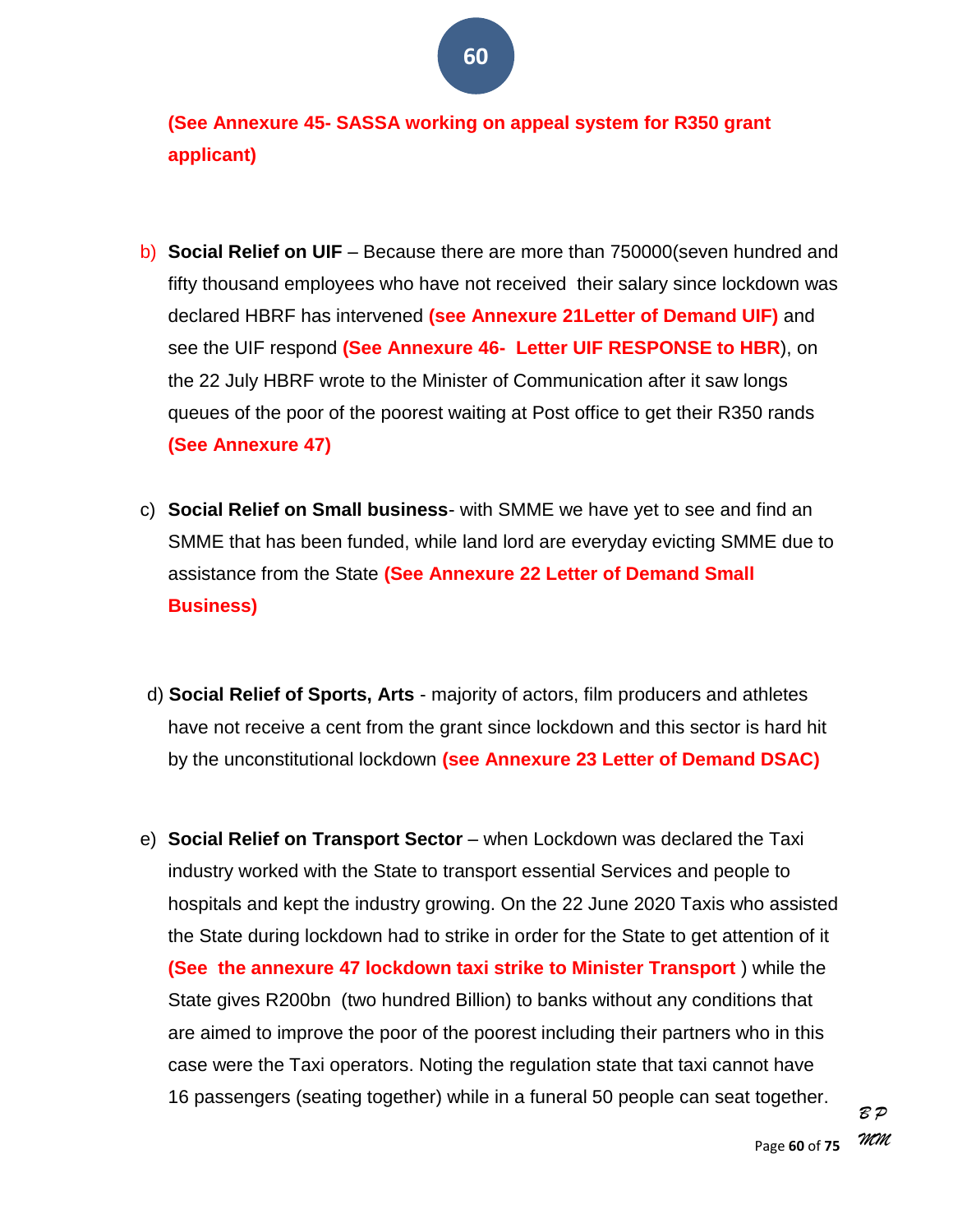- **61**
- f) **Department of Justice role during Lock Down** The department of Justice is the only department that was making an income during the lockdown, with this unconstitutional regulations, due fines paid by South Africans who were trying to their daily basic living survival, while the other people are having criminal records due to this unconstitutional lockdown regulation, which has created a criminal record against obedient and discipline South Africans, with companies retrenching Like Mass Mart, Edcor, Telkom, SABC, Samancor, Sibanye-Stillwater, Glencore, Aspin , 90% of SMME and NGO to list a few the record will make it even more difficult for South Africans to obtain prospect of employment. ( **See the Annexure 24 Letter of Demand HBR vs Department of Justice and SAPS)** name of national disaster management.

#### **S) STATE FINANCE :**

- 231. The State has a budget . for 2020/21, revenue is projected to be R1.58 trillion, or 29.2 per cent of GDP.
- 232. Expenditure is projected at R1.95 trillion, or 36 per cent of GDP. This means a consolidated budget deficit of R370.5 billion, or 6.8 per cent of GDP in 2020/21. Bythe 2020 Budget Speech Gross national debt is projected to be R3.56 trillion, or 65.6 per cent of GDP by the end of 2020/21
- 233. The State has said nothing about the Strategic Reserves funds, which are funds that are awaiting any disaster the country may find themselves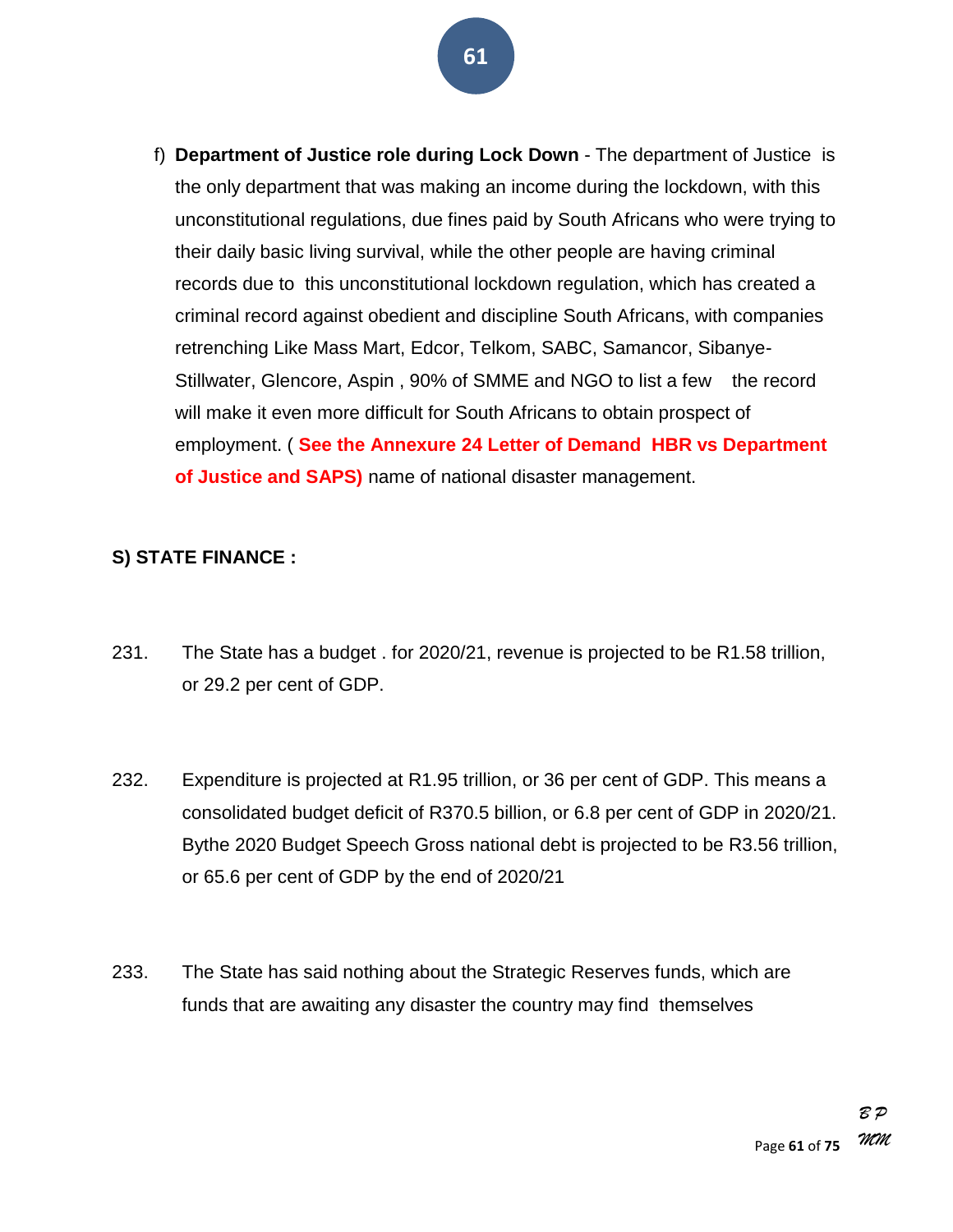- 234. With STATE borrowing Funds from \$4.2 billion from International Monetary Fund, \$1 billion from the New Development Bank and billion from the African Development Bank, on top of the national debt of 3.56 trillion. HBRF wrote a letter to the minister to reallocate the loan **(See Annexure 31 Minister Of Finance)**
- 235. On the 2020 the Public Service Commission released a damning report indicating that The State owed majority of Small Medium Micro Enterprse (SMME) and that they have not been paid and are owed more billions by the State for more than a year **(See Annexure 48 Public Service Commission report**)
- 236. Instead of the State of ensure that the Service providers who are SMME are paid to enable them to survive during this times it decides to reroute its spending and commitment on COVID19 marketing, equipment's and media, undermining its constitutional obligation as per section 17
- 237. Auditor General report released a report indicating challenges and monetary accountability of municipalities, our concerns is that the State has failed to priorities the Distressed Municipalities, who some had to be cut off electricity due to no sufficient funds and commitment from the State **(see the Attached 49 Auditor General report)**
- 238. BBBEE Commission report indicates that inequalities in terms of transformation and the state has neglected its constitutional obligation for COVID19 programme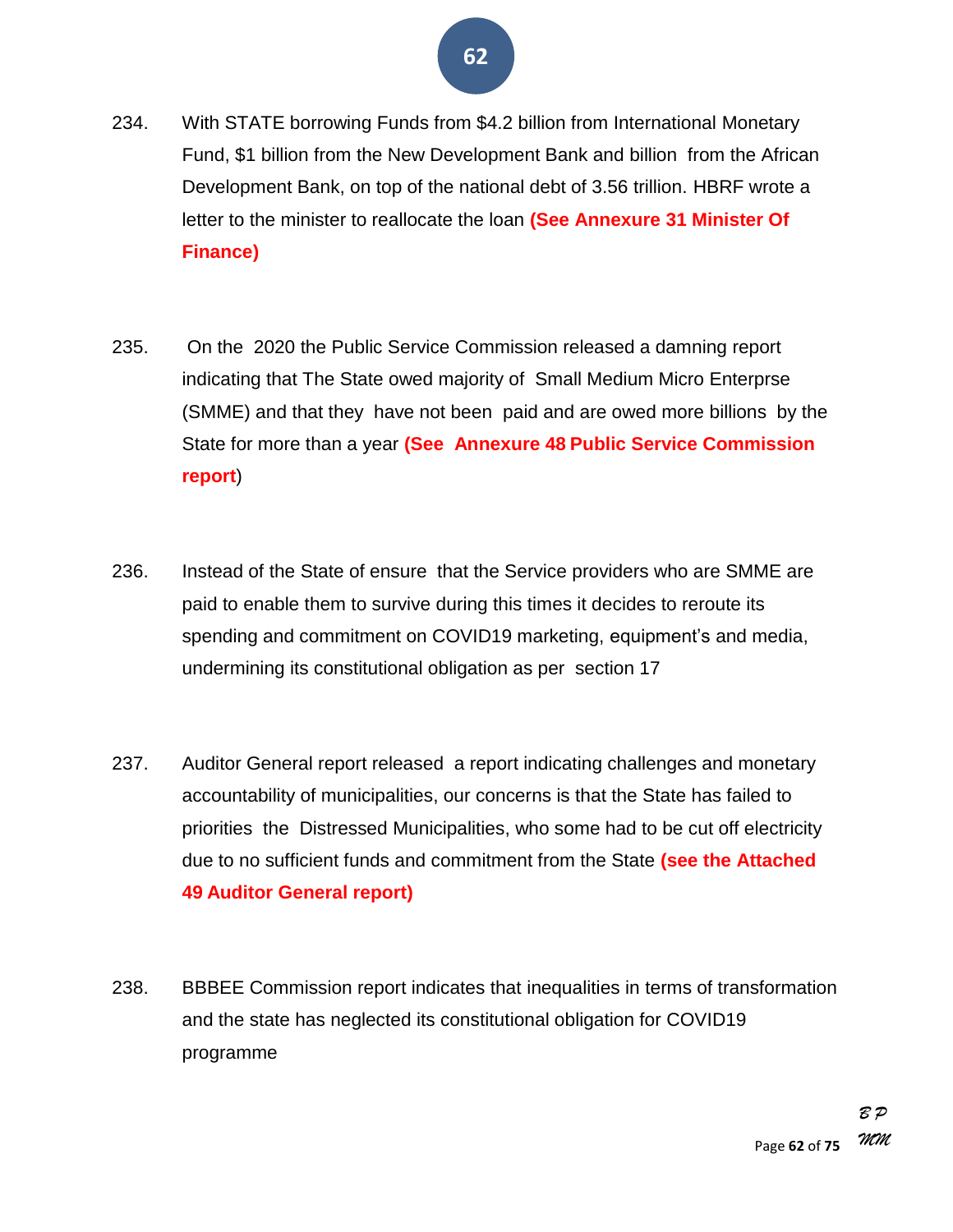- 239. The State exploits this circumstance hence we find the our SOE's reporting to a Presidential State Owned E Council in short our SOE's report to the likes of Sanlam, AngloGold Ashanti, MTN, Thebe investment, MISTRA to list a few
- 240. The Decisions of the President is irrational and unjustified to carry the decision of execute the role of the legislature and
- 241. While saving the majority of South Africans from poverty they experience every day of this lockdown, avoided the declaring all South Africans insolvent and drowning the economy in to recession, liquidating business and the markets, finally preserving and promoting the Bill of rights resulting to building this great nation called South Africa.
- 242. The State has been selective on approaching the covid19 pandemic from other deadly pandemic whether unknown and/or unknown that South Africa has had to experience in the past century, as for Covid19 there is no need to borrow \$1bn (one billion dollars) for a vaccine from the New Development Bank **(Annexure 50 NDB)** New Development Bank approves US\$1BN loan for SA ), while Majority of those infected are with mild symptoms which self healing during quarantine

#### **T) SA COVID 19 Vaccine Tests :**

- 243. Since lockdown President announce of a need for vaccines and testing for vaccine
- 244. On the Minister health has shared the same sentimates and announces of a vaccine for the people of South Africa.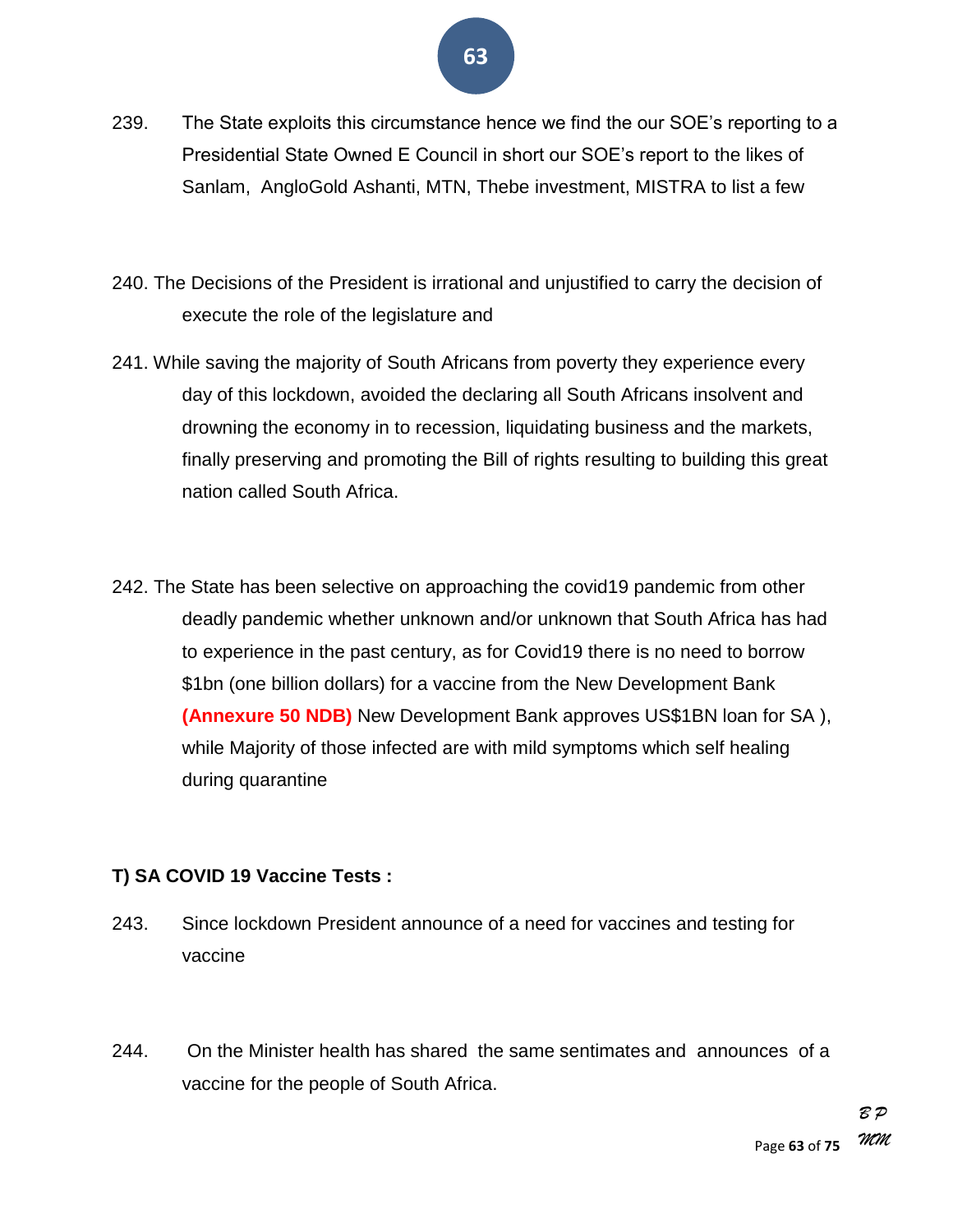- **64**
- 245. While the world was up in arms when the British Medical descendent were calling for the testing of COVID 19 to be in South Africa , the State has supported for a vaccine that is not needed because majority of South African are self-healing during guaranteed.
- 246. On 01 June 2020 the HBRF get to be aware that there are trails of testing taking place in Soweto, the testing has longs started where poor people are being given R350 only to test on a vaccine which has not even been proven in South Africa medical institution. The Vaccine test (ChAd0x1 nCov-19\_za\_phi) is conducted by UK Dr Andrew Pollard **( See Annexure 51- Covid19 Vacinne Testing in Soweto)** .The process is unguided and unmonitored by the state, was operating at Baragwaneth Nurses Home, 2nd floor ,Soweto, Johannesburg, South Africa, on 23 June 2020 another Scientist are on COVID19 vaccine test **(**Ox1Cov-19 Vaccine VIDA-Trial**)**
- 247. The Deployed WHO is the African Manager DR Matshidiso Moeti. came out to support the on SABC news calling that Africa be the testing ground for a COVID19 vaccines of which is unconstitutional and endangering the South Africans, while WHO Director general Tedros Ghebreyesus said "Africa can't and won't be a testing ground for any vaccine on the 6April 202 on [www.bbc.com/Africa](http://www.bbc.com/Africa) **(See annexure 52 WHO refuses for Africa to be Testing ground**)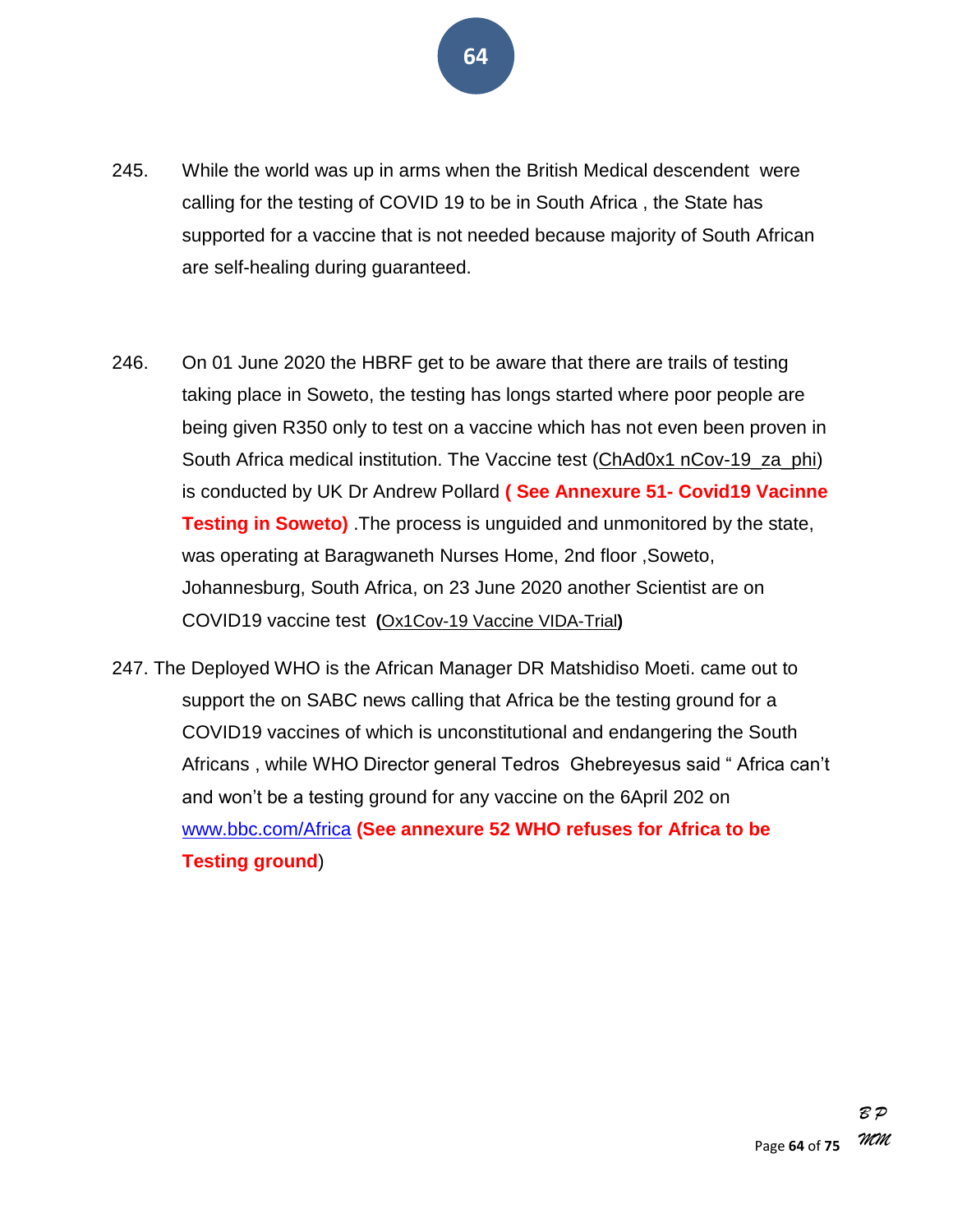#### **U) INTERNATIONAL UPRISE AGAINST LOCKDOWNS**

- 248. The following are the countries that where the people have upraised against the lock down, a Covid19 system operates in as a Universal Frachise, the is an international up rise and protest against it , in countries such as :
	- a) India, Russia, Serbia, Israel, Spain, Ireland, Brazil, Australia, USA, Colombia, Germany, UK, France ,Chile ,Europe, Lebanon ,USA-Califonia, Chigago and Michigan to list a few
- 249. This is because this lockdown are not used to save lives but to control the people and governments,
- 250. The State must declare if wants what is happening throughout the country which is a matter of hours if not seconds just before South Africa get to be on flames

#### **V) IN CONCLUSION**

251. A proactive State and a caring State that want to save lives would have done a proper national disaster assessment and the State would have opted to identify and focus on the minority of South Africans who are the vulnerable people to Covid 19 and like related viruses, those are people with underlying health conditions and the elderly with weak immune systems.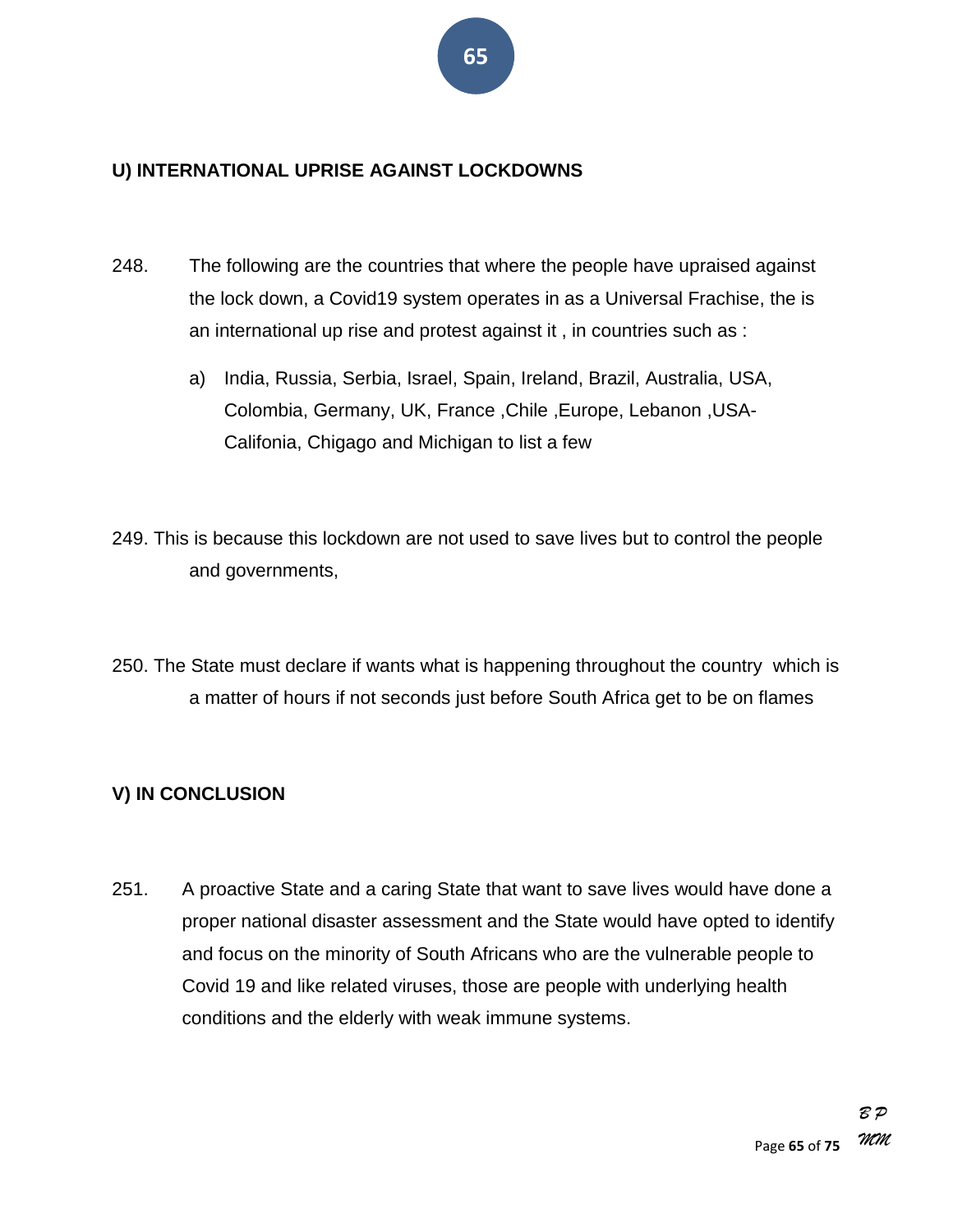- 252. The State would have and can still develop some Covid19 free Zone where the minority who cannot afford to stay home or are living in risky environment which would danger their lives , the State would have been provided safe place and caring in order to save lives from Covid 19 and/or any other virus attack during this period,
- 253. While saving the majority of South Africans from poverty they experience every day of this lockdown, avoided the declaring all South Africans insolvent and drowning the economy in to recession, liquidating business and the markets, finally preserving and promoting the Bill of rights resulting to building this great nation called South Africa.
- 254. The State has been selective on approaching the covid19 pandemic from other deadly pandemic whether unknown and/or unknown that South Africa has had to experience in the past century, as for Covid19 there is no need to borrow \$1bn (one billion dollars) for a vaccine from the New Development Bank (Annexure 13 New Development Bank approves US\$1BN loan for SA ), while Majority of those infected are with mild symptoms which self healing during quarantine,
- 255. There is no prospect of success and no other court in the republic and internationally may grant the state to appeal and there is no urgency on its application but the State has a constitutional obligation ofwhich its urgency of rehabilitating, reviving and transforming the lives of all South Africans that are experiencing a disaster brought by the State: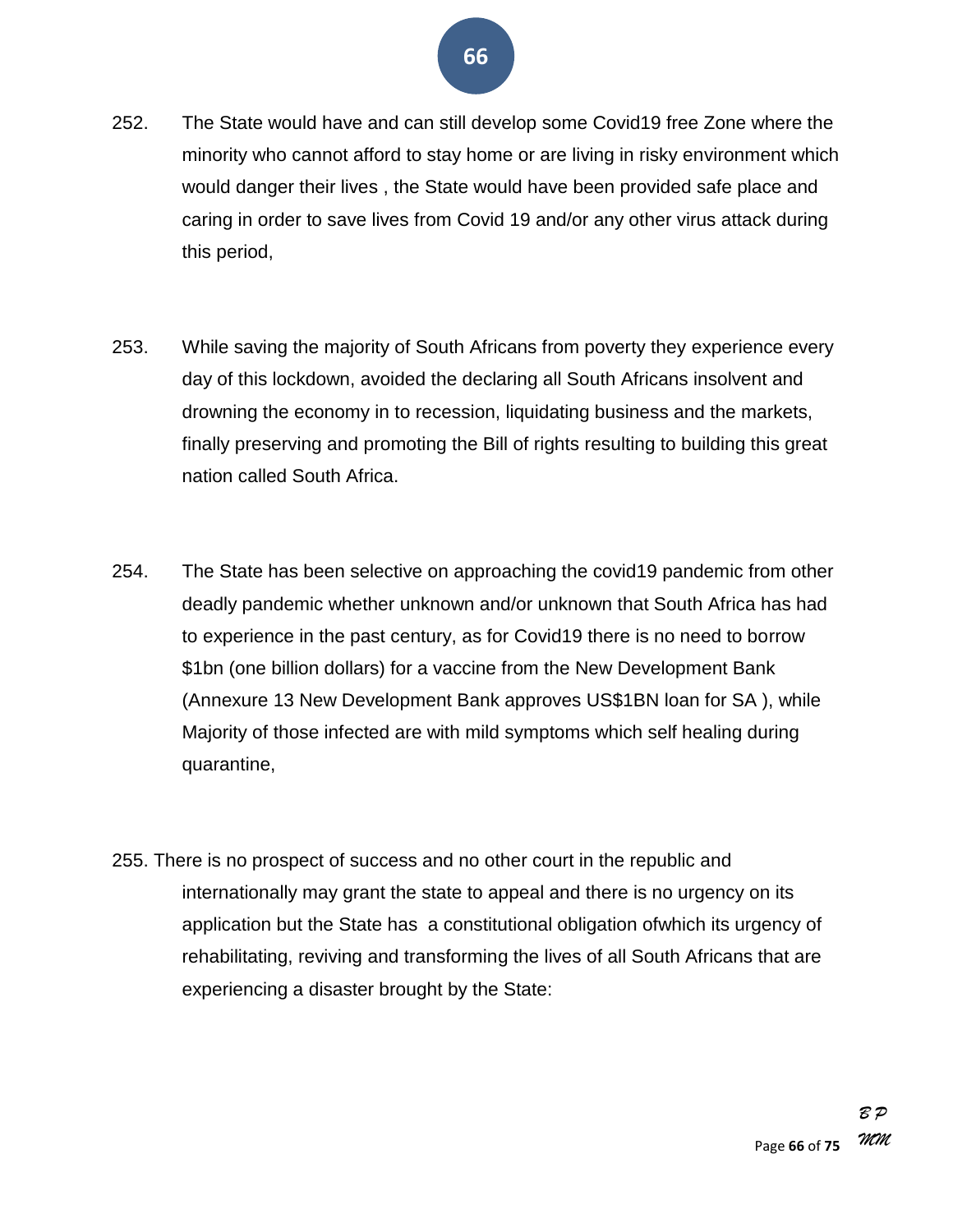- 256. In Mahomed and Another v The republic of South Africa and others 2001(3) SA 893 (CC) paragraph 69 where Chaskalson P Referred to the United State decision in Olmstead et al v United State and Qoutes the words of Justice Brandies as follows: " *in a government of laws, existence of the government will be imperiled if it fails to observe the law scrupulously… Government is the potent, omnipresent teacher. For good or for ill, it teaches the whole people by its example…. If the government becomes a lawbreaker, it breeds contempt for the law; it invites*  every man to become a law unto himself; it invites anarchy"
- 257. May the Honorable court take into account all the hardship and frustration and/or including irrecoverable damages incurred by the South Africans in the form of:
	- a. Damaged reputation in society
	- b. Damaged reputation and credibility to the nation
	- c. Irrecoverable damage from Companies
	- d. Loss of financial Income from person to entities and families
	- e. Loss Interests that could have been generated and earned
	- f. Emotional Stress enjoyed during this process and period
	- g. and physical stress underwent during the period
	- h. Family frustration and stress absorb resulting to separations and disorder
	- i. and personal frustrations and stress incurred
	- j. Employee, Scholars and Students frustration and stress
	- k. Decline in South Africans Moral
	- l. Retrenchment Staff due to no business and no payment
	- m. High experience of court cases from CCMA and court cases
	- n. Unintentionally and unplanned Disaster management and
	- o. Unintentionally and unplanned lockdown
	- p. Irrecoverable damage of the lives of ordinary people
	- q. Irrecoverable damage to those who depends on the State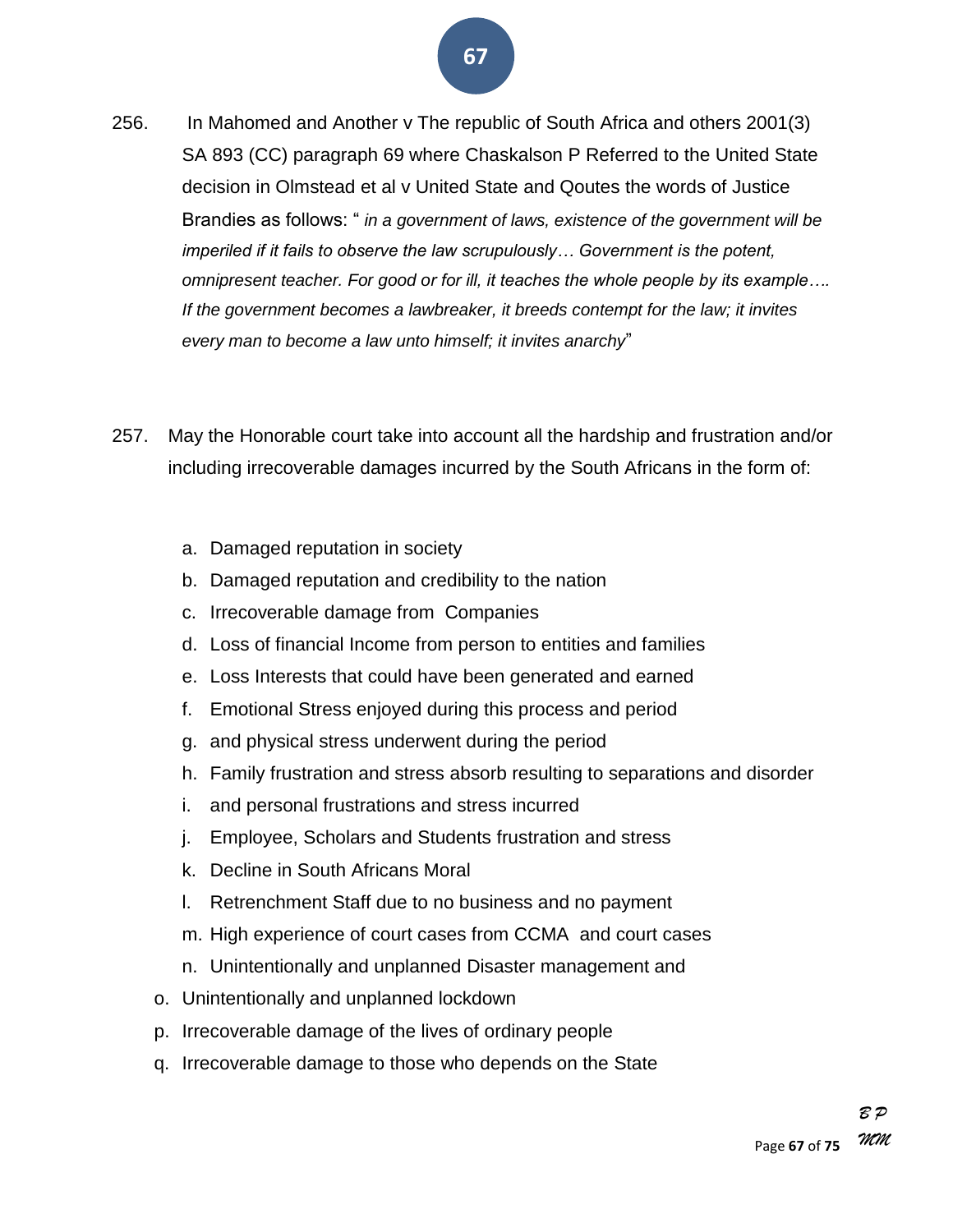- **68**
- r. Irrecoverable damage to international community that has relations with this **Country**
- s. Irrecoverable damage of international community that has Bi-Literal with the **Country**
- t. Damaged to our South African brand
- u. Finally the fruitless expenditure exercise taken during this period
- 258. In the view of the foregoing, I respectfully submit that it is in the interest of justice for this Honorable Court to grant the applicant direct access to the court.
- 259. Furthermore to grant me the relief I seek as that will :
- 260. Our application raises important constitutional issues dealing with the lawfulness and infringement on our Constitutions
- 261. There is a reasonable prospect that this honorable Court may come to a conclusion that will be of the interest of people, which defend, embrace and enhance the work of the chapter 9 institutions, acknowledge the findings and executive the recommendation of such institution without favor and/or fear.
- 262. This honorable court may deliver a strong statement for those who abuse State resources and/or who captured the state and/or who are corrupt and/or who embark to use the State for self-enrichment.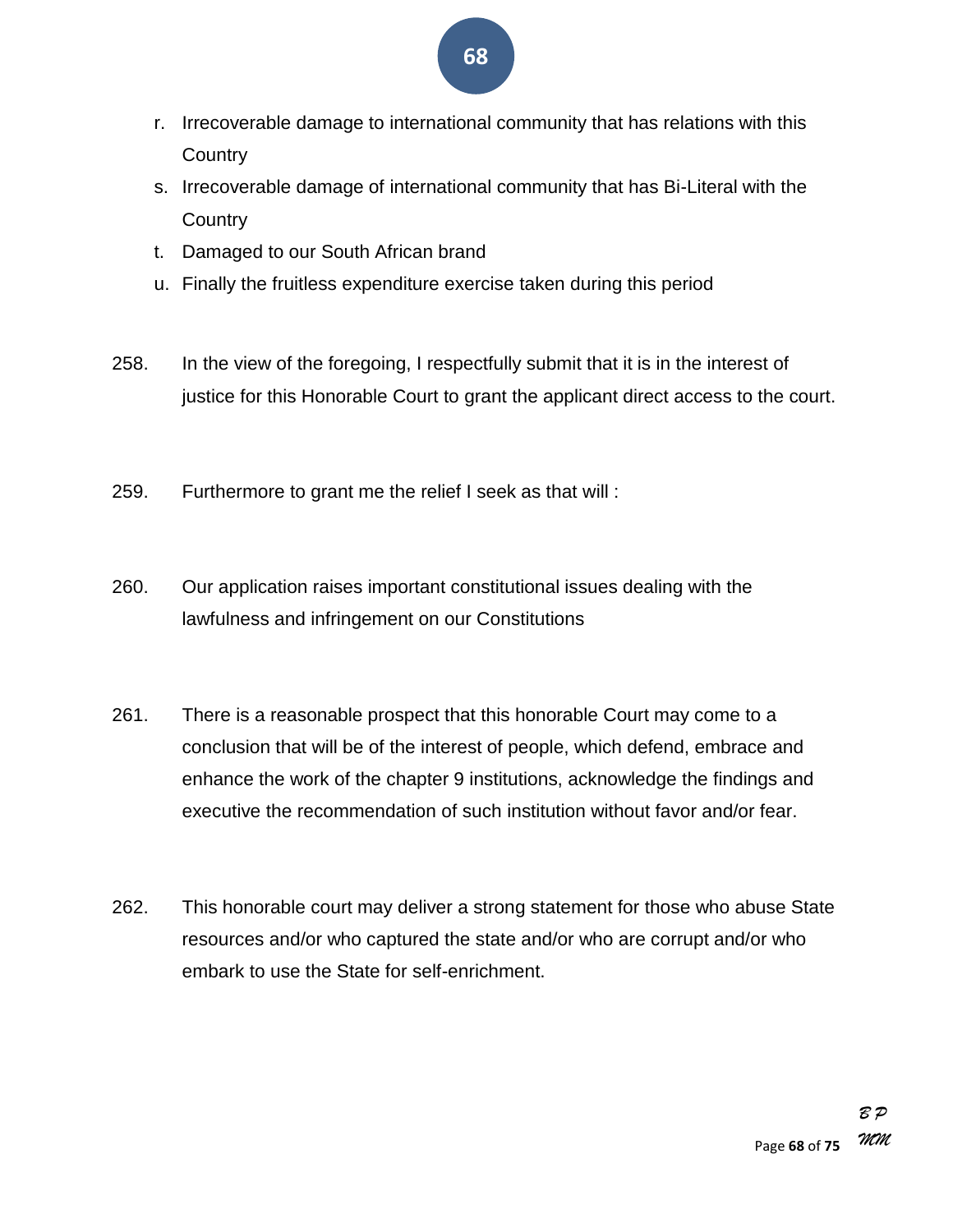- 263. This Honorable Court may reemphasis the mandate of State institution and the importance thereof such as the mandate of Services Seta and its constitutional obligation
- 264. There has been arrogance and abuse of State power, which undermines the very stakeholders the State has to serve, and it is for this honorable Court to institutionalize and embrace the spirit Batho Pele Principle
- 265. It is in the interest of this court that our youth be skilled, development and empowered to be employable, They should never to be denied access to education or their education be put on hold while there is budget allocated intended for them
- 266. Furthermore it is in the interest of this court that Business should not be blocked from executing their Constitutional rights,
- 267. Any intentionally misrepresentation to Parliament, to Stakeholders or to any of State Institutions and/or to the public for more must never be taken lightly, as a serious offence and this court decision must be of same accord
- 268. The court may consider that State funds for programmes are committed for years and not spend, and while there are immediate challenges in the country, challenges of high level unemployment, poverty, unskilled youth, crime and lack of education. furthermore that in the Annual report of State entity like Services Seta 2019/2020 it has commitment of R3.9 billion (three billion nine hundred ) while it received a budget of R1,5 billion (one billion and five hundred million)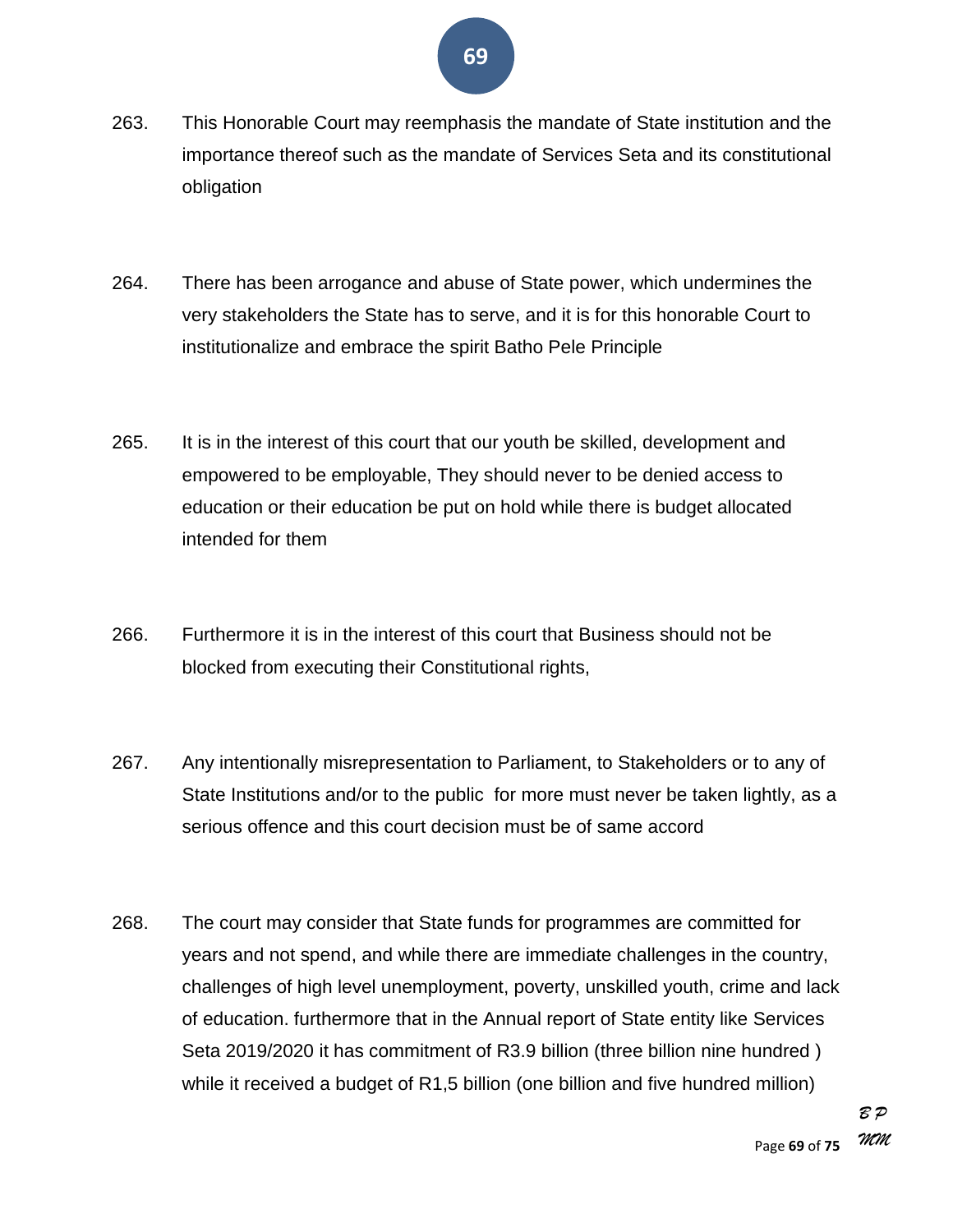on average, this commitment are contracts which have not been given the go ahead to start from Service providers mainly SMME's by Services Seta

- 269. In giving out a verdict this honorable court should consider more than 36 million thirty six million thousand youth are unemployed and are still awaiting to be beneficiary for the State
- 270. The very funds that government has put in place to try combat and alleviate poverty has been intentionally withhold and rerouted to be invested rather than to be enjoyed by the beneficiary, while some youth are child headed family and majority are from the poor of the poorest communities, hence delays in payment of Social relief to the intended beneficiaries
- 271. In giving out a ruling this honorable court should consider more than millions of Small Medium Micro enterprise ( SMME), Corporates, Businesses ,Community Based Organization(CBO), Non Profit Organization (NPO) and Nongovernment Organization (NGO) are declared insolvent because of the Action of the State
- 272. The economic market of the country is on permanent recession which means for furthermore delays in this lockdown might create a state of emergency
- 273. During this lockdown we have seen close allies of the State officials benefiting in the procurement of COVID19 PPE and related activities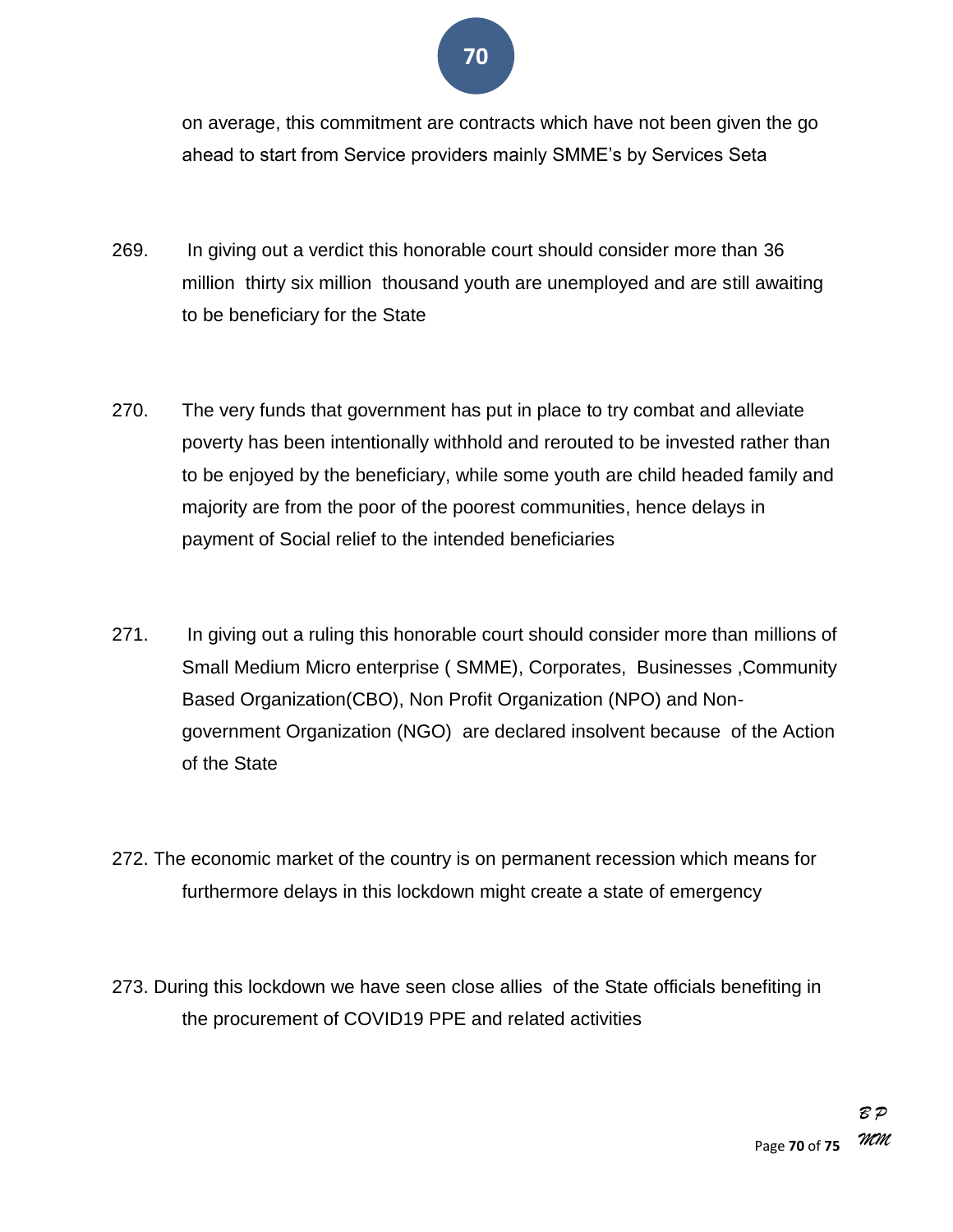

- 274. It is in the interest of this court that SMME are to rely on the decision of this court in term of the Procurement, and how it must be governed and spending of such, the SMME are dying and closing because of nonpayment and /or delayed payment which in return, it increases the level of unemployment in the country due to business closure and retrenchments.
- 275. It is for this honorable court to act in the interest of those who cannot afford legal representation in their day to day business and is such this matter where an example of the benefits of democracy and constitution
- 276. There has been an existing norm that takes place in the country before COVID19,and still exist during the lockdown where State and/or its institution would not spend the allocated budget on service delivery matters as mandated. But would rather declare it as a commitment in the annual report with the view of continue to investing in order to generate significant interest and with officials standing to benefit from interest, this court may call resolve such act to be that of treason to the State, parliament or/and may declare it an act of sabotage to people, democracy and the constitution.
- 277. The court may exploit the issue of whether the executive has been earning salaries and the State officials has been receiving remuneration every year without fail for executing which mandate and/or constitutional and/or administrative obligation
- 278. May the Honorable court take into account all the hardship and frustration and/or including irrecoverable damages incurred by the applicant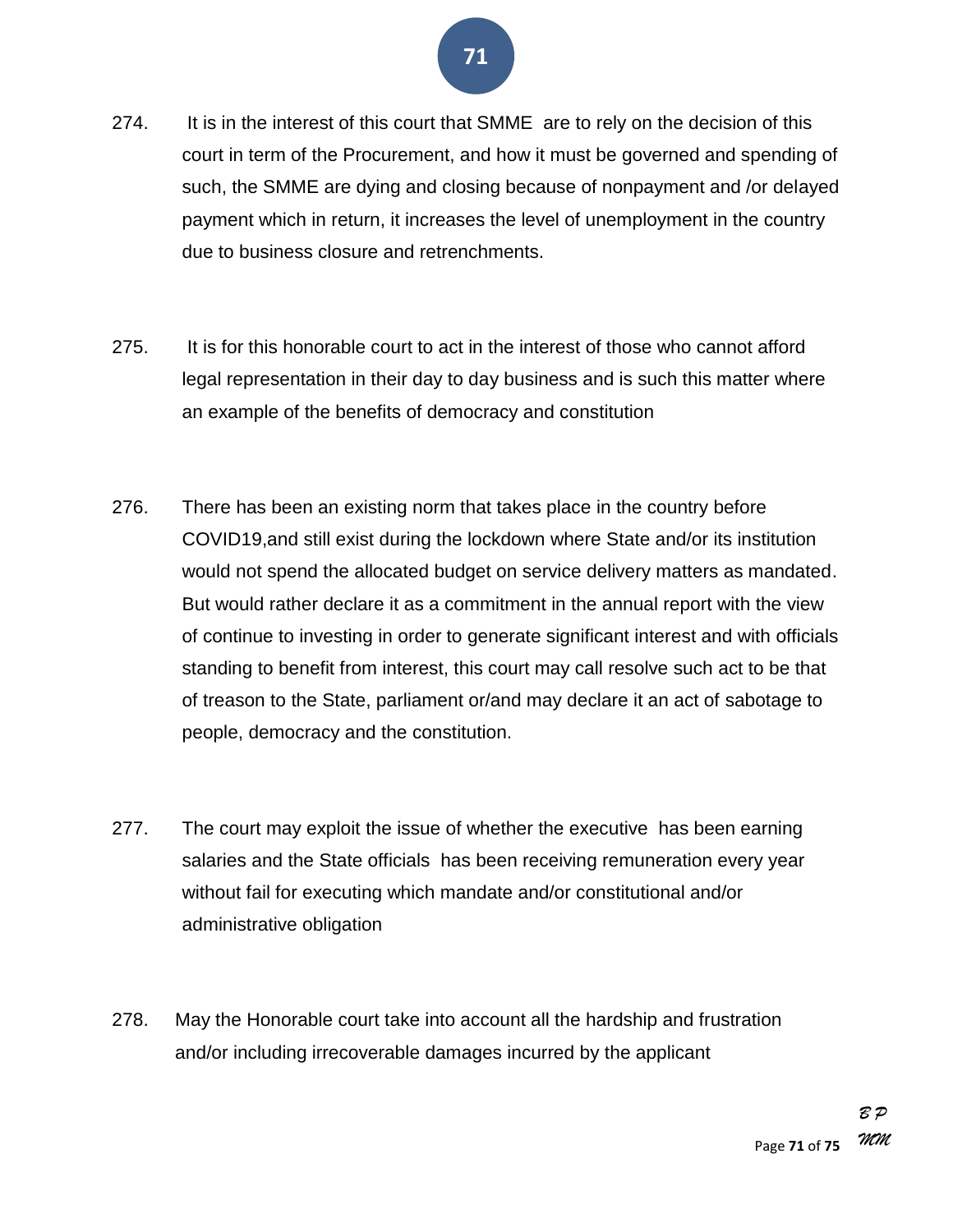

- 279. May the Honorable grant reparation for the breach of human rights is a fundamental principle of international law. Reparations render justice by removing or minimizing the consequences of the wrongful act and by preventing and deterring violations
- 280. May this Honorable court grant the applicants restitution claim, as an act of ending any ongoing violations and restoring the al victims, to the greatest extent possible,.
- 281. May this Honorable court grant the applicants claim of compensation as a monetary award to redress a violation due to there is no other way to undo the effects of a violation through other measures such as restitution or rehabilitation.
- 282. May this Honorable court furthermore grant the applicants pecuniary / material damage Claim as a refer to the financial loss of the victim, including any expenses incurred and any special or consequential damages, as a result of the violation.
- 283. May this Honorable court furthermore grant the applicants Non-Pecuniary/moral damage: compensate for the loss in dignity and reputation of the applicants, as well as mental and emotional harm. An award of non-pecuniary damages should be intended to compensate for this suffering, including the psychological harm, anguish, grief, sadness, distress, fear, frustration, anxiety, inconvenience, humiliation, and reputational harm caused by the violation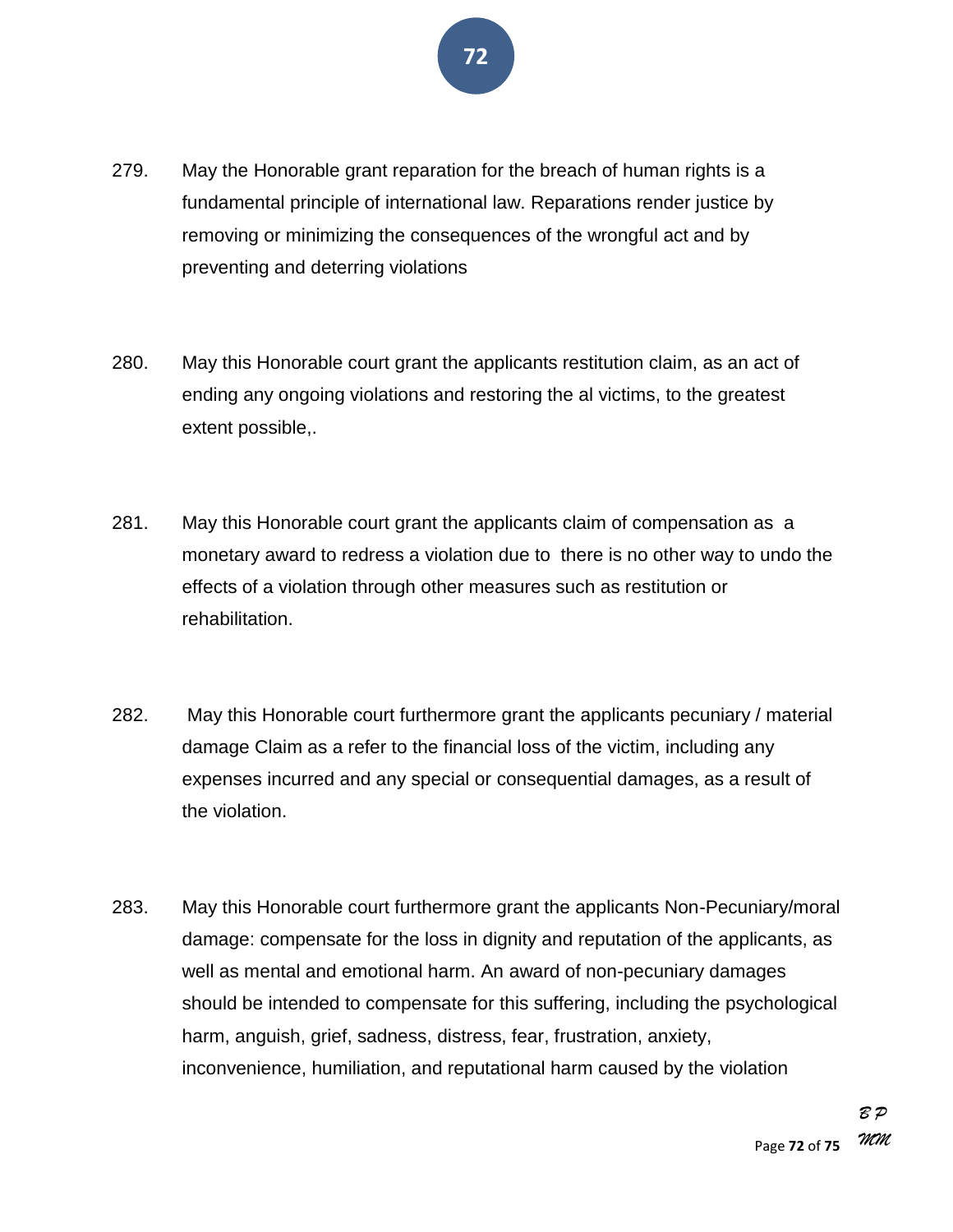- 284. May this Honorable court furthermore grant the applicants a satisfaction claim hereby refers to reparations awards that concede and acknowledge that the harm occurred. They aim to end continuing abuses, and to restore the dignity and reputation of the all South Africans in particular the unemployed, the youth and people from previously disadvantaged areas and groupings.
- 285. Finally ,may the Honorable Court consider to grant an order that of Guarantees of Non-Repetition which seeks to prevent the commission of similar human rights and constitutional violations, whether against the same or multiple victims and/or any south Africans
- 286. May the court grant also for the declaratory order in favor of the applicant, see Rail Commuter action group v Transnet Ltd t/a Metrorail 2005(2)SA 359
- 287. May this court decision also ensure the state protect and enhance our constitution and democracy , refer to the decision of the constitutional court in Mohamed and Another v The republic of South Africa and Other s2001(3) SA 893 (CC) para 67 where Chaskalson P referred to the United States decision in Olmstead et al v United State and quoted the words of justice Brandies as follow's:" in a government of laws, existence of the government will be imperiled if it *fails to observe the law scrupulously… Government is the potent omnipresent teacher. for good or for ill, it teaches the whole people by its example…if the government becomes a lawbreaker, it breeds contempt for the law; it invites everyman to become a law unto himself; it invites anarchy*.‖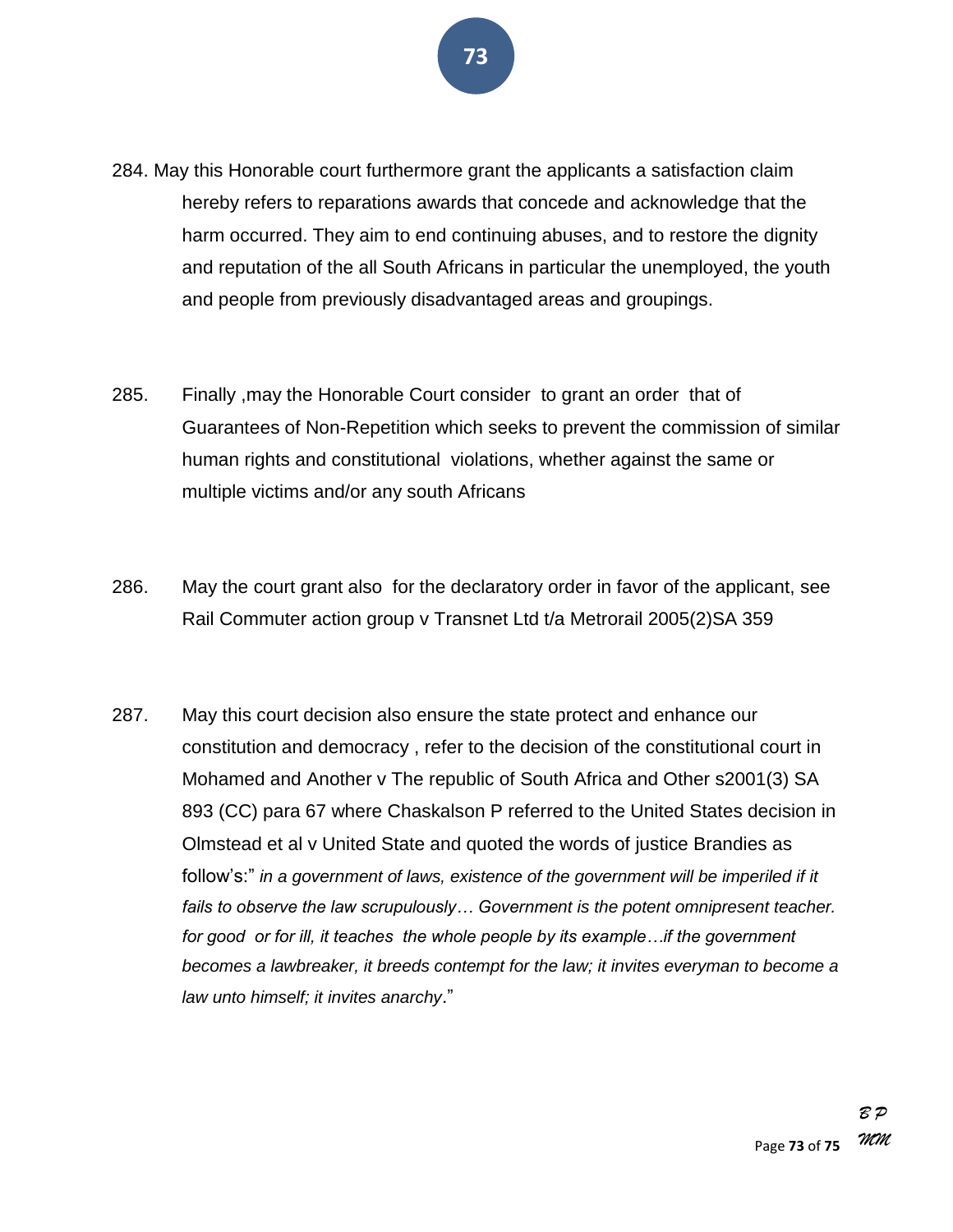## **74**

- 288. The Constitutional democracy has been depended, which makes South African, a Blessed Nation and unique in its approach to finding solutions that are pest for its people and the land, when it declared new path on National elections refer to Judgment of New Nation movement NPC and Others vs President RSA and Other Case CCT 110/19 **(See Annexure 53 Con Court Judgment NEW Nation Movement vs President )**
- 289. Wherefore I humbly pray for an order as set out in our affidavit of **Hola Bon Renaissance Foundation** will be used in support
- 290. All responded who oppose the relief herein, jointly and severally the one paying the other to be absolved, are to pay the costs of suit on an attorney and own client scale, including the costs of six counsels
- 291. Any and all costs incurred by the any responded in the course of these proceedings, but which were in fact paid by another responded or any public entity on behalf of the responded or either and/or any of the responded, will be repaid to that responded or entity by the responded in their personal capacity
- 292. Justice delayed is Justice Denied